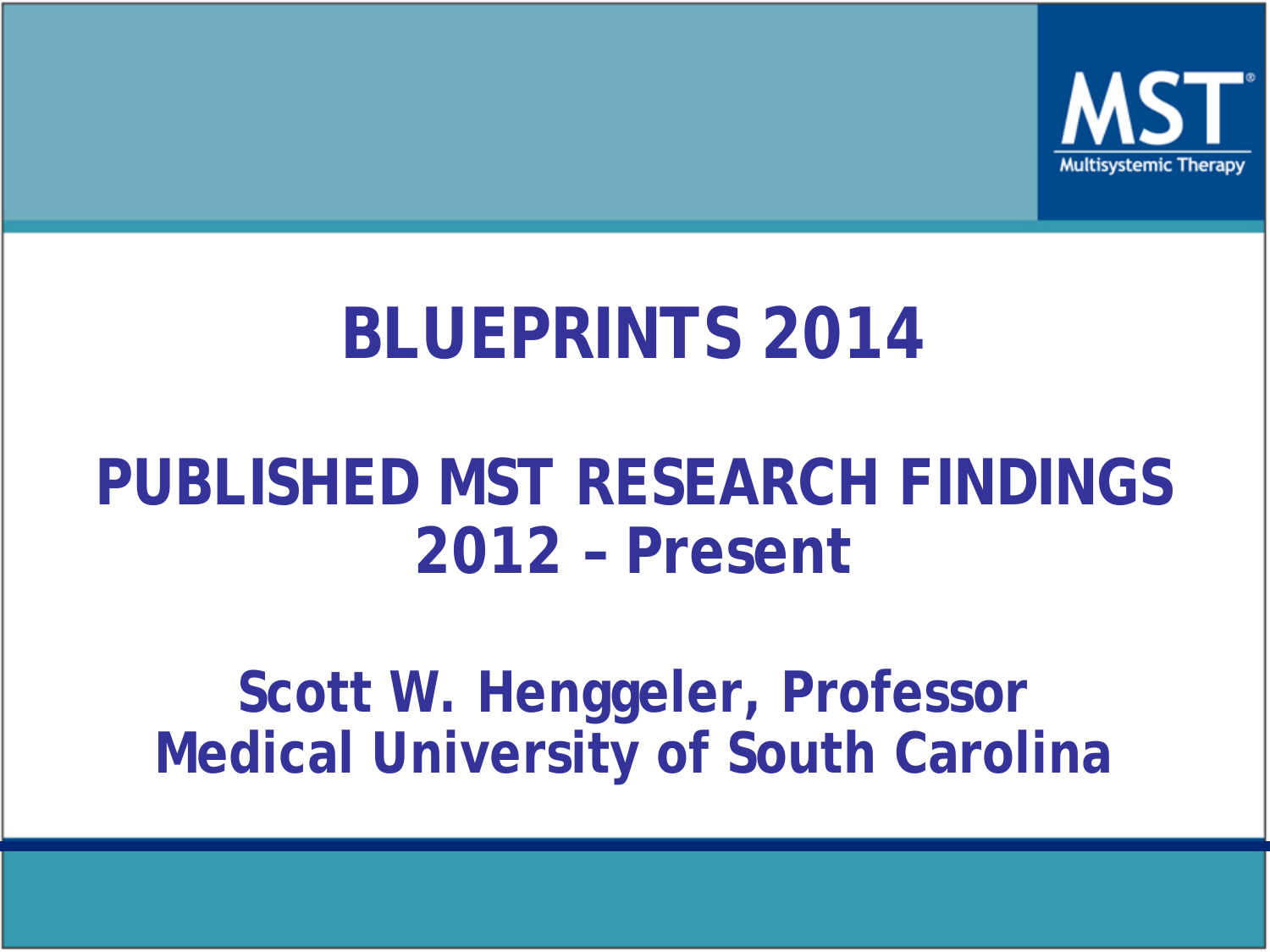# **What is "MST"?**



- Community-based, family-driven treatment for antisocial/delinquent behavior in youth
- Focus is on "Empowering" caregivers (parents) to solve current and future problems
- MST "client" is the entire ecology of the youth - family, peers, school, neighborhood
- Highly structured clinical supervision and quality assurance processes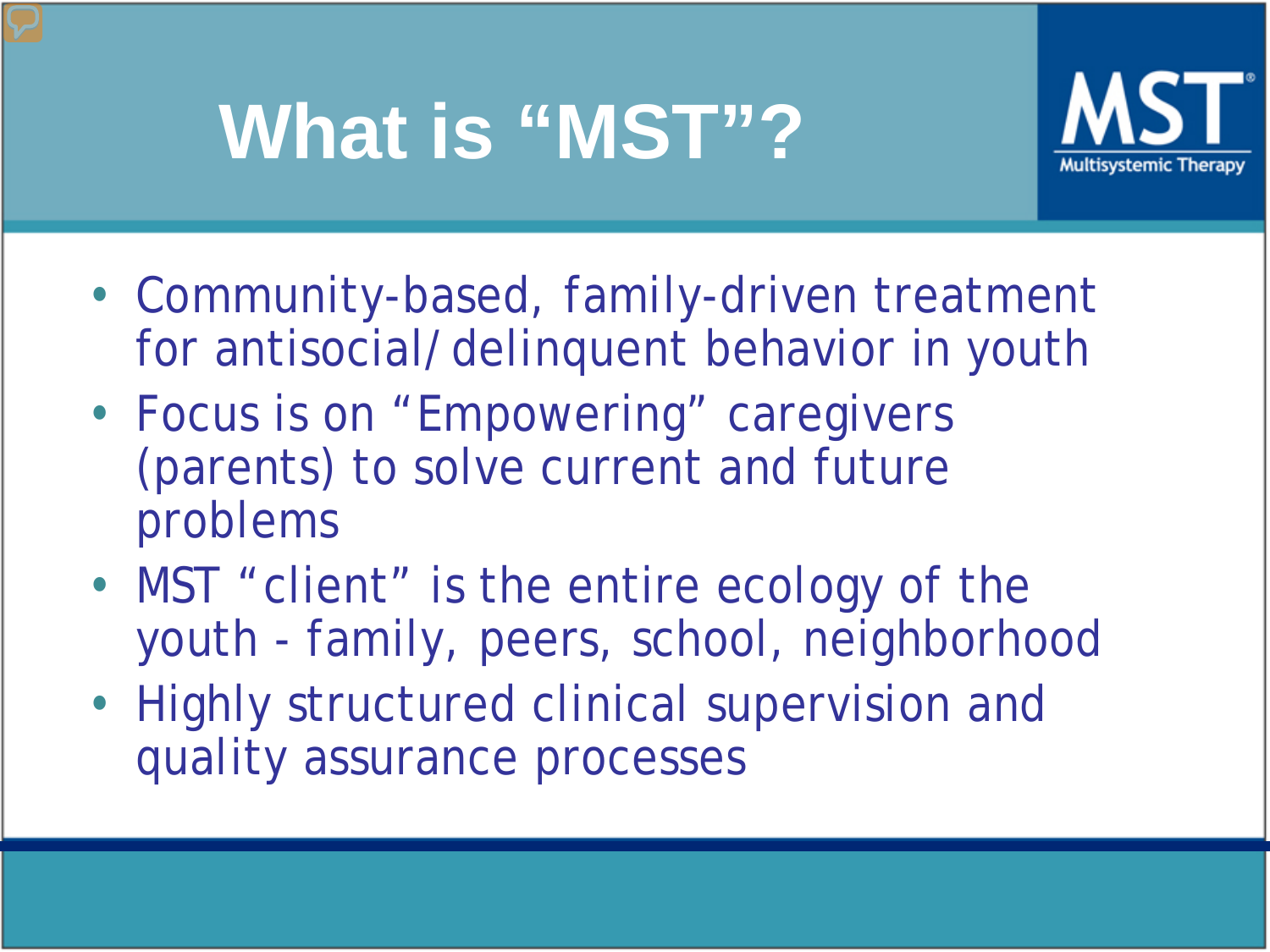# **How is MST Implemented?**



- Single therapist working intensively with 4 to 6 families at a time
- Team of 2 to 4 therapists plus a supervisor
- 24 hr/ 7 day/ week team availability: on call system
- 3 to 5 months is the typical treatment time (4) months on average across cases)
- Work is done in the community, home, school, neighborhood: removes barriers to service access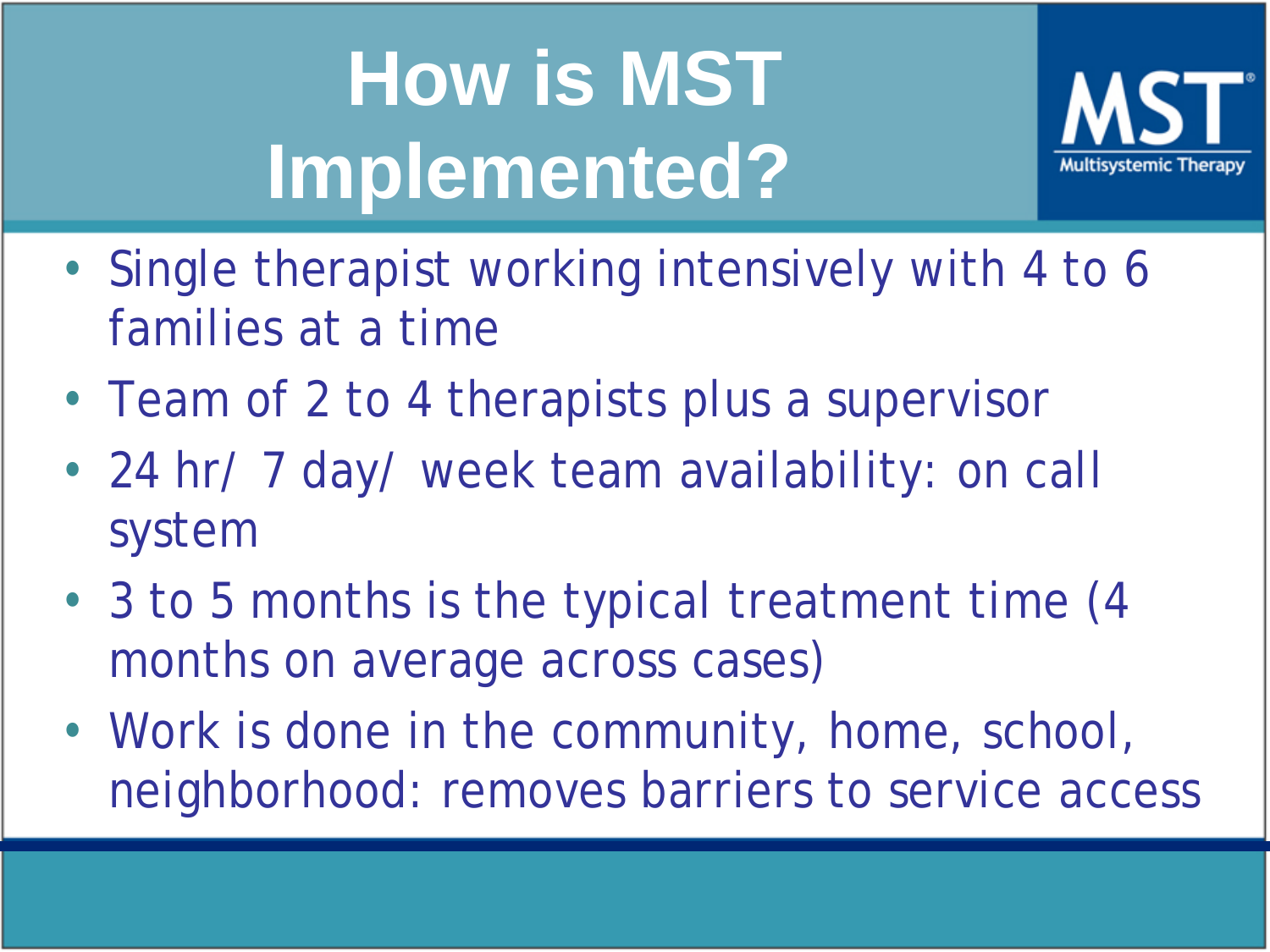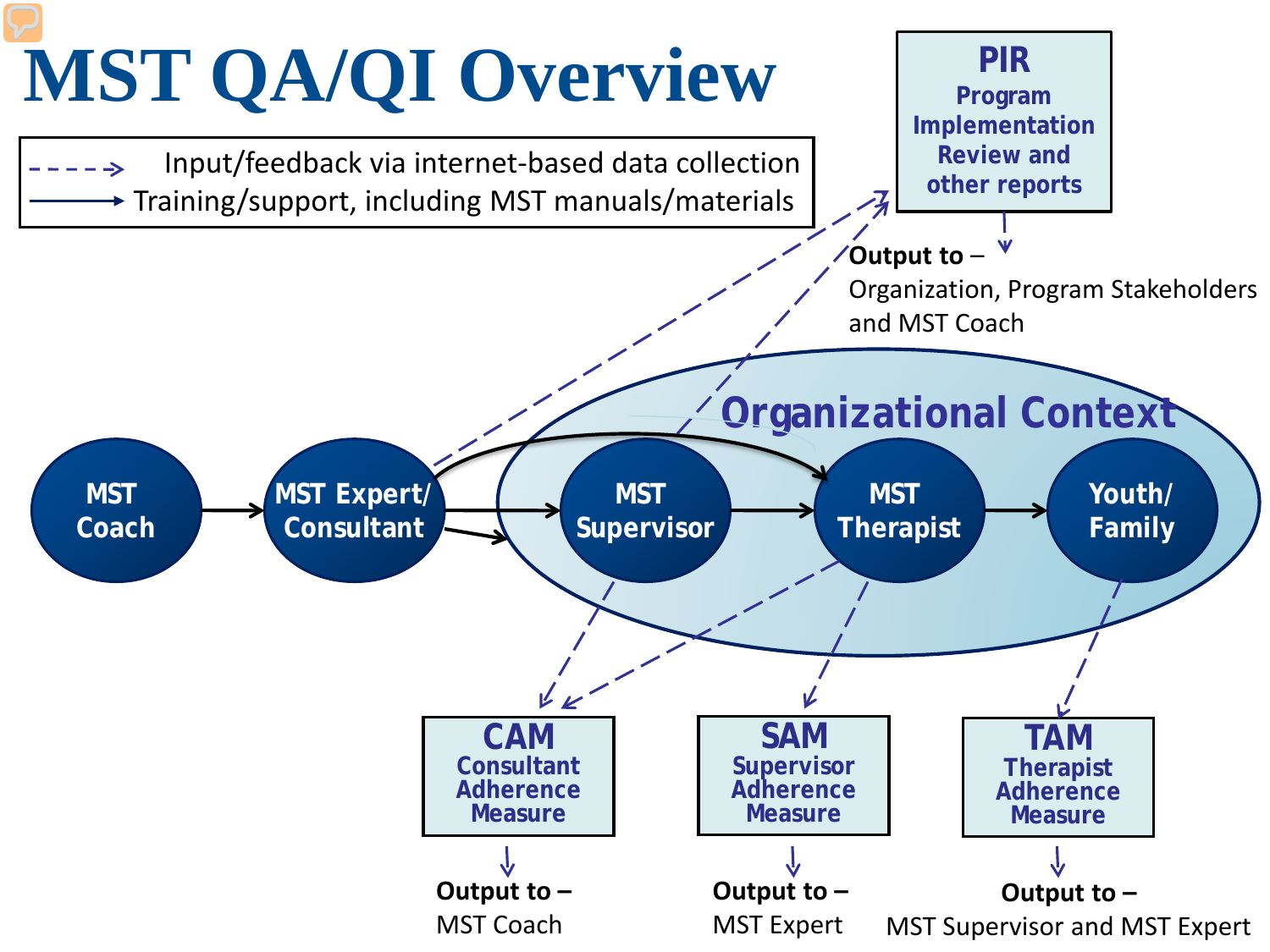# **MST: 30+ Years of Science**



#### **34 published outcome, transportability and benchmarking studies including 23 randomized trials**

- 13 with serious juvenile offenders
	- 4 independent studies
- 8 with adolescents with serious conduct problems
	- 7 independent studies
- 2 with substance abusing or dependent juvenile offenders
- 3 with juvenile sexual offenders
- 3 with youths presenting serious emotional disturbance
- 2 with maltreating families
- 4 with adolescents with chronic health care conditions
	- Diabetes and obesity
- 3 large-scale transportability (dissemination) studies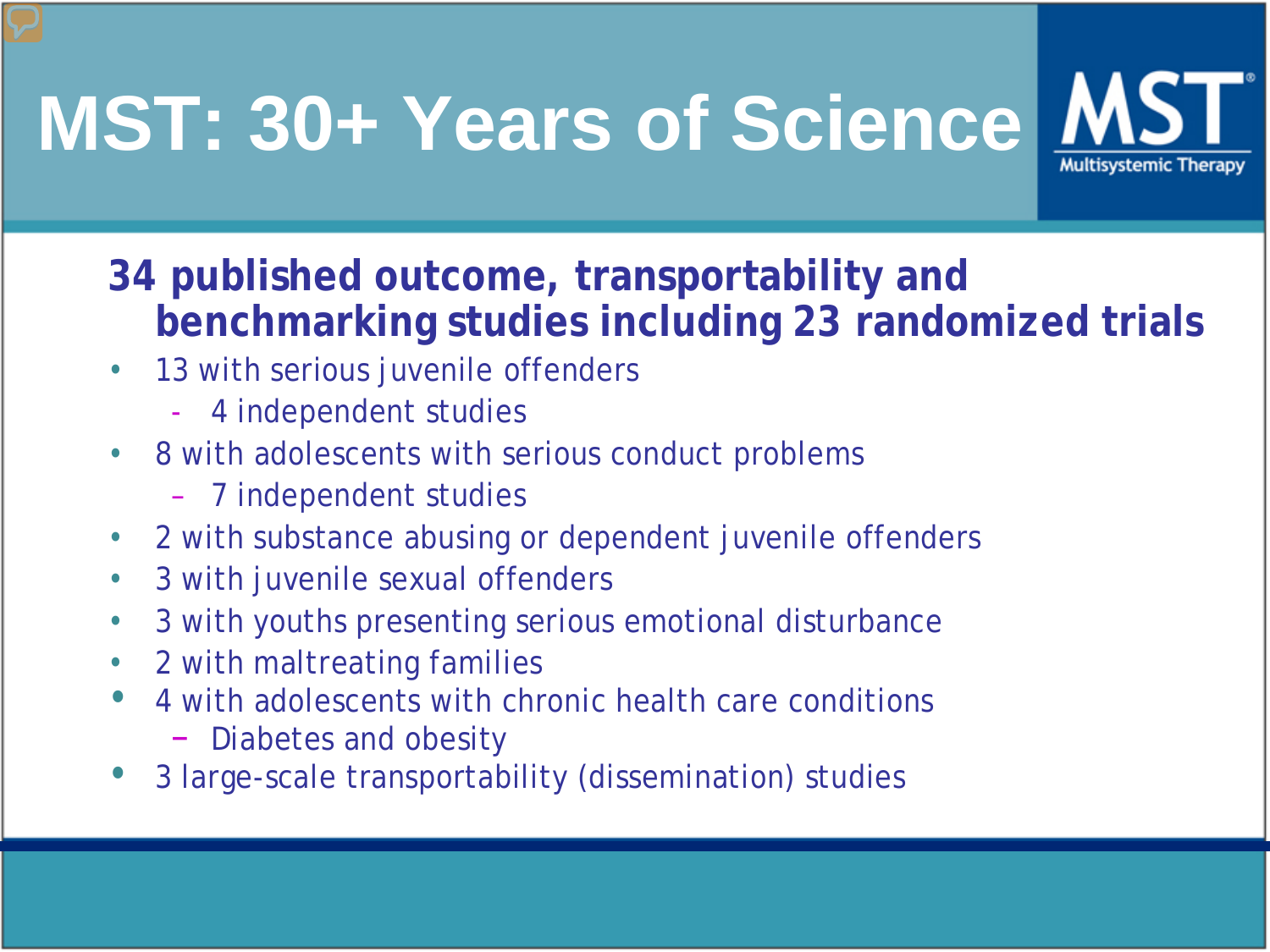**MST: Key Component of Social and Large Systems Change**



**Research findings have enabled MST to be used as a key component of system change Two Examples:**

- **Chile**
- **UK/Essex Social Impact Bond**s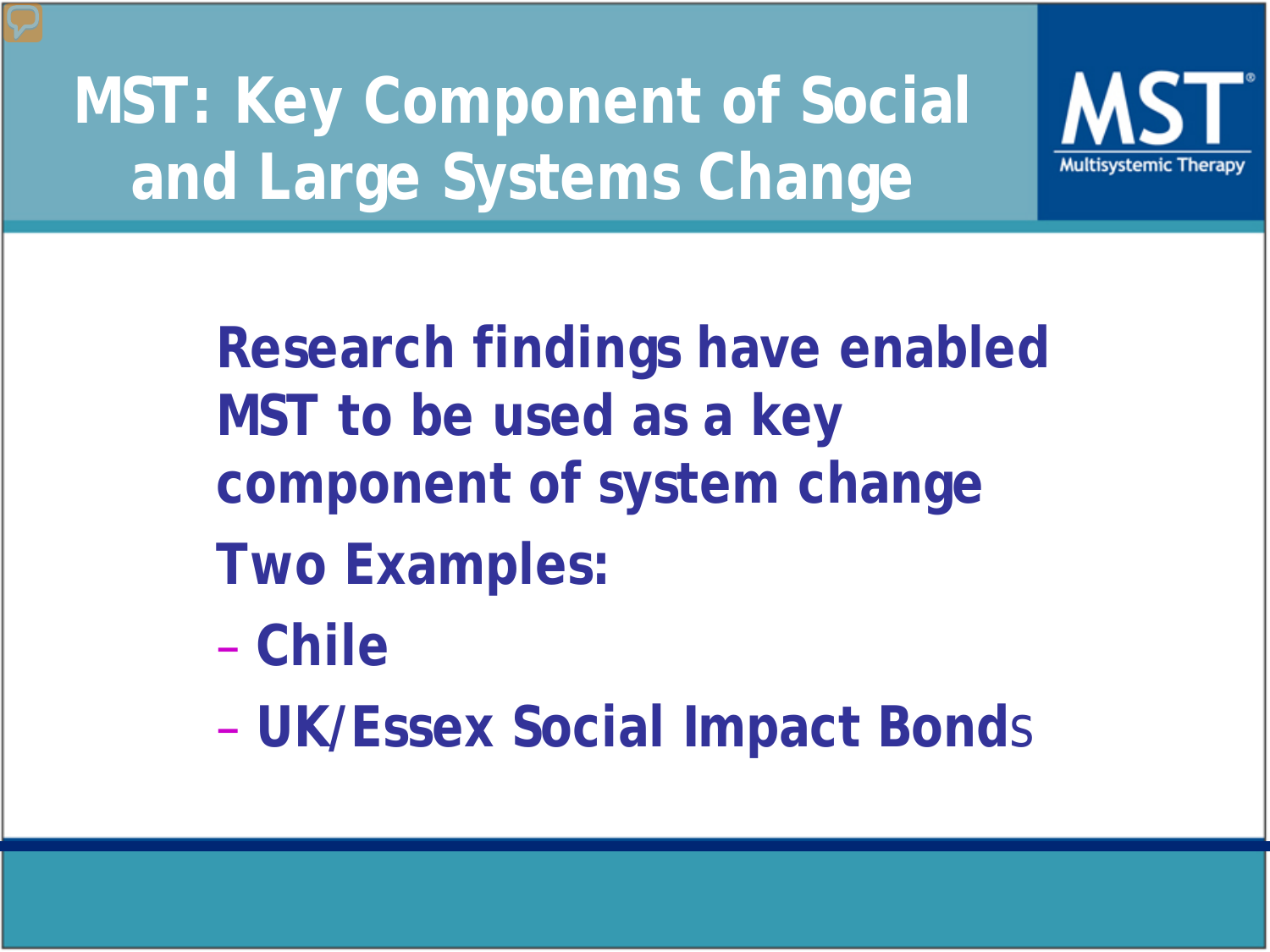## **MST - Part of Crime Reduction Initiative Driven by the President**





#### Slides credit to: Cecilia Tijmes, Ministry of the Interior and Public **Security**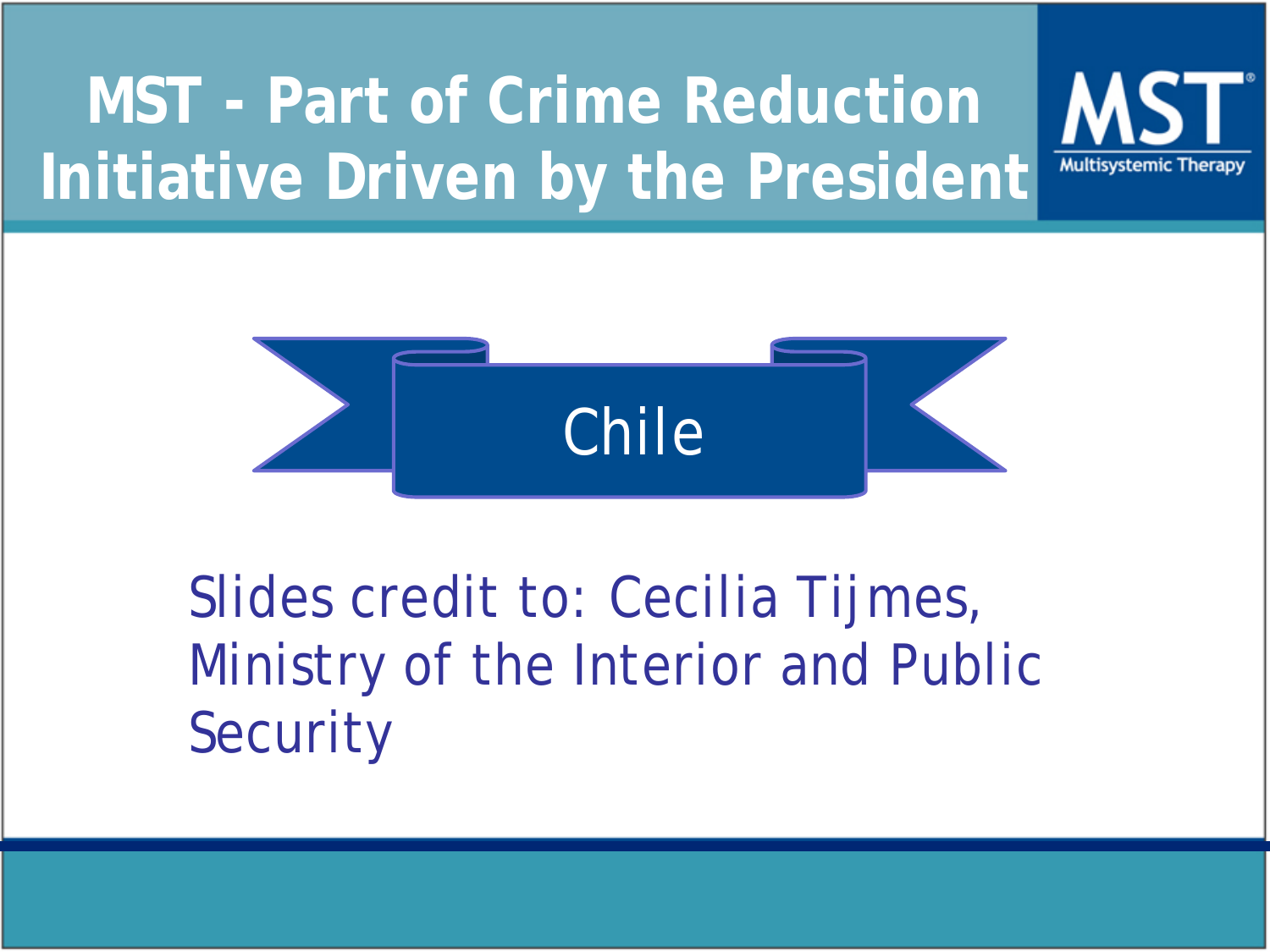## **General Background**



#### Goals of the 2010-2014 **Plan Chile Seguro**

- Reduce the percentage of households victims of crime by 15%
- **Reduce the amount of crimes in public** areas by 25%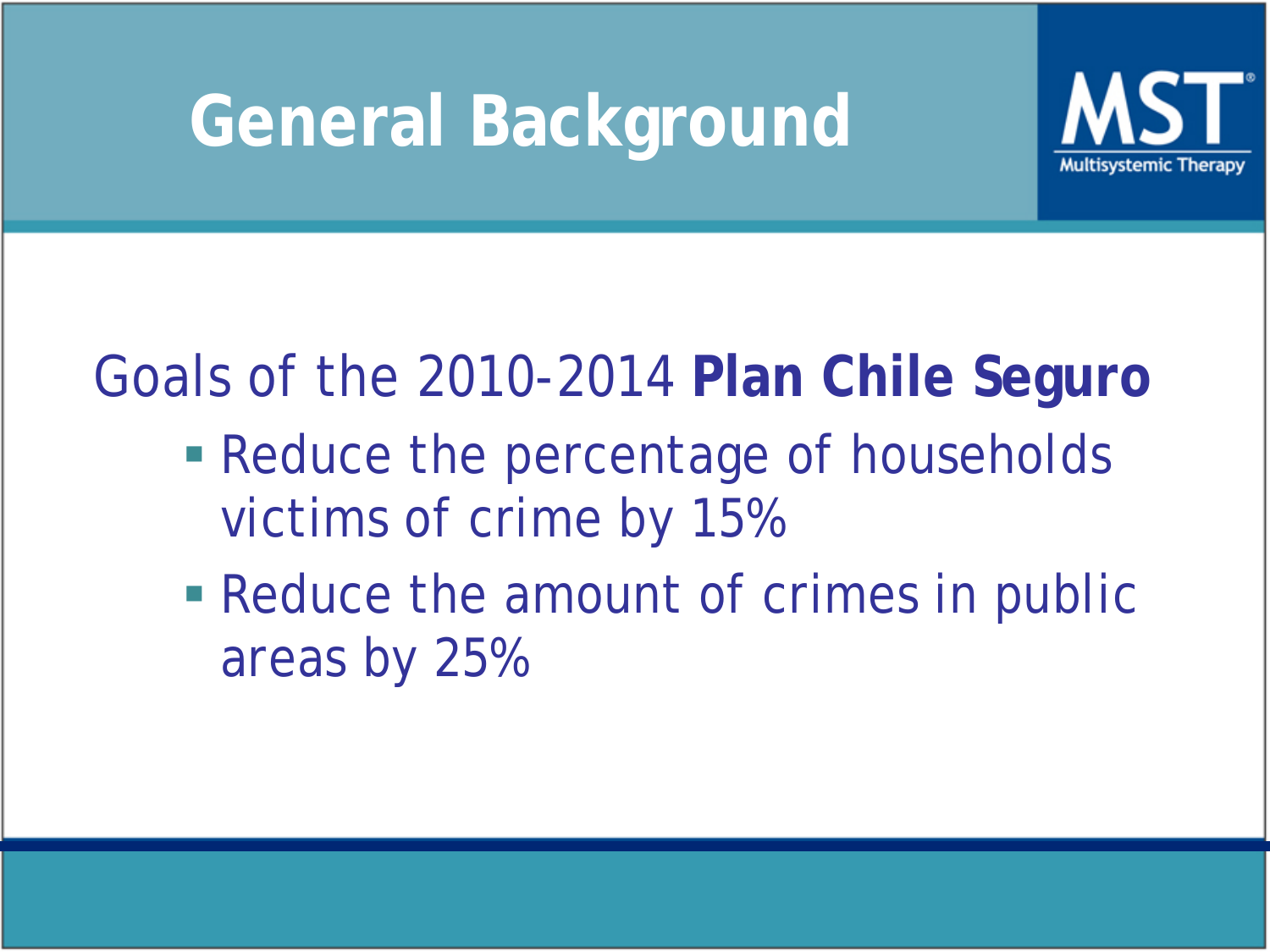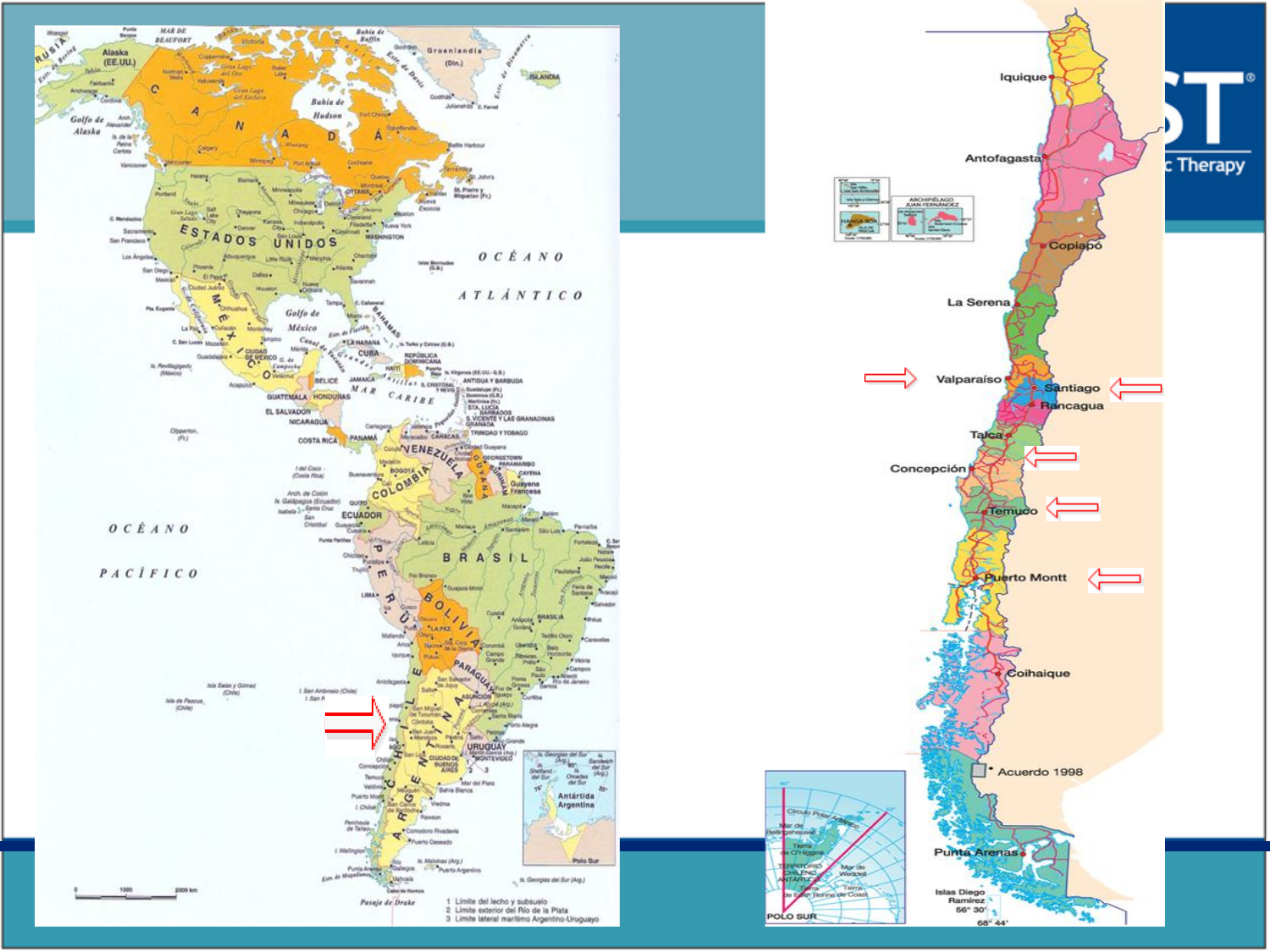# **Process to Implement MST in Chile 2012-2013**



#### **Phase 0**:

- **MST Services Representatives visit Chile to** familiarize with the realities of Chile and assess the feasibility of the implementation in 2011
- **Multisystemic Therapy Conference in Santiago** open to professionals of related institutions
- **Agreement between the Subsecretary of Crime** Prevention and MST Services to implement MST starting 2012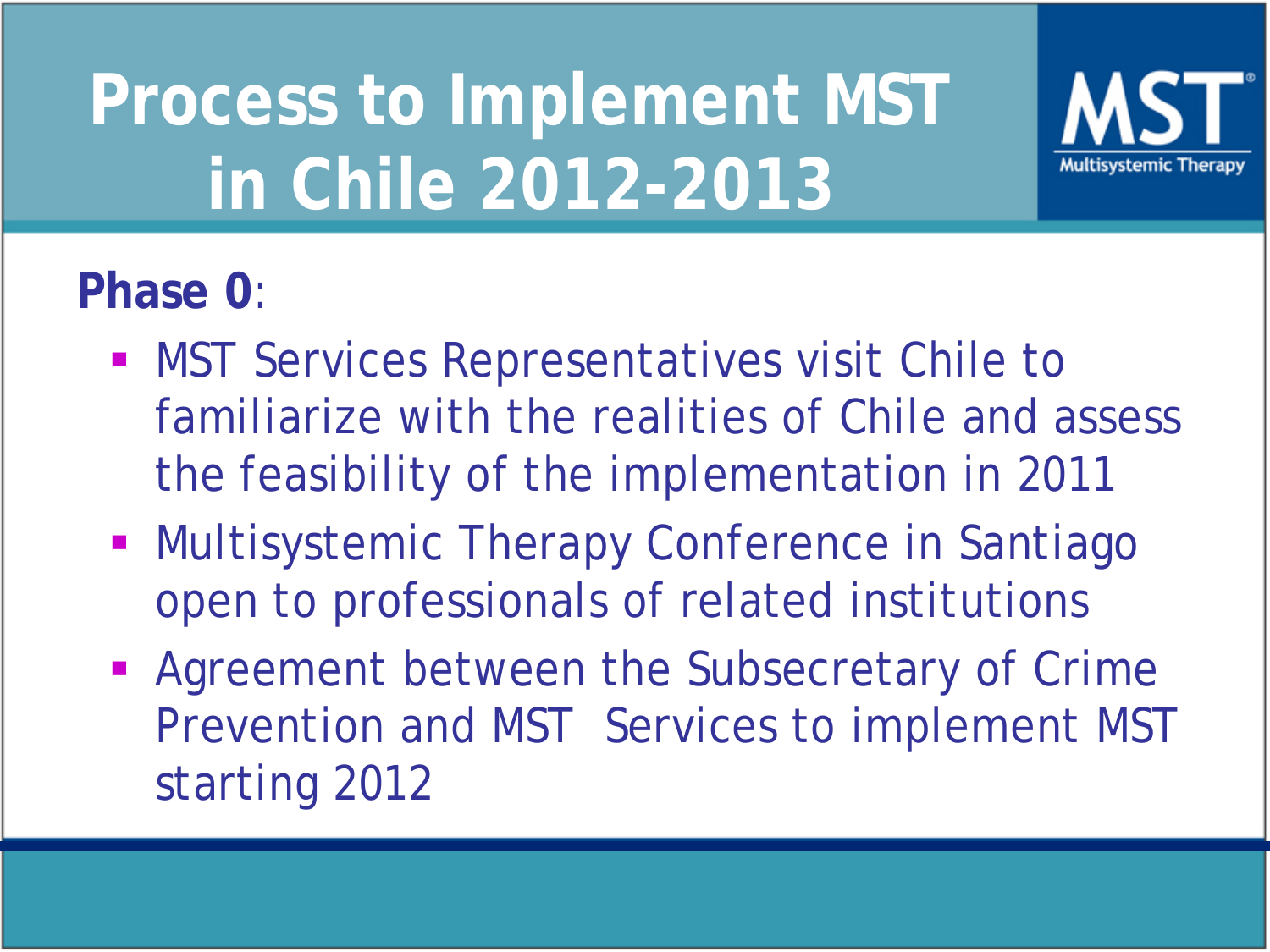# **Process to Implement MST in Chile 2012-2013**



#### **Phase 1**: **La Pintana, Pudahuel, La Florida and Puente Alto**

- **Translation of documents and protocols**
- **Process of selection of therapists and** supervisors
- **Site Assessment**
- 5 day training for MST teams.
- **Services started August 2012.**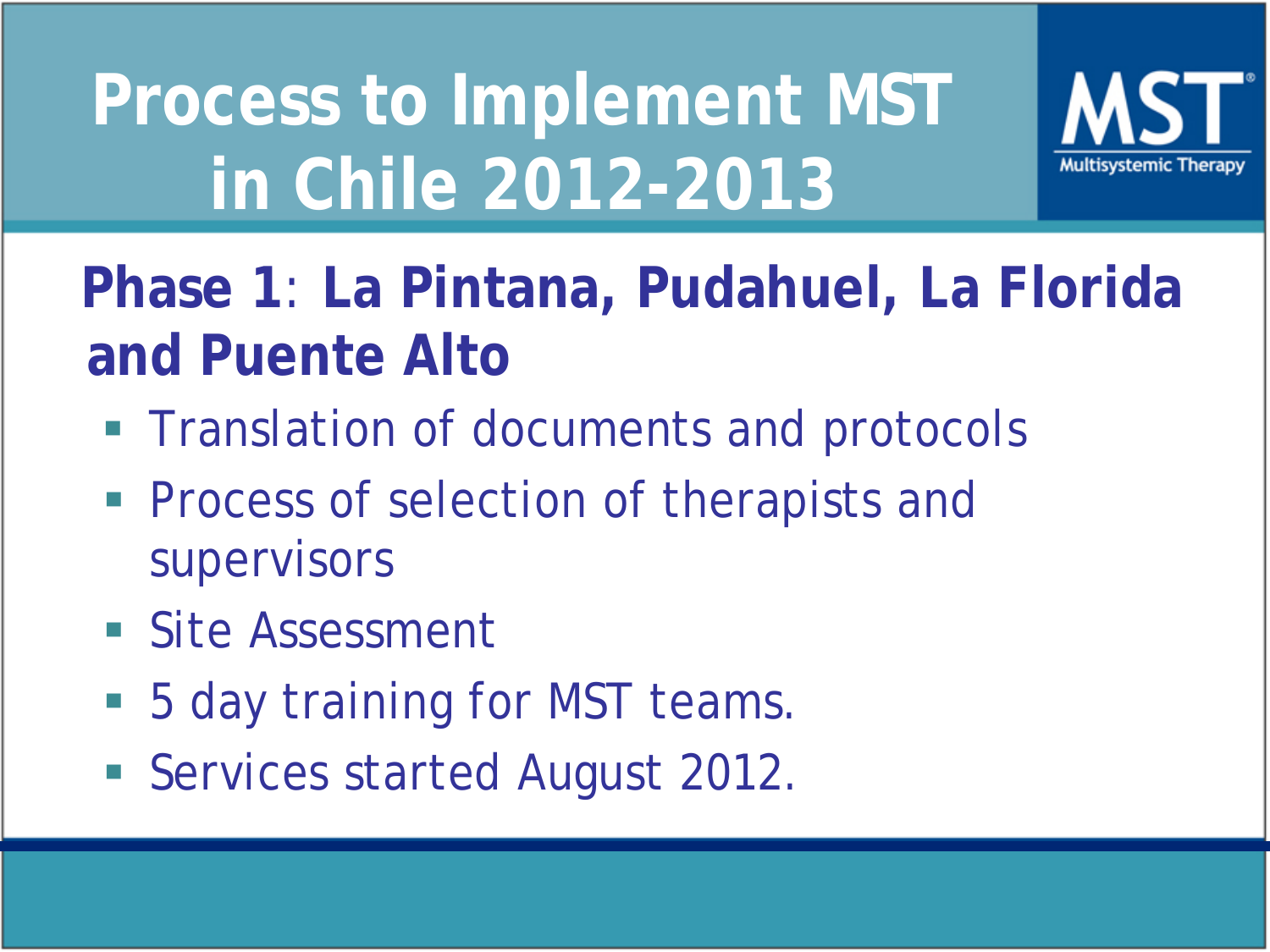# **Process to Implement MST in Chile 2012-2013**



**Phase 2: Peñalolén, Recoleta, La Granja and Lo Espejo**

Teams started September 2012

**Phase 3: San Bernardo, Maipú and Valparaíso\*** 

- Teams started February 2013
- **Phase 4: Puerto Montt, Temuco and Los Ángeles**
	- Teams started May 2013

**Phases 5-7: 11 additional teams scheduled to start**

**Total of 25 teams by the end of 2014**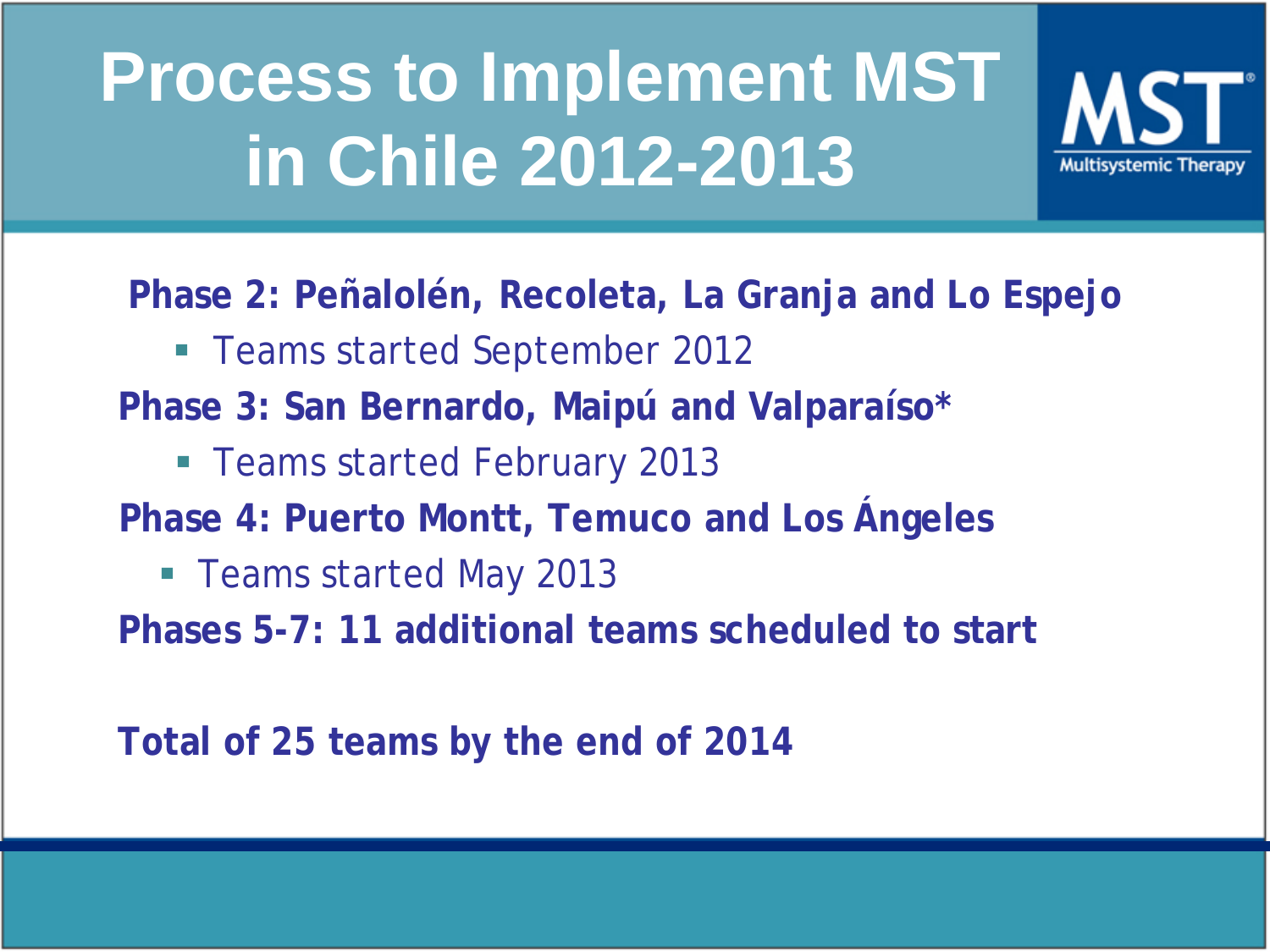**MST - Part of Innovative Approach Using Social Investment to** *Increase Funding for Effecti***ve Services** 



**Multisystemic Therapy** 

#### Credit for Slides: Cathy James, Department of Health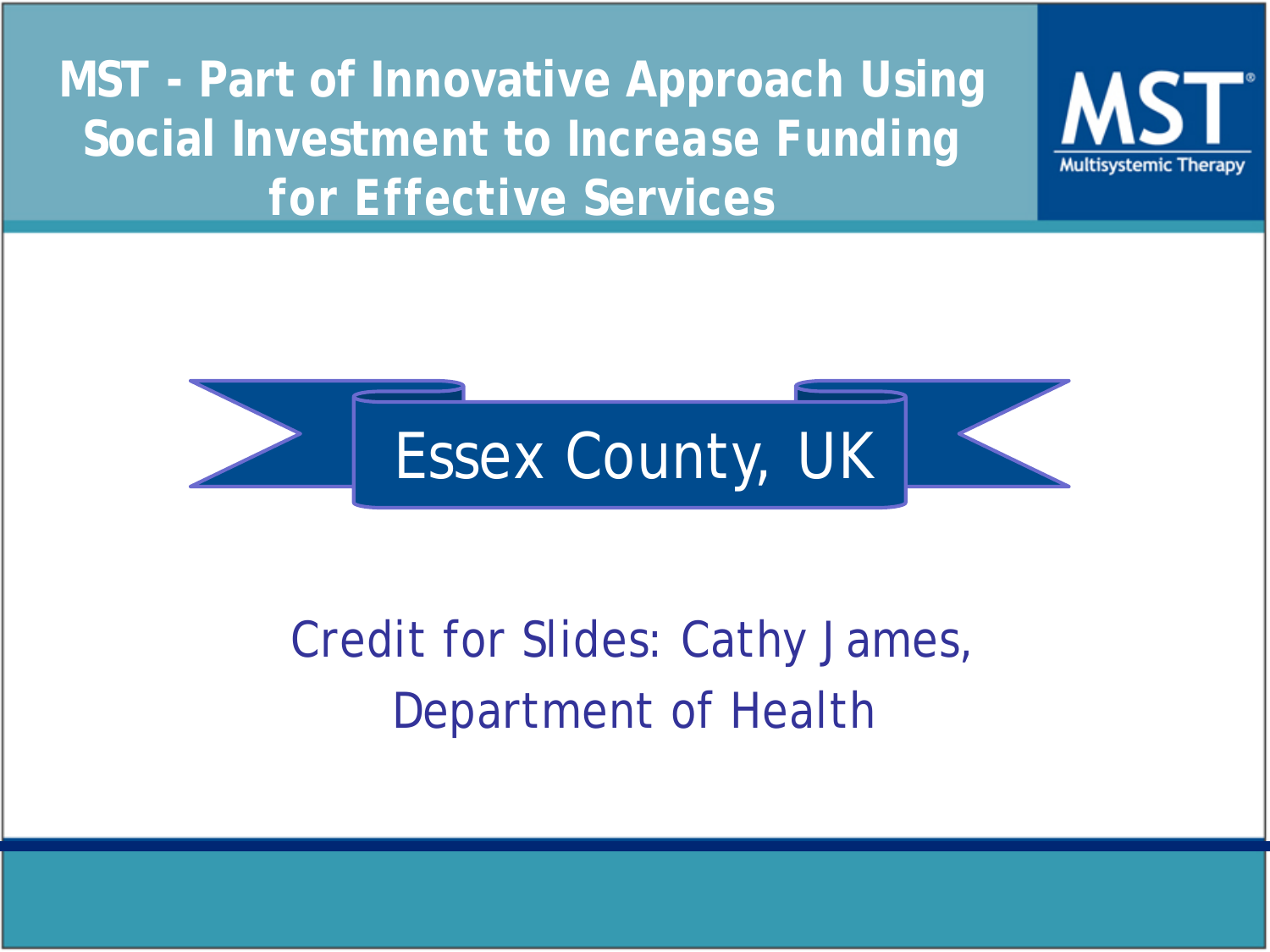# **Essex Faces Formidable Challenges**



- Predominance of high cost residential placements
- Higher proportion of older adolescents with behavioral issues **in care**
- Poor parenting support in particular around managing behavior
- Underdeveloped early intervention and family support services
- Lack of higher level intensive interventions and limited resources to establish them
- Vicious circle: wrong service offer, young people in care unnecessarily, pressure on budgets, reducing available investment

Steven H. Goldberg, February 4, 2013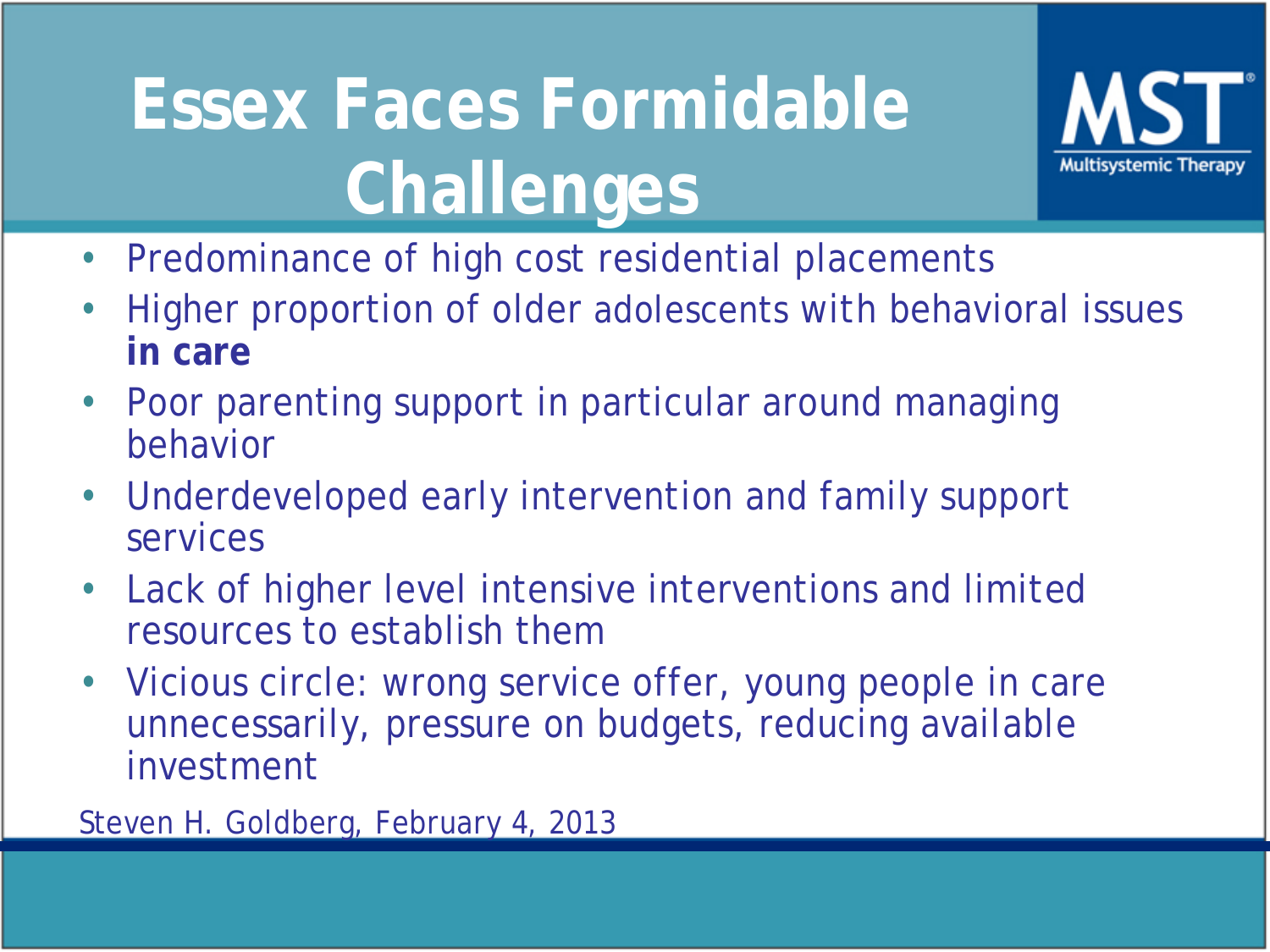**What Private Investment in Future for Children Bonds Could Mean for the Growth of MST**

- **Possible expansion in ways that government spending and philanthropy can't provide**
- **Attractiveness of well-evidenced programs to investors**
- **Impact investment might work a lot better**
- **Working with new kinds of partners**



**Multisystemic Th**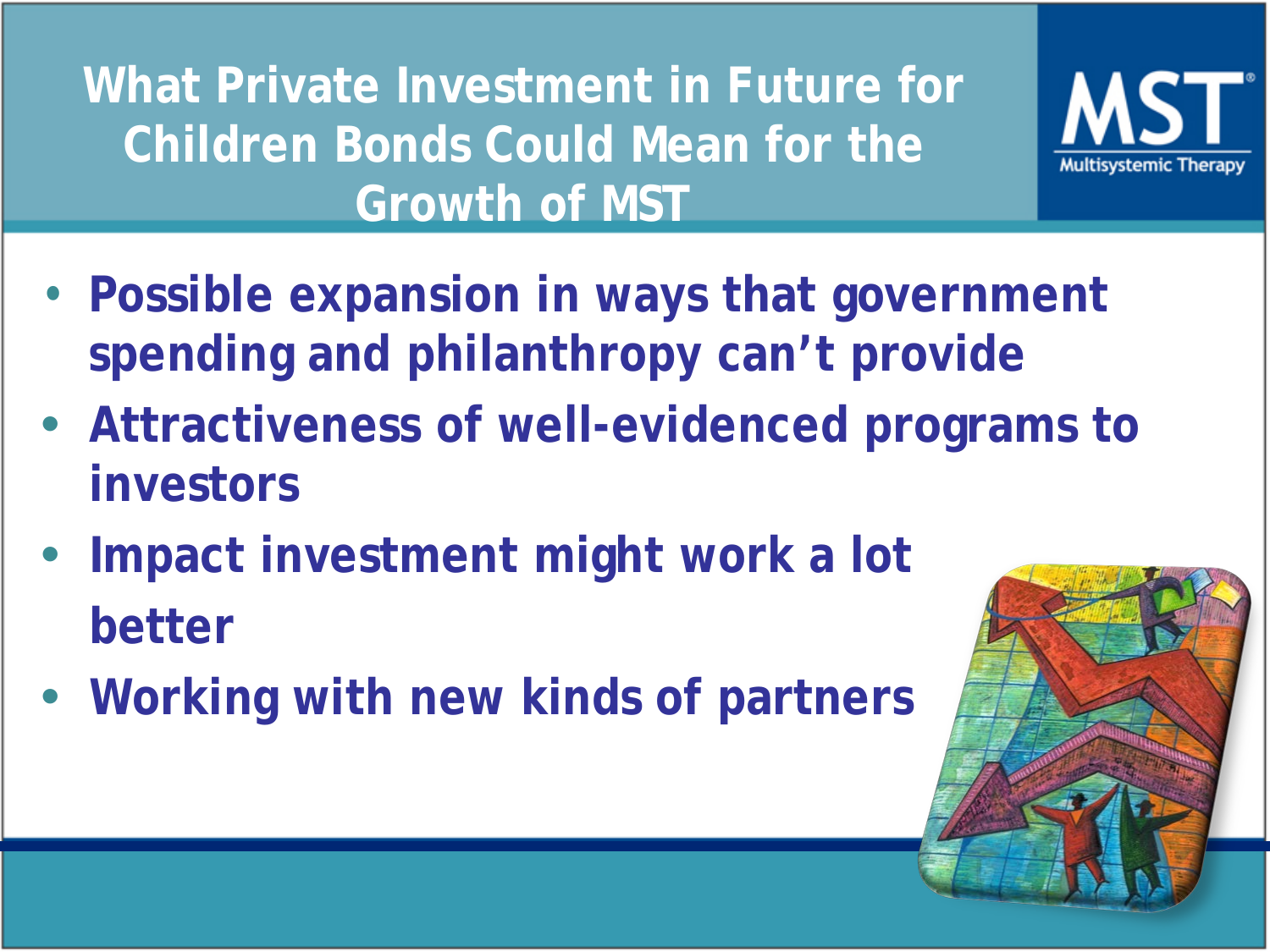

**"If we want civic-minded affluent people to make a lot more money available for social purposes, they need to know they'll eventually get it back.**



 **Philanthropy is disposable; social investment is recyclable."**

Steven H. Goldberg, February 4, 2013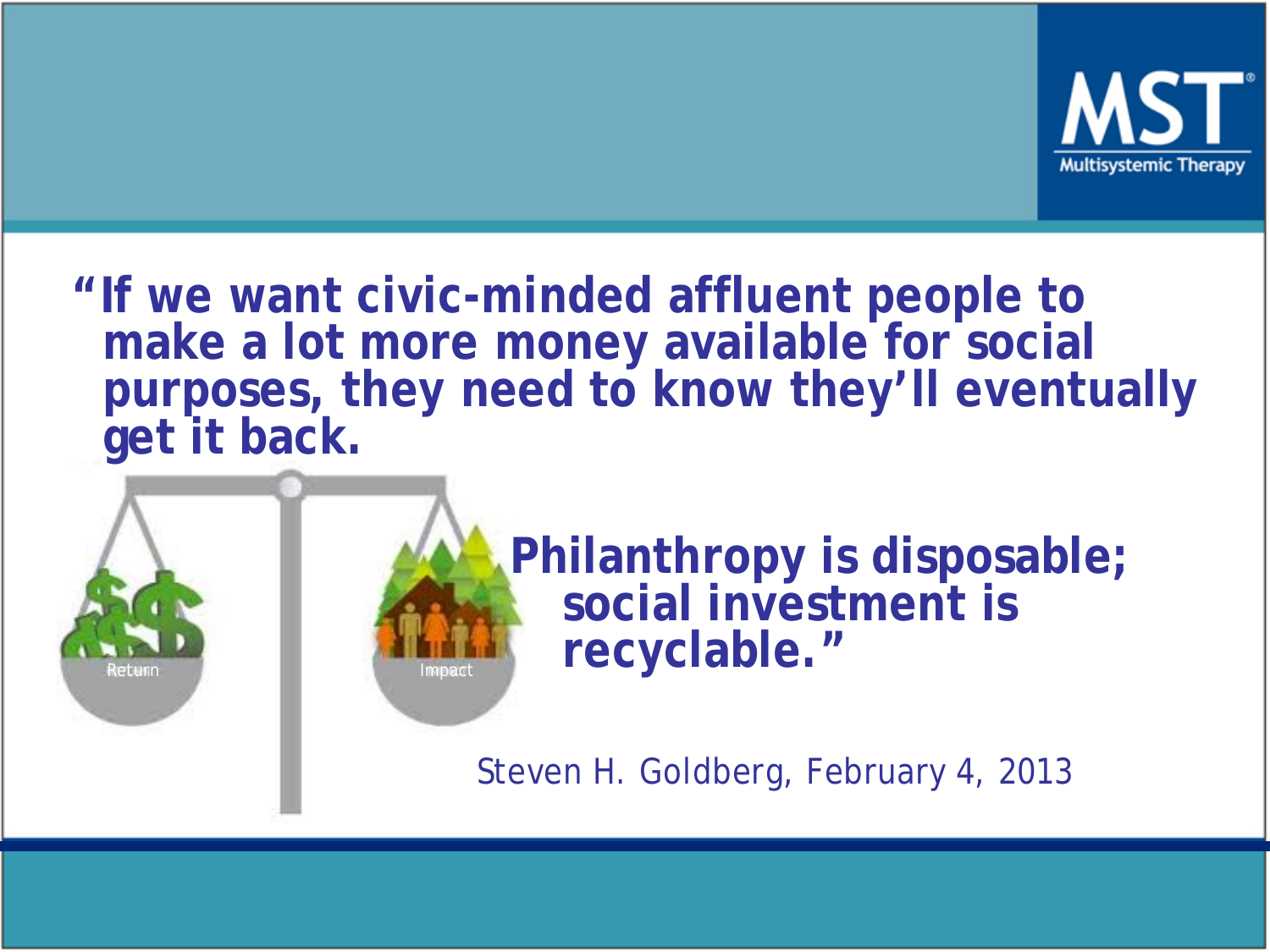

- **SIBs and other social investments don't make money more important than helping people**
- **The only way they make any money for investors at all is if they do help people**
- **Future for Children Bonds provide a small financial incentive for investors to pay for more MST**
- **Could reduce the number of children taken from their homes and save government a lot of money**

**Monetization creates an entirely new source of funding that doesn't compete with limited government budgets or donations.** 

Steven H. Goldberg, February 4, 2013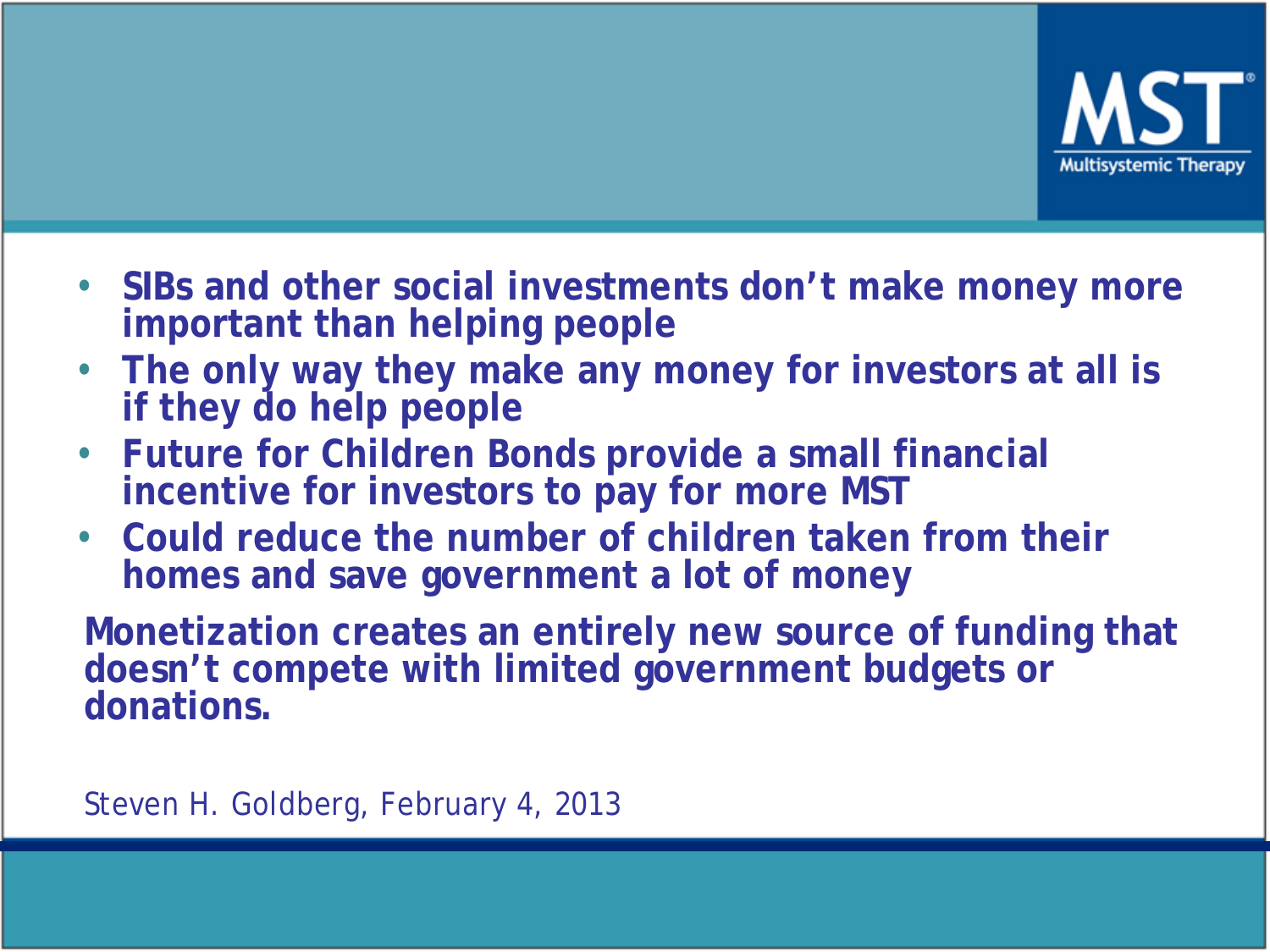

#### **Social investing has the potential to significantly change how we fund social programs**

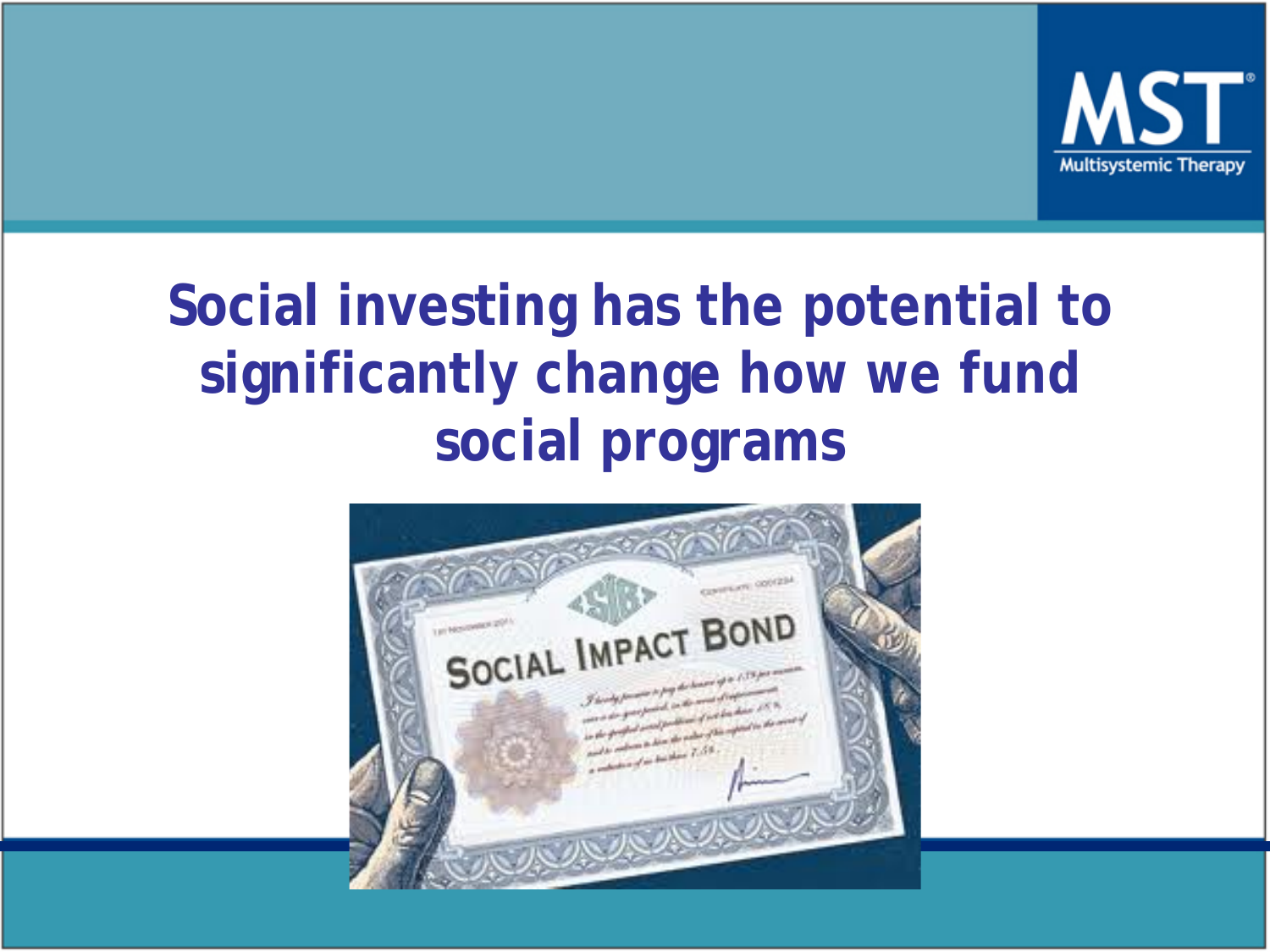

**Measurement of Implementation Components Ten Years after a Nationwide Introduction of Empirically Supported Programs – A Pilot Study**

**Terje Ogden, Gunnar Bjornebekk, John Kjobli, Joshua Patras, Terje Christiansen, Knut Taraldsen, and Nina Tollefsen**

**University of Oslo**

*Implementation Science (2012)*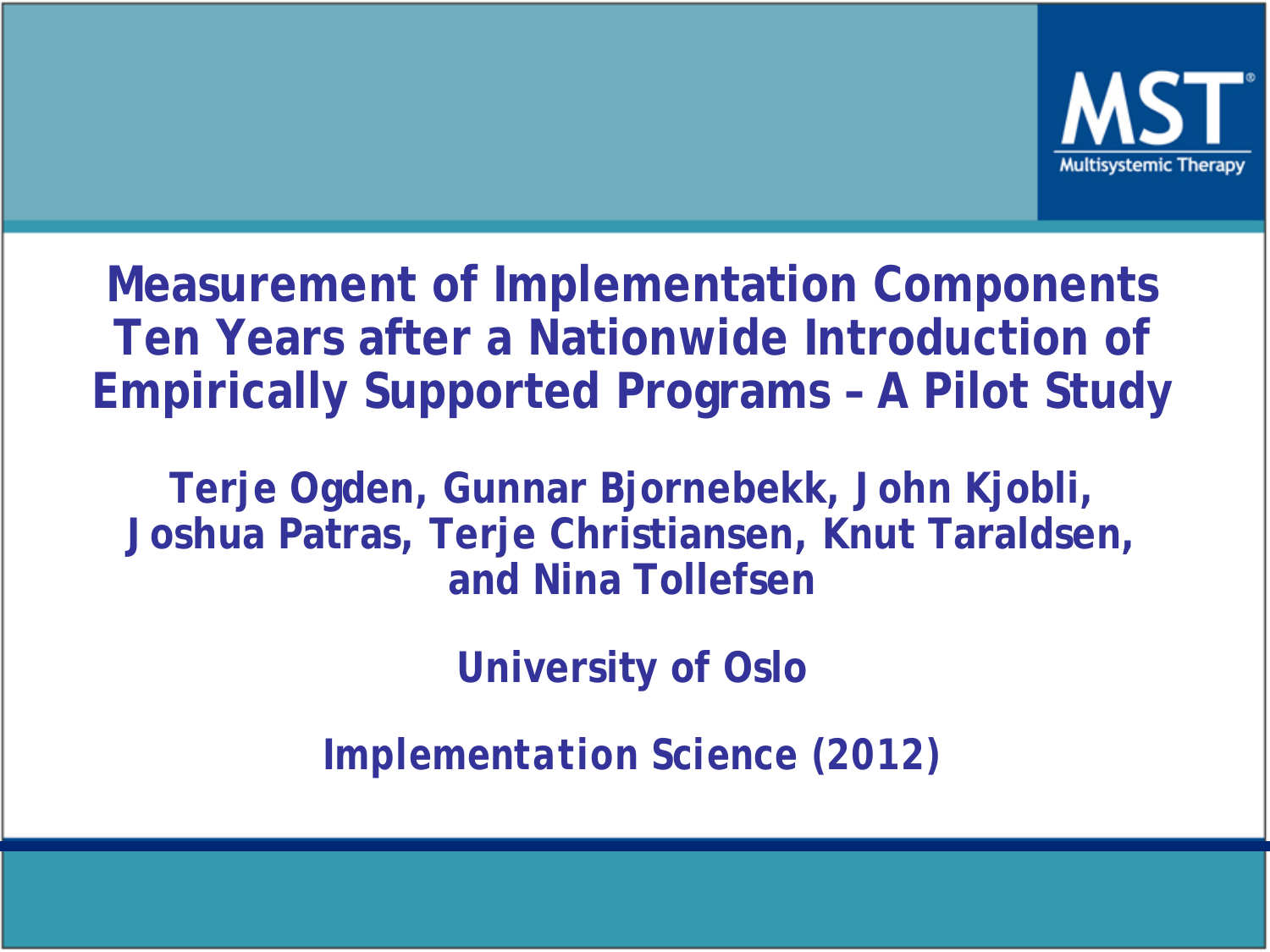## **Study Aim and Design**



**Compare implementation profiles of two evidence-based programs (MST vs. Oregon Parent Management Training [PMTO]) based on therapist, supervisor, and leadership reports 10 years after nationwide dissemination.**

**93 PMTO respondents and 56 MST respondents were surveyed.**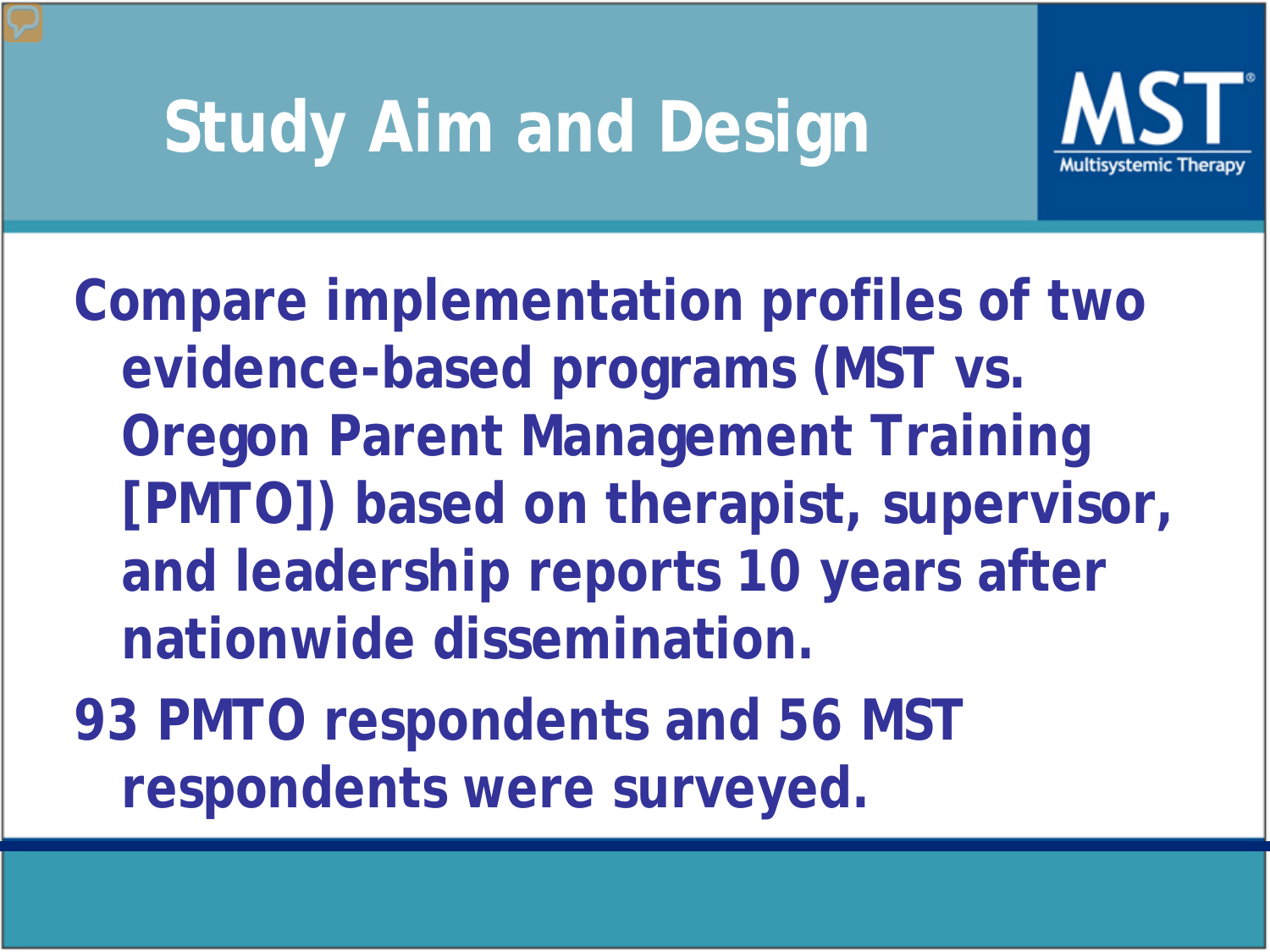# **Overall Finding**



**"The strong focus on implementation in MST and PMTO has paid off 10 years after the programs were introduced in Norway by revealing a strong and ongoing presence with agencies, and a relatively long median lifespan of program practitioners."**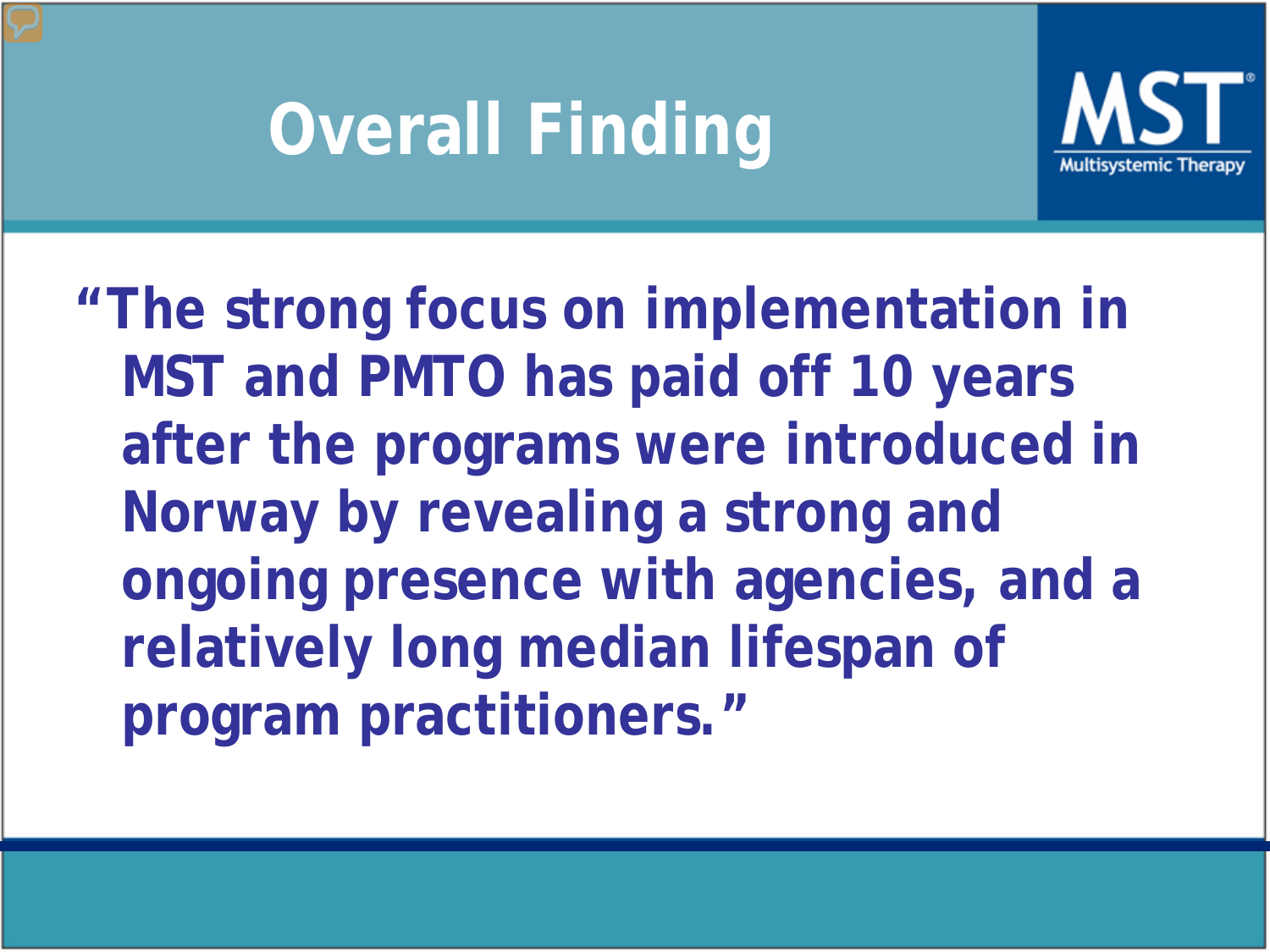**MST Rated Higher than PMTO in:**



**Recruitment – practitioner selection Training – initial acquisition of key skills Supervision/coaching Performance assessment – tracking integrity Data systems for stakeholder feedback Administrative restructuring to support program implementation Interventions with community systems to support program implementation**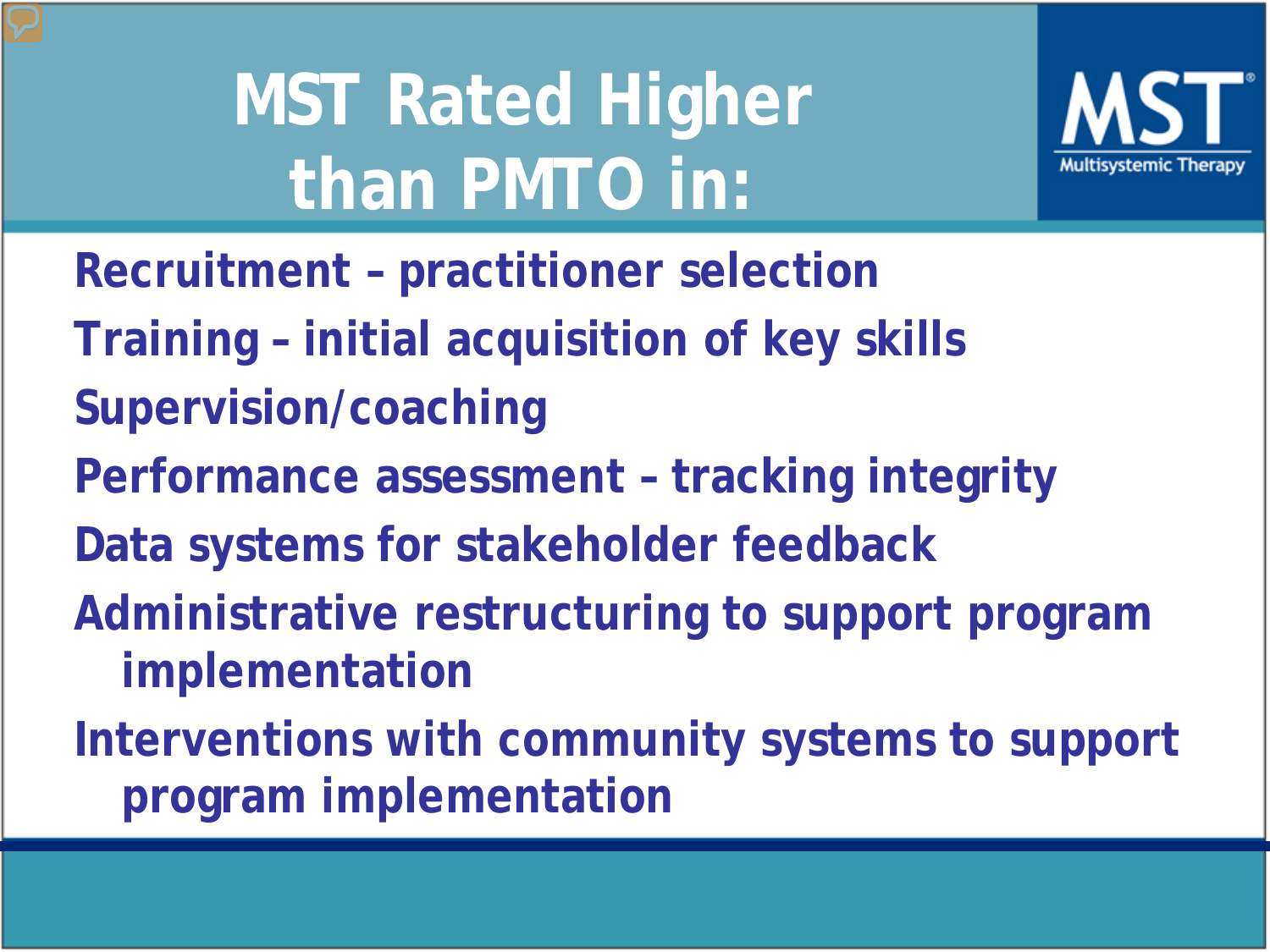

#### **A Randomized Controlled Trial of MST and a Statutory Therapeutic Intervention for Young Offenders**

#### **Stephen Butler, Geoffrey Baruch, Nicole Hickey, and Peter Fonagy**

**University College London, Brandon Centre, and Imperial College**

*Journal of the American Academy of Child & Adolescent Psychiatry (December, 2011)*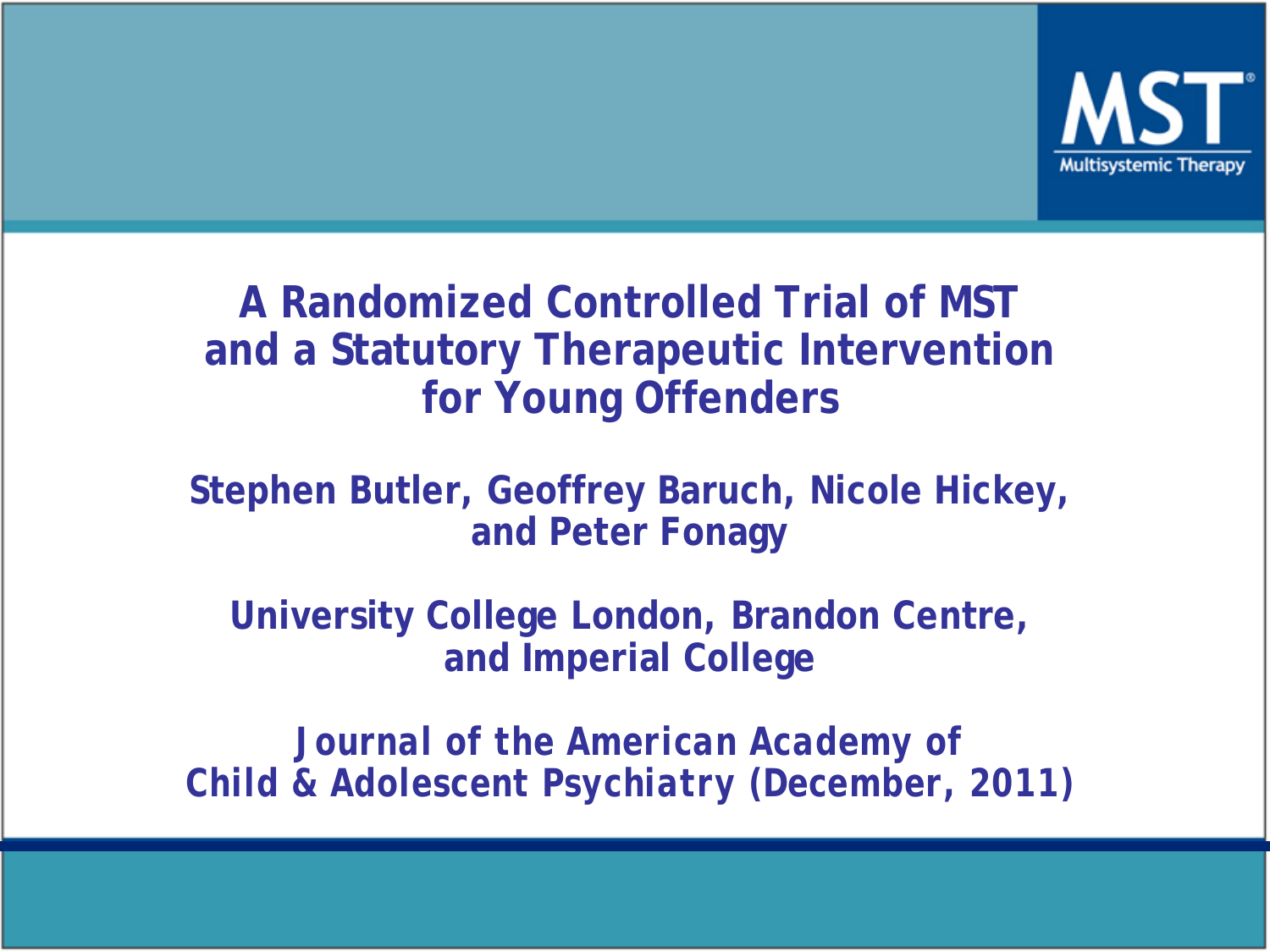# **Design**



- **Randomized, independent effectiveness trial (conducted with community-based therapists)**
- **108 juvenile offenders**
- **Control condition: Tailored range of extensive and multicomponent evidencebased interventions**
- **18-month post treatment follow-up**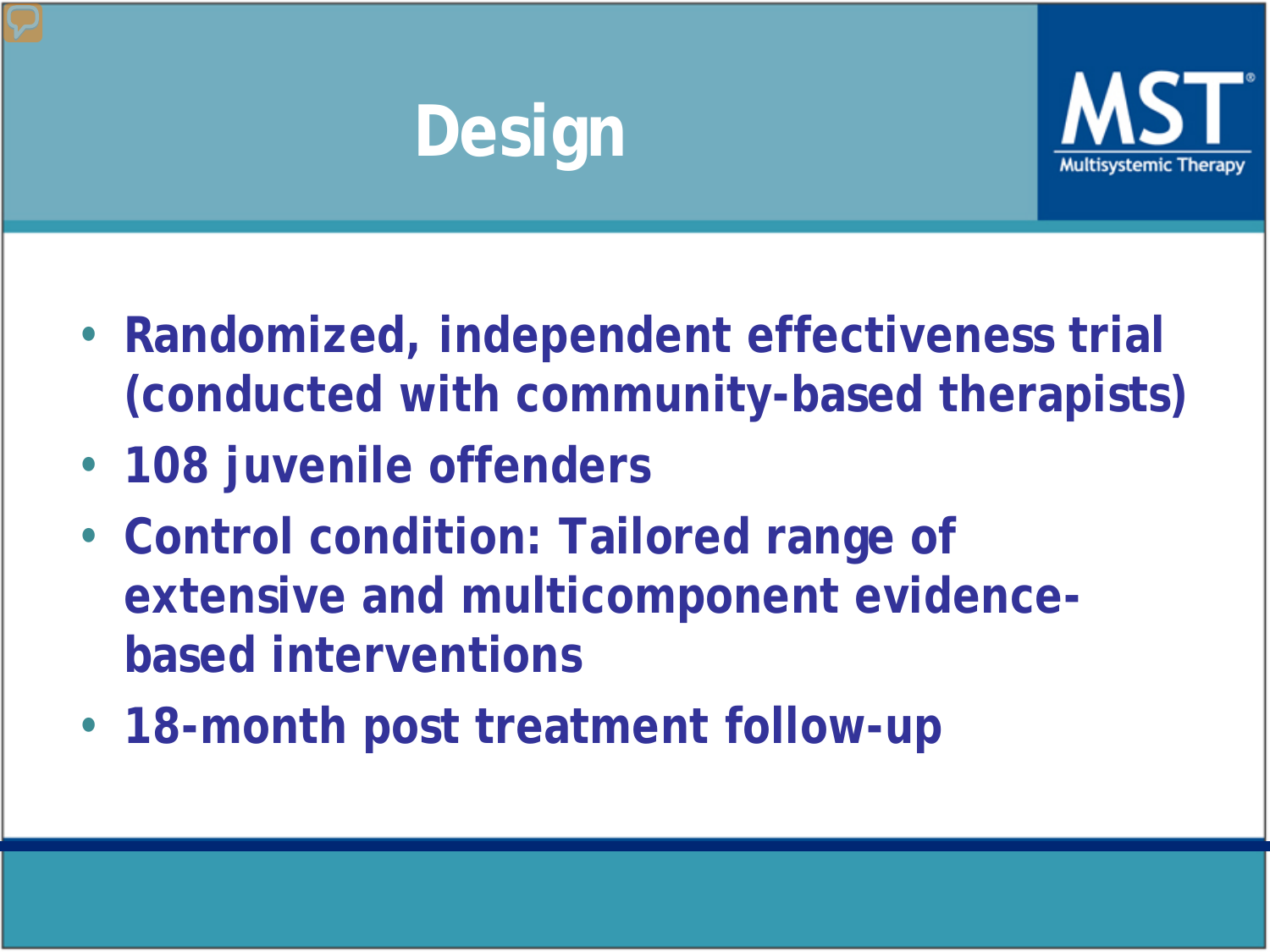## **Results**



- **Reduced offenses (41%)**
- **Reduced placements (41%) during the last 6 months**
- **Reduced self-reported and parent-reported delinquency**
- **Improved parenting**
- **Reduced psychopathic symptoms**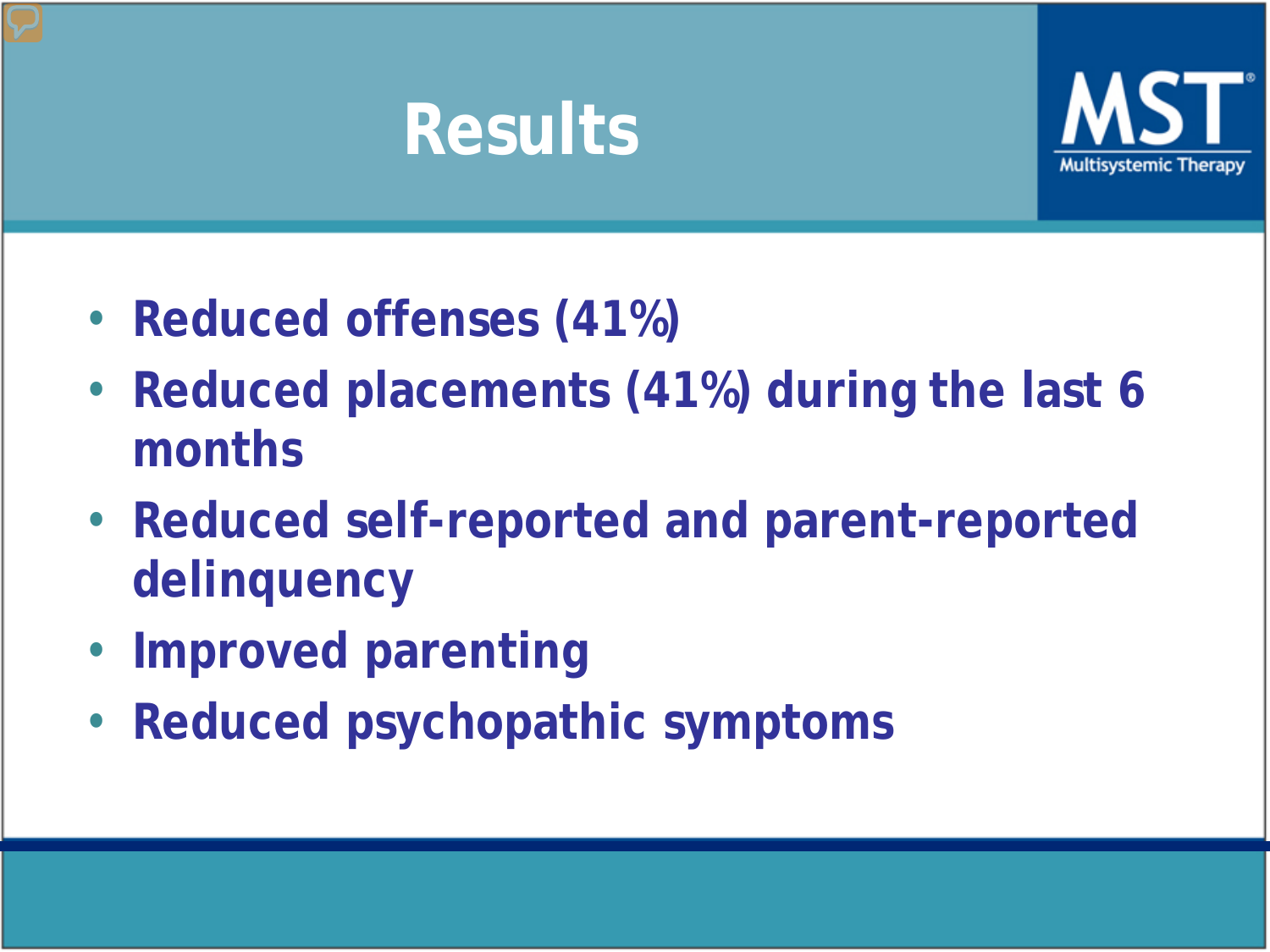

#### **MST for Young Offenders: Families' Experiences of Therapeutic Processes and Outcomes**

**Andrea Tighe, Nancy Pistrang, Lucy Casdagli, Geoffrey Baruch and Stephen Butler**

**University College London and The Brandon Centre**

*Journal of Family Psychology (2012)*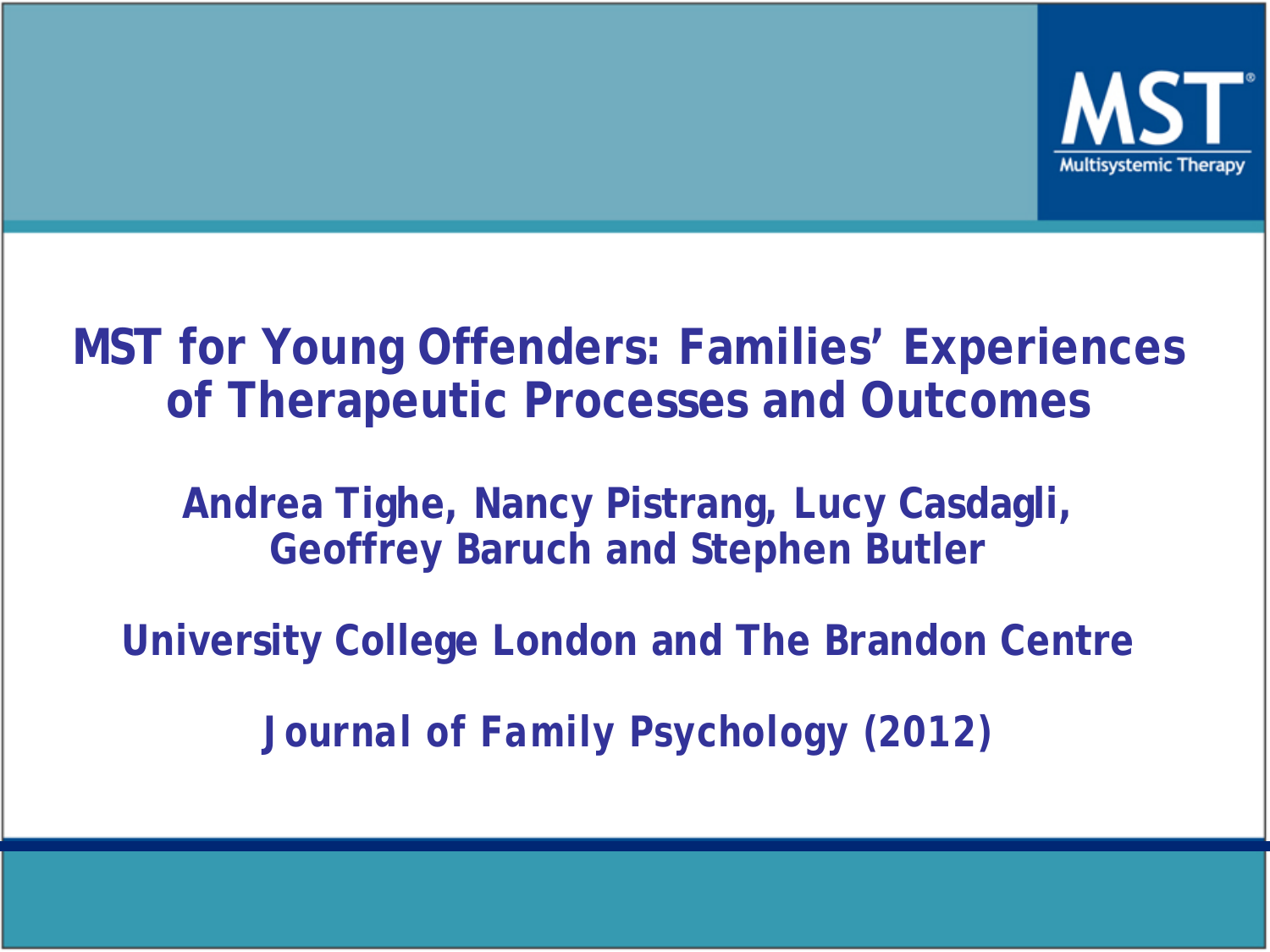# **Design**



**Qualitative study (37 interviews) explored parents' and youths' experiences of MST, and identified 2 overriding domains that prompted or limited therapeutic change.**

- **1. Engagement in MST and Initial Process of Change**
- **2. Outcomes are Complex**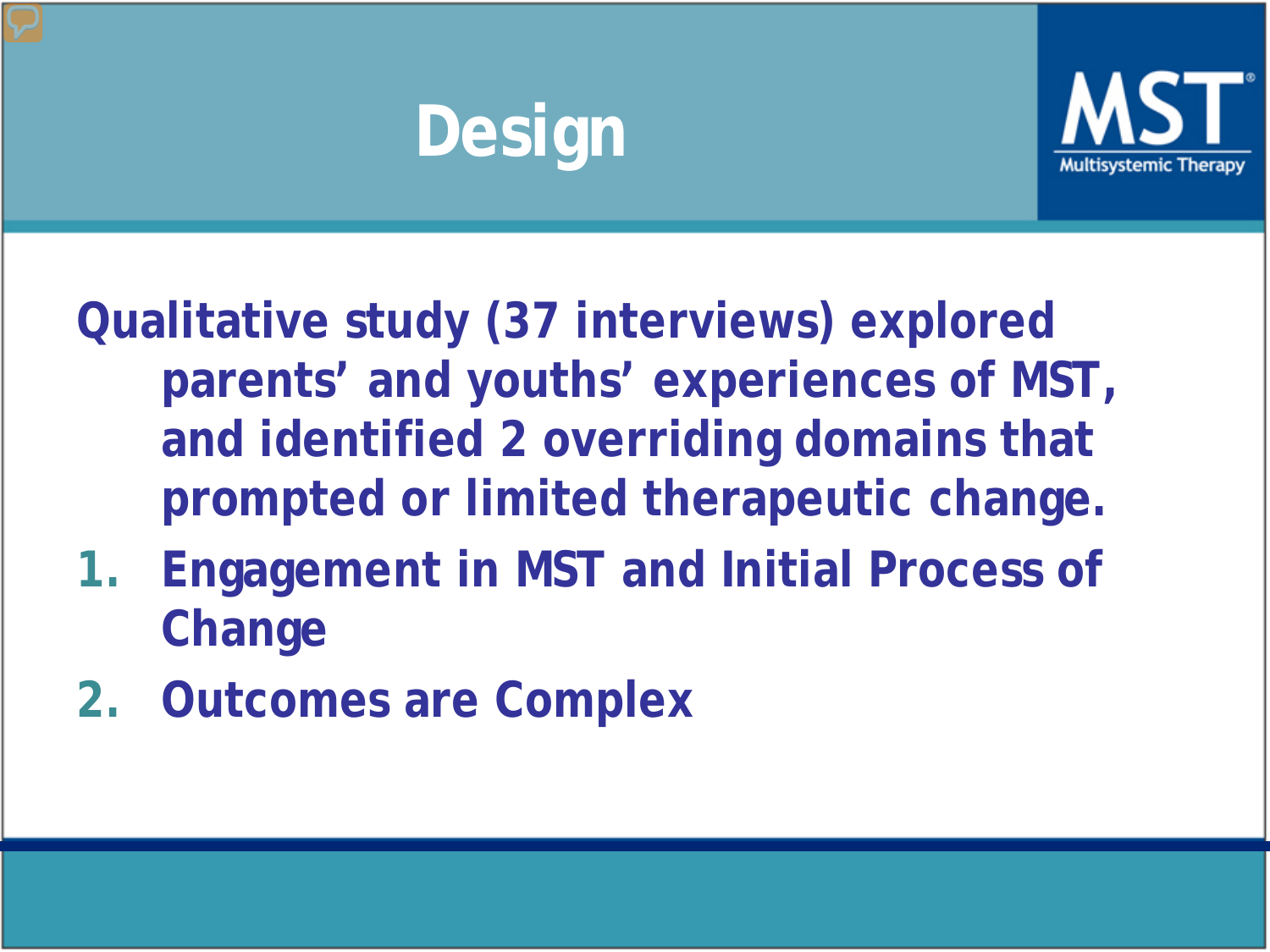## **Engagement and Initial Process of Change**



- **Families appreciated flexible scheduling**
- **Holistic approach (working with multiple systems)**
- **Solution-focused, practical approach, providing observable benefits**
- **Strong therapeutic relationship: A personcentered, collaborative approach**
- **Therapist as source of support: Companion, counselor, motivator, mediator**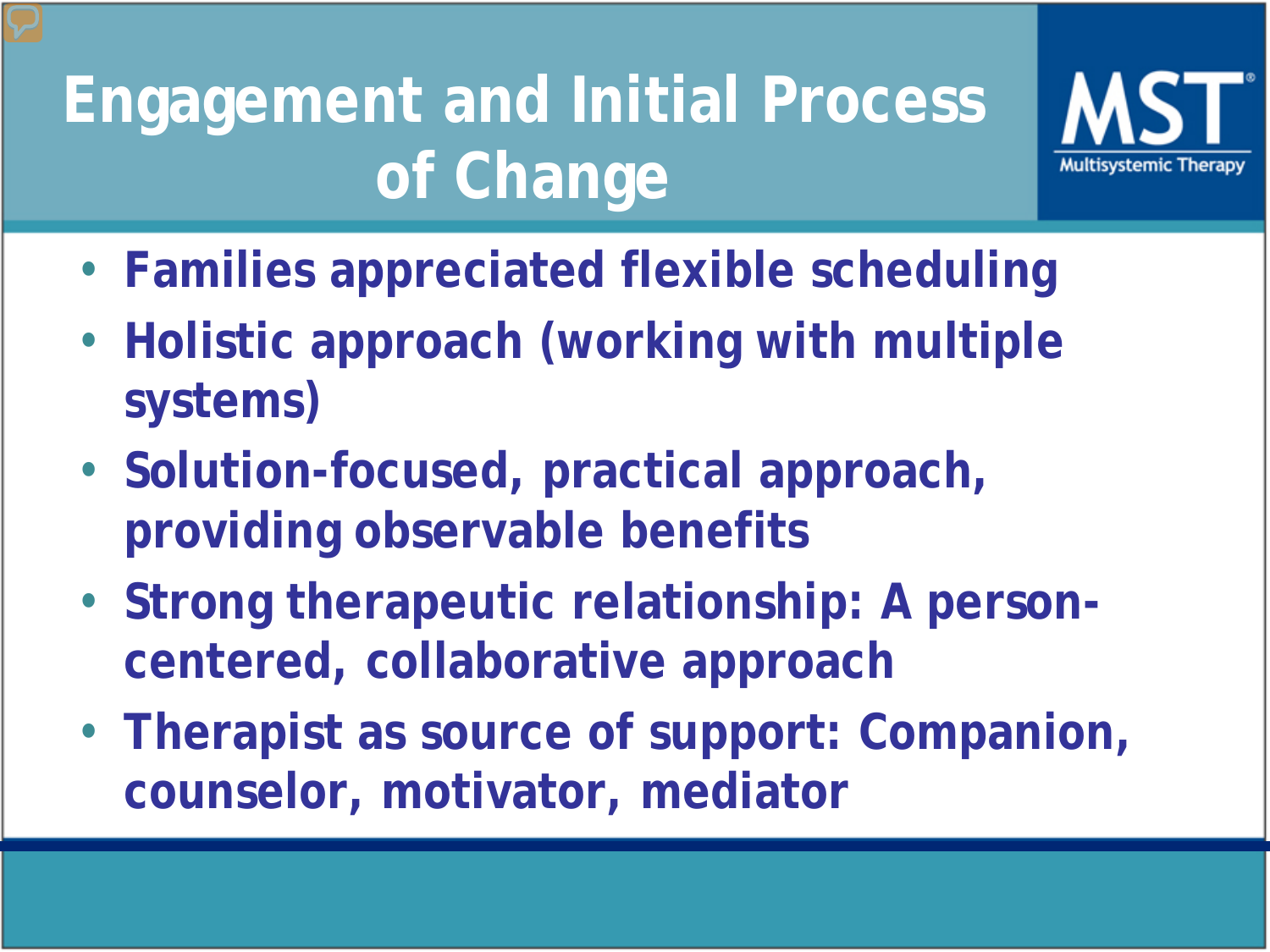## **Outcomes Are Complex**  (rarely clear-cut)



- **Relationships improve**
- **Young person choosing to create a different future**

Multisvstemic T

- **Behavior mostly improves**
- **Not all targets are met or situation deteriorates after therapist leaves**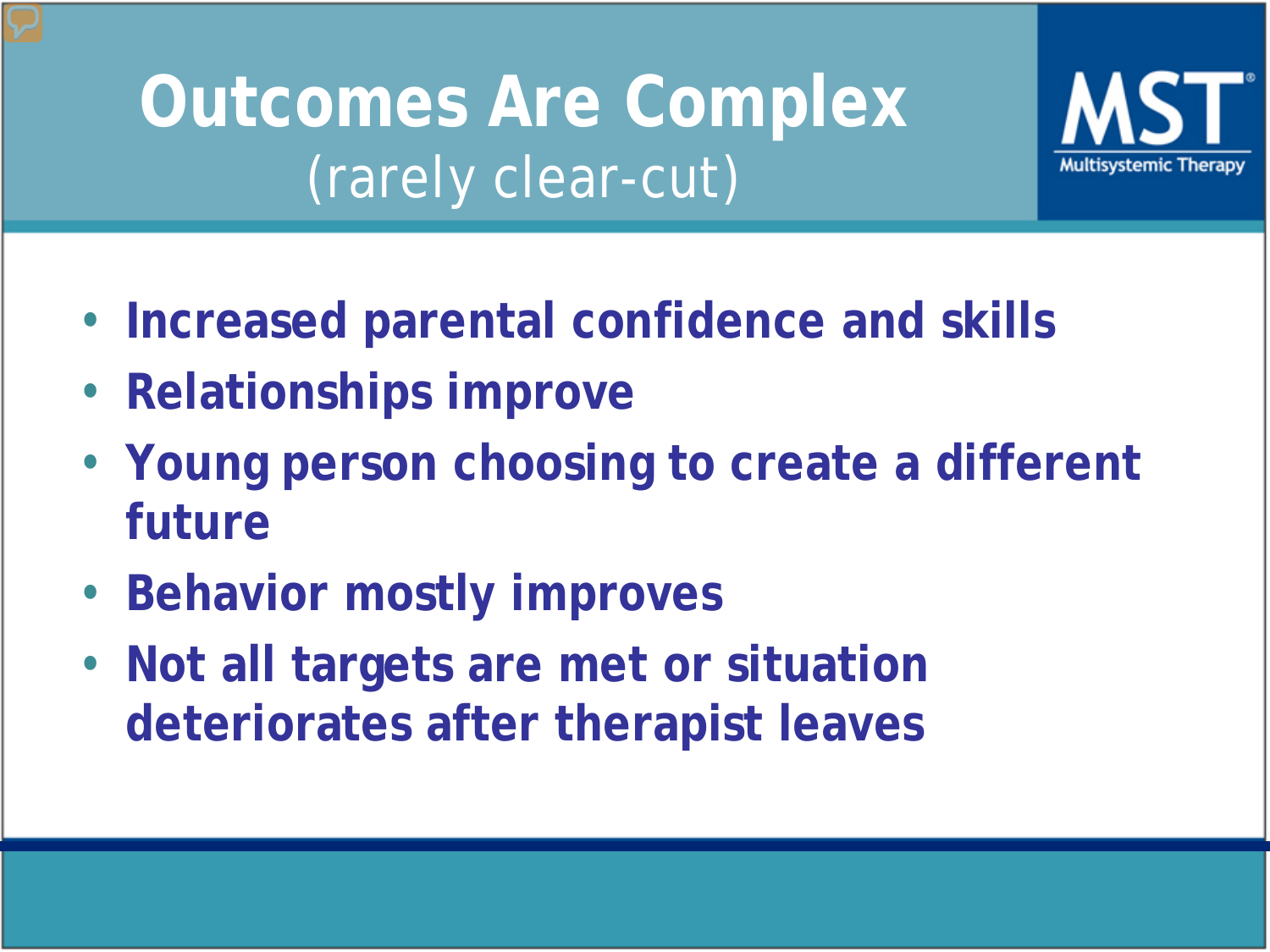

**Economic Evaluation of Multisystemic Therapy for Young People at Risk for Continuing Criminal Activity in the UK**

**Maria Cary, Stephen Butler, Geoffrey Baruch, Nicole Hickey, & Sarah Byford**

**University College London, Brandon Centre, and Imperial College**

*PLoS ONE 8(4): e61070 (2013)*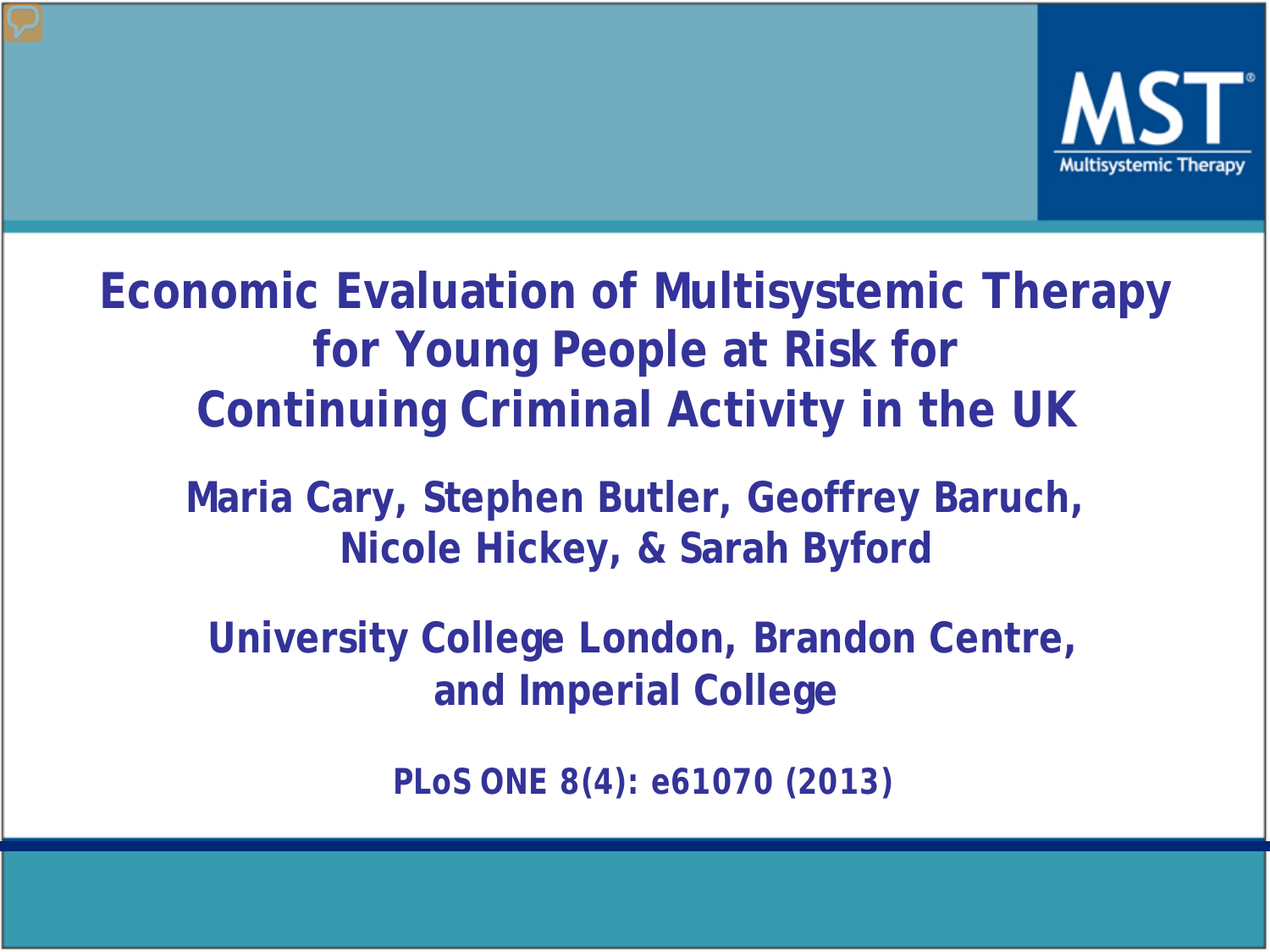## **Cost Offset Analysis**



- Design: 18-month post treatment follow-up
- Findings: MST associated with cost savings related to crime reduction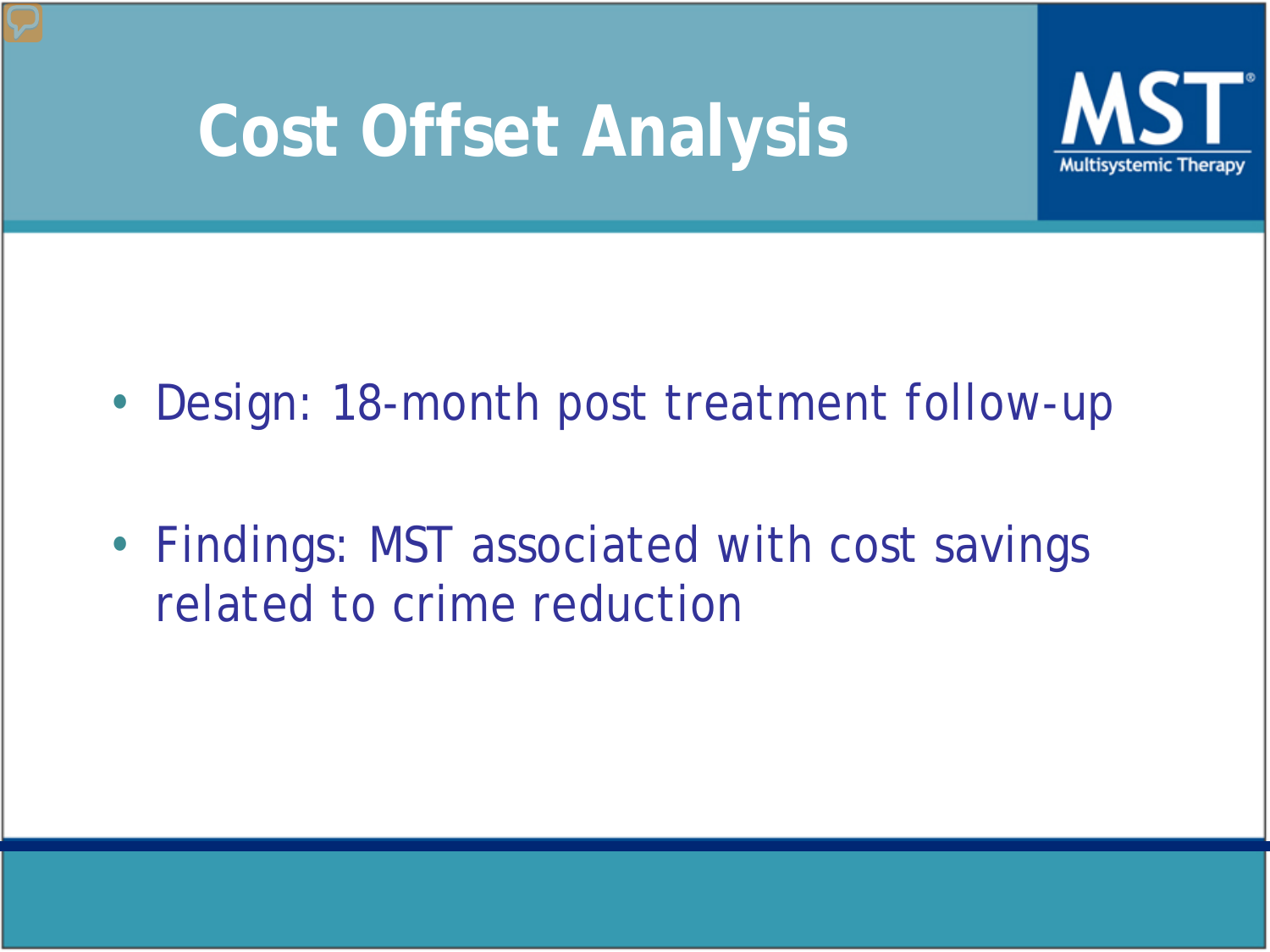

## **Higher Education Reform on EBPs: The Connecticut Transformation Initiative Elisabeth Cannata and Michael A. Hoge Wheeler Clinic and Yale University** *Emotional & Behavioral Disorders in Youth (2012)*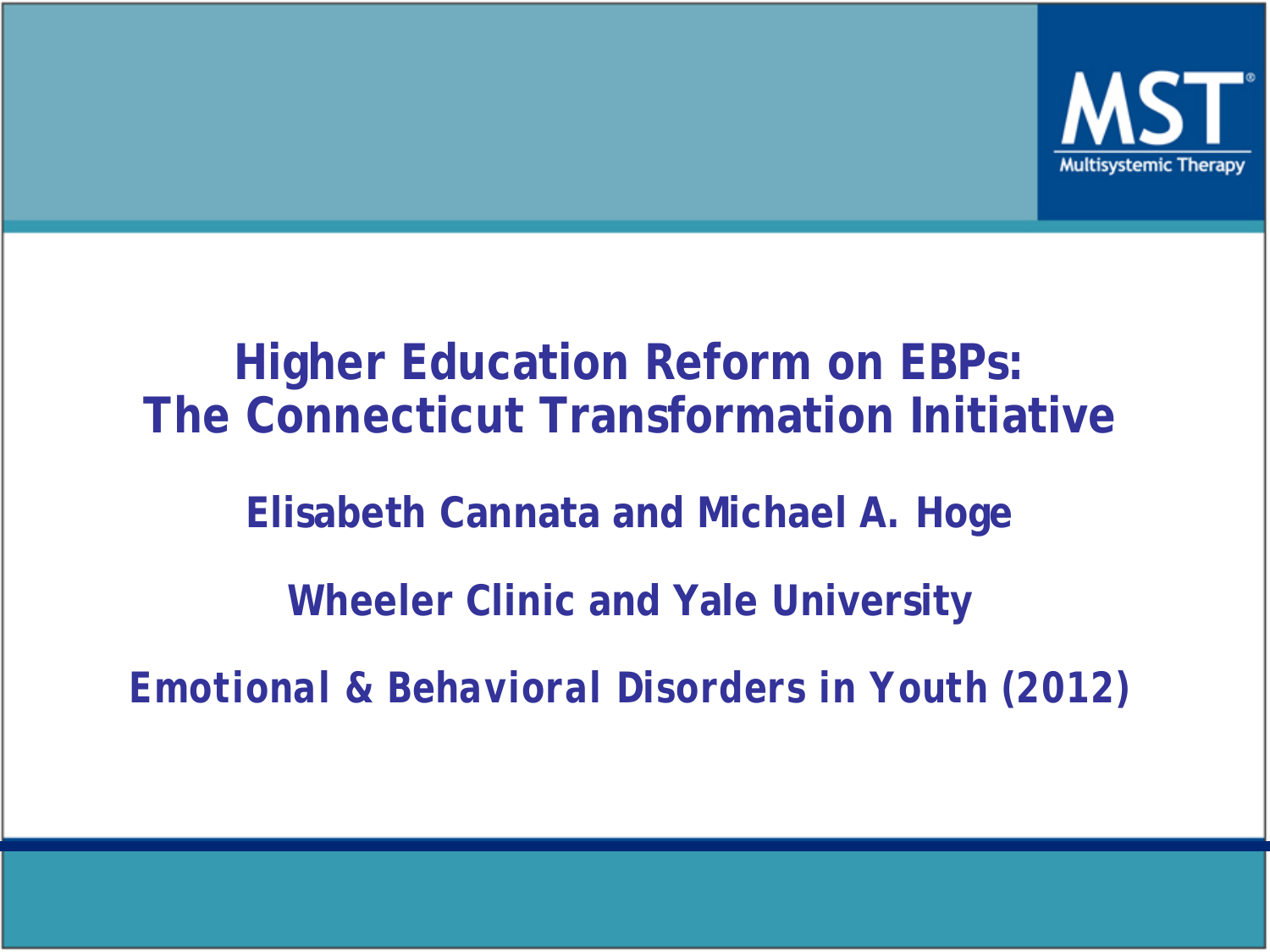## **The Problem**



**Despite calls to action, graduate school curricula have continued to lag behind demands for a workforce better prepared to implement evidence-based practice. For example, 57% of new clinicians were rated by supervisors as minimally prepared for evidence-based practice (3% were very prepared).**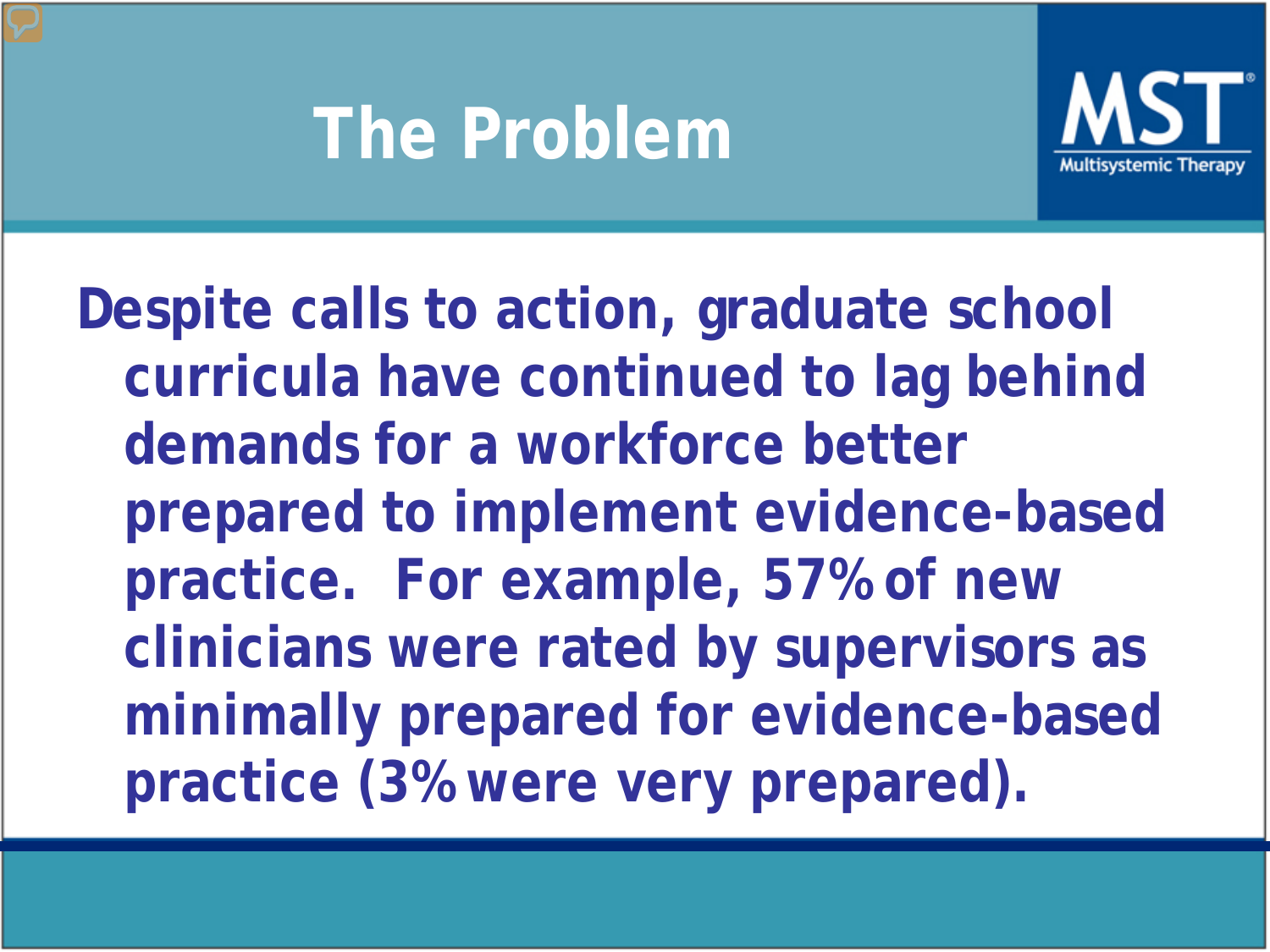## **Connecticut Context**



#### **By 2008, 22 provider agencies offered 8 EBPs.**

**Program managers across Connecticut reported great challenges in hiring viable clinicians.**

**University faculty were "lukewarm" about teaching EBP related skills.**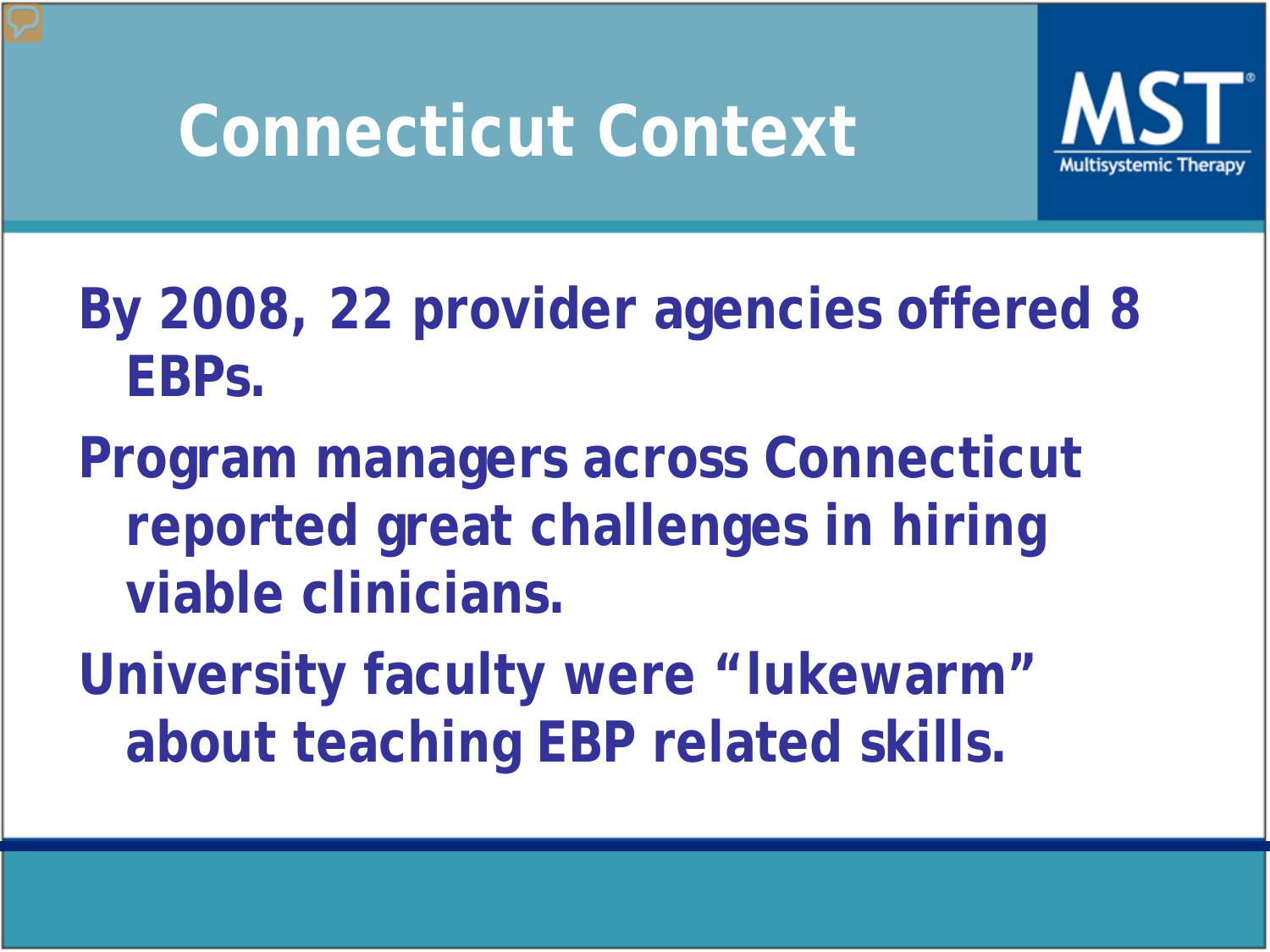**Solution: Curriculum Development**



**"Current Trends" curriculum**

- **14-week, 3 credit graduate level course developed with SAMHSA funding**
- **Goal of course: promote accurate understanding of and interest in EBP models**
- **Didactic, active learning, and outside presentations, including from families**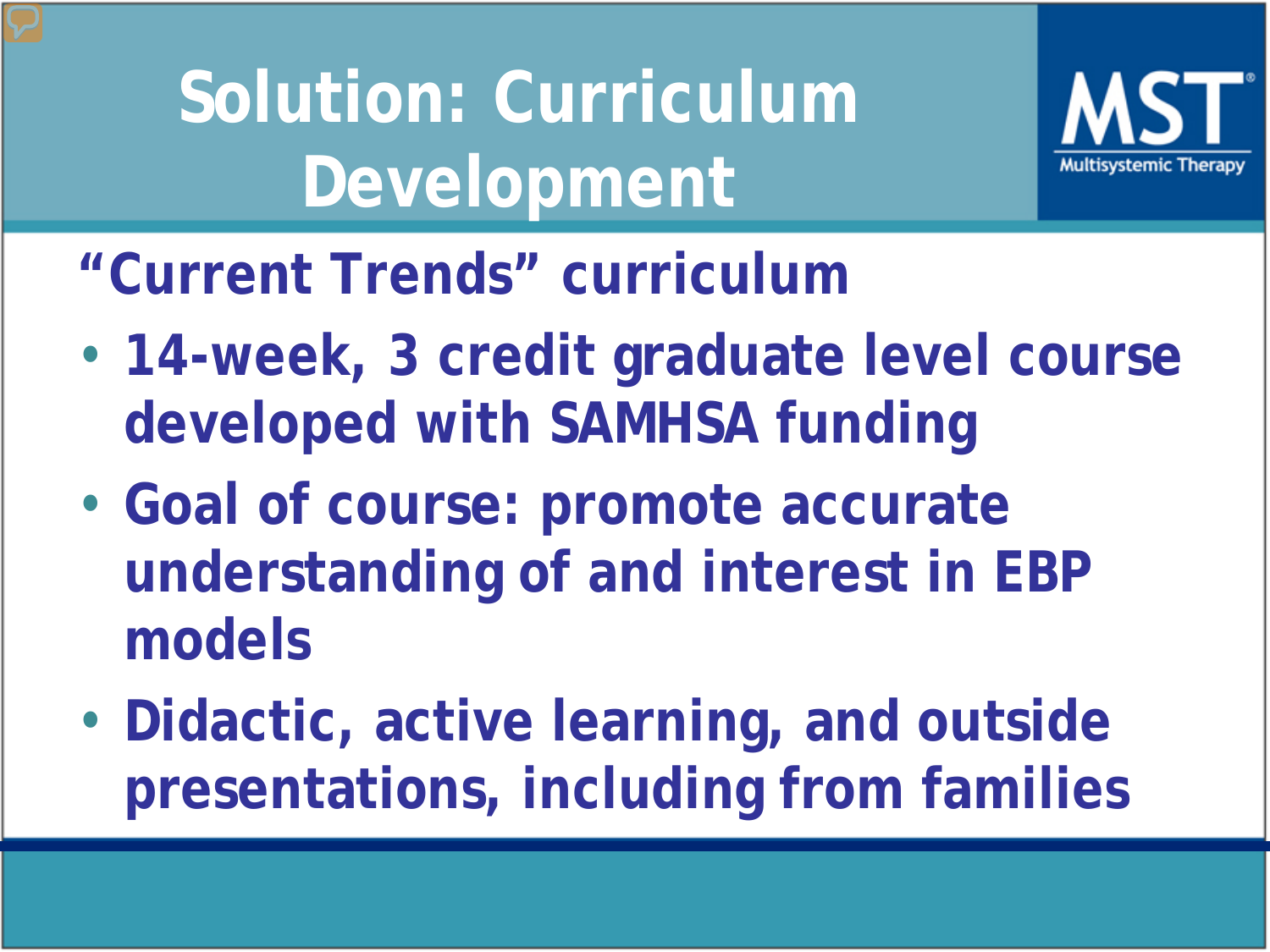## **Course Toolkit**



- **Reading lists and all materials from the lists**
- **Sample syllabus**
- **Power point presentations**
- **Lesson plans**
- **Tools for skill building activities**
- **Videos**
- **Sample exam questions**
- **Topics for semester projects**
- **Certificates of course completion**

**ALSO – Extensive training and quality assurance of faculty**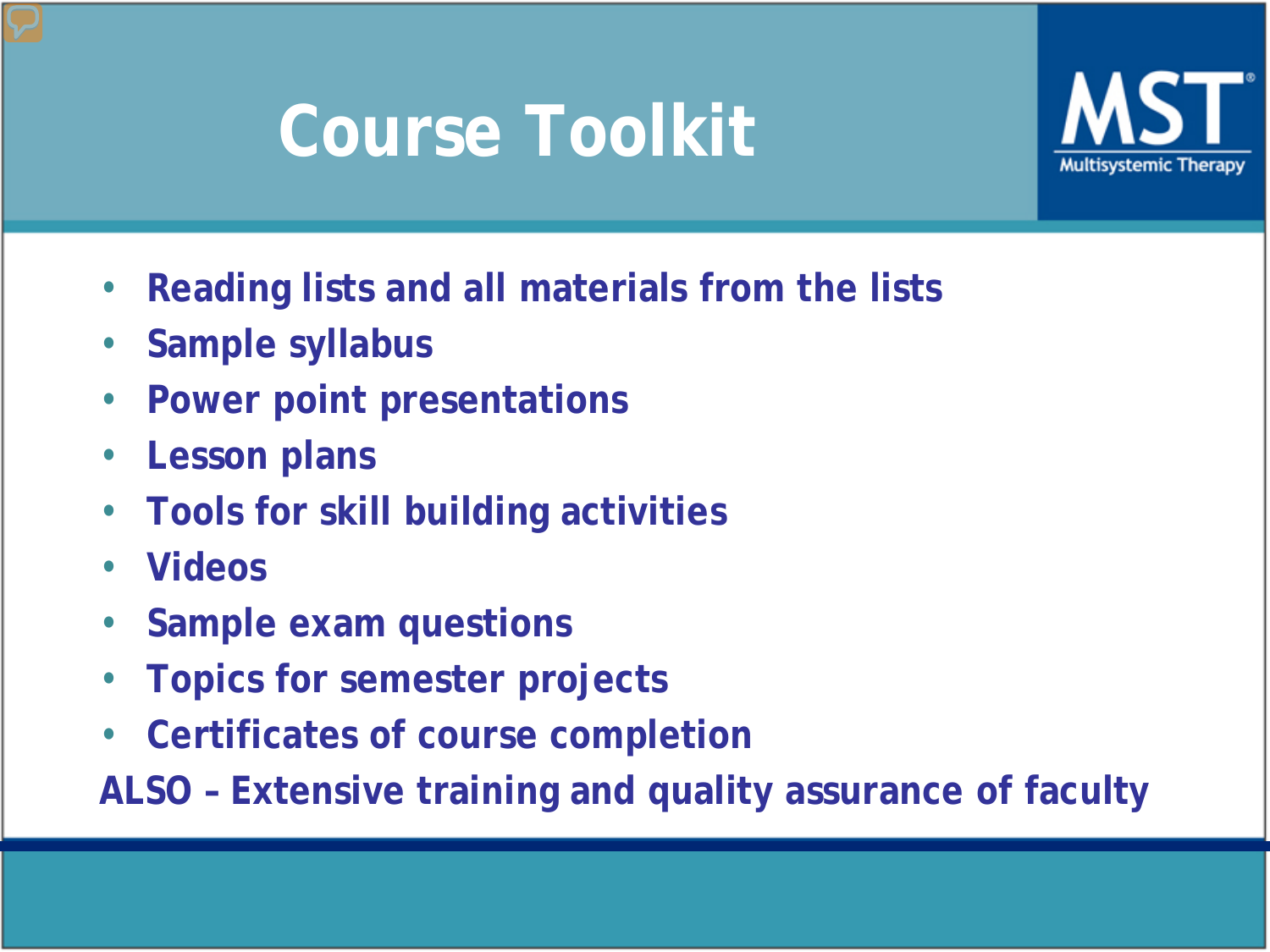### **Results**



**17 faculty members from 11 graduate schools have been trained. Course has been offered 20 times. 270 students have completed the course. Course is now required in 2 programs and is a regularly scheduled elective in 8 programs.**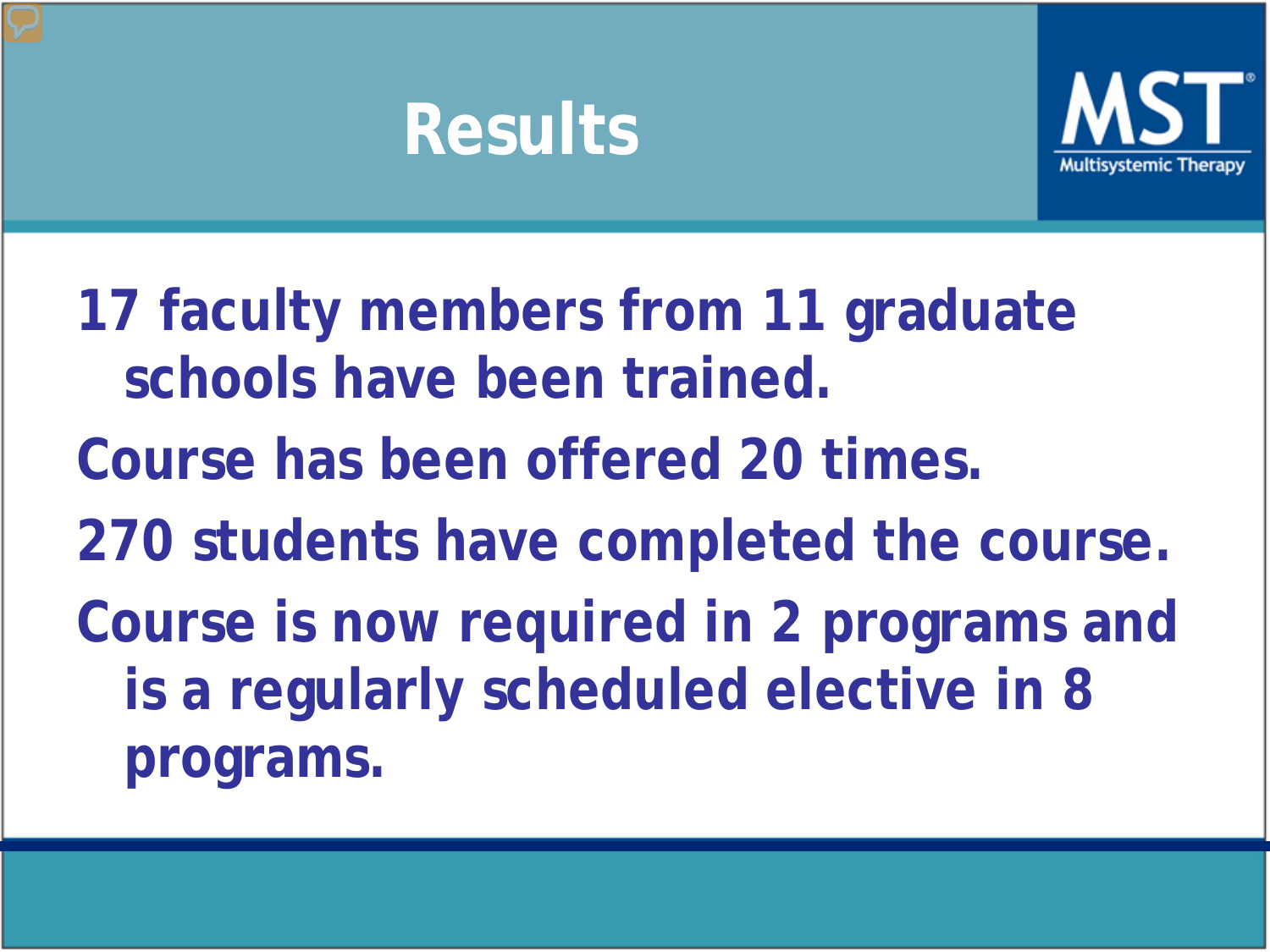

**A Randomized Controlled Trial of the Effectiveness of Multisystemic Therapy in the Netherlands: Post-Treatment Changes and Moderator Effects**

> **Jessica Asscher, Maja Dekovic, Willeke Manders, Peter van der Lann and Pier Prins**

> **University of Amsterdam and Utrecht University**

*Journal of Experimental Criminology (2013)*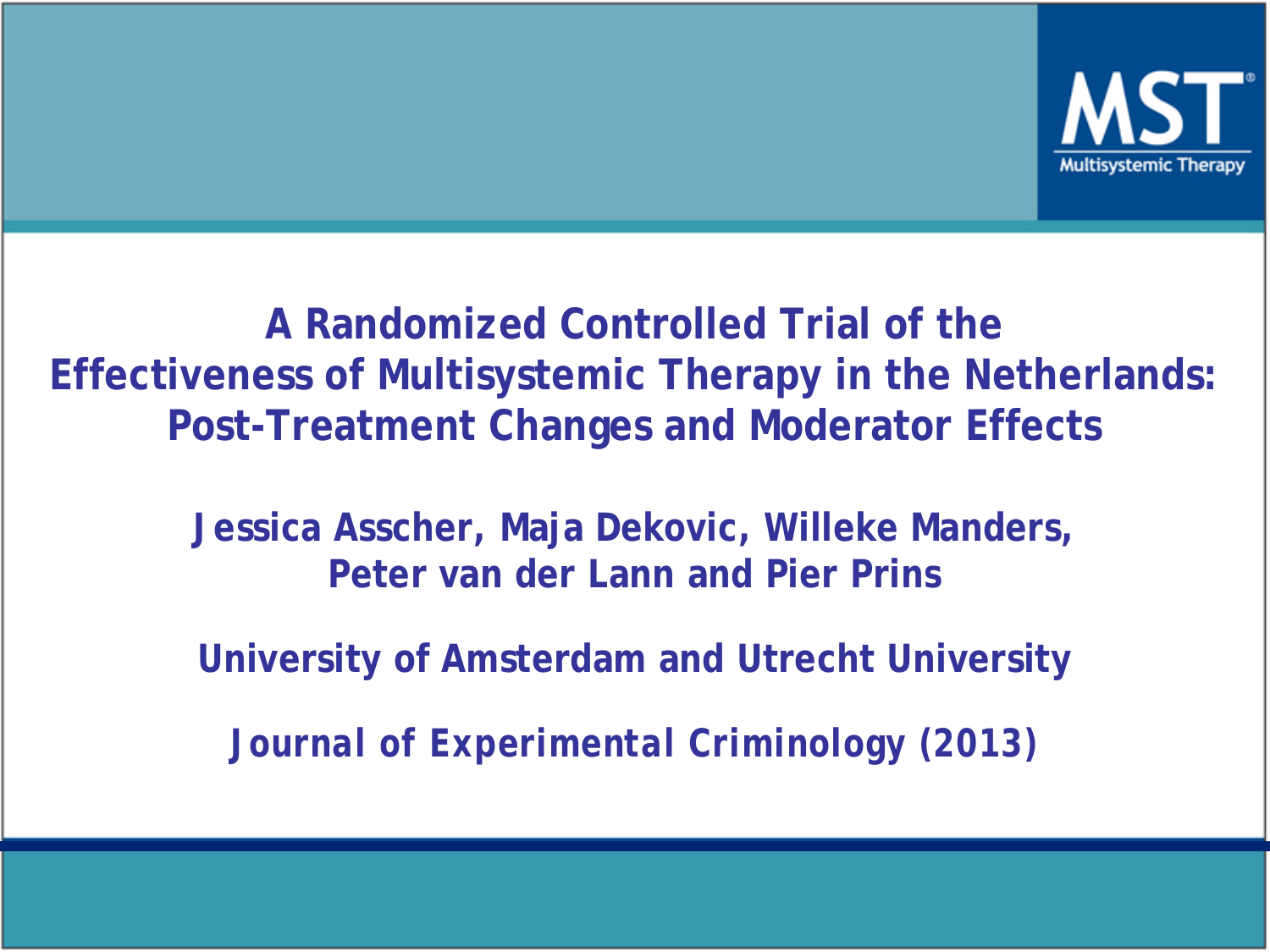# **Study Design**



**MST vs. Treatment as Usual (TAU; community-based individual and family interventions)**

**N = 256 adolescents (55% Dutch, 45% ethnic minorities; "severe and violent antisocial behavior")**

**Timing of assessments: baseline, monthly through 6 months post baseline**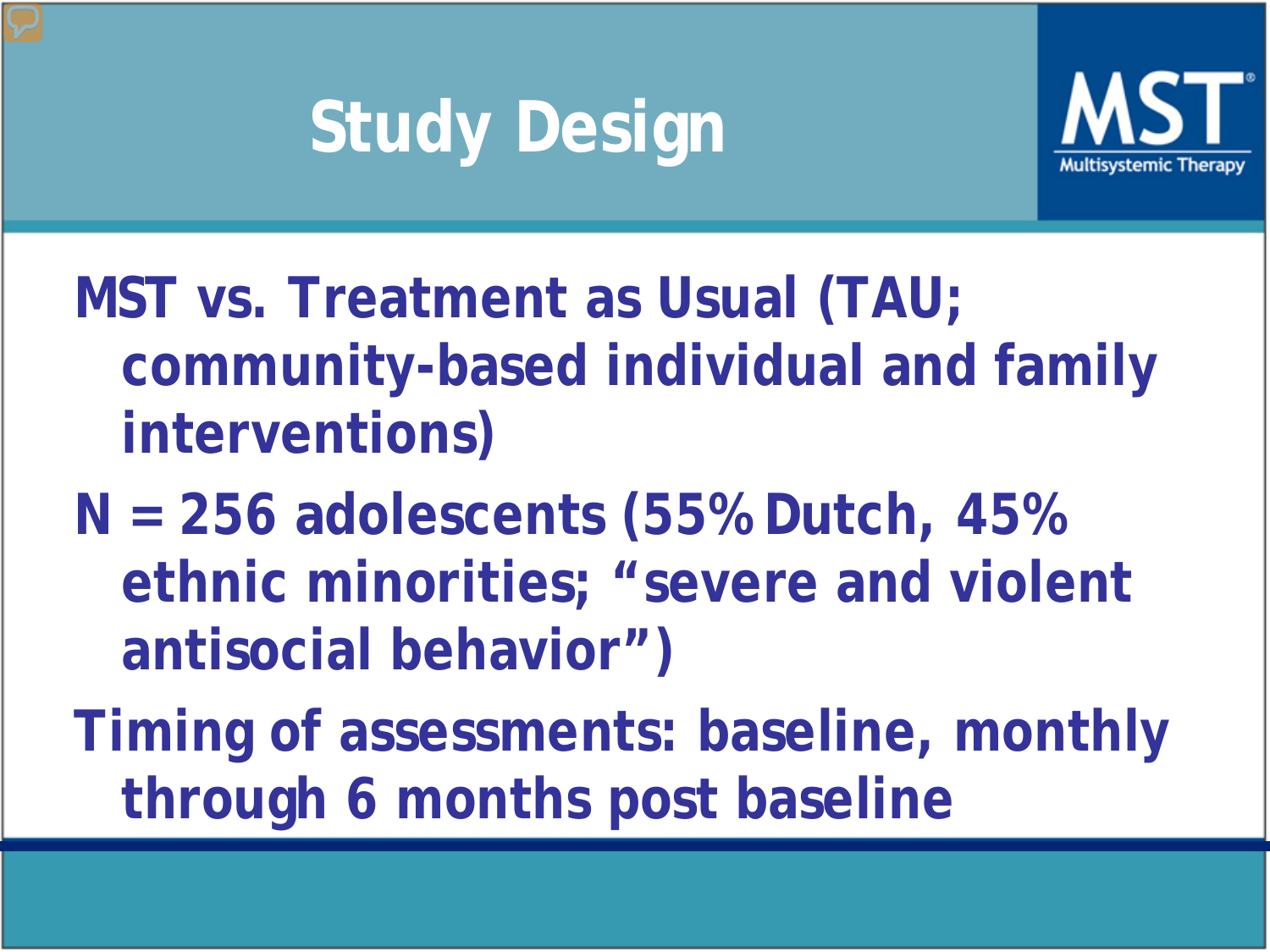### **Results**



- **Decreased youth antisocial behavior**
- **Increased parental sense of competence**
- **Increased positive discipline**
- **Improved relationship quality**
- **Increased youth association with prosocial peers**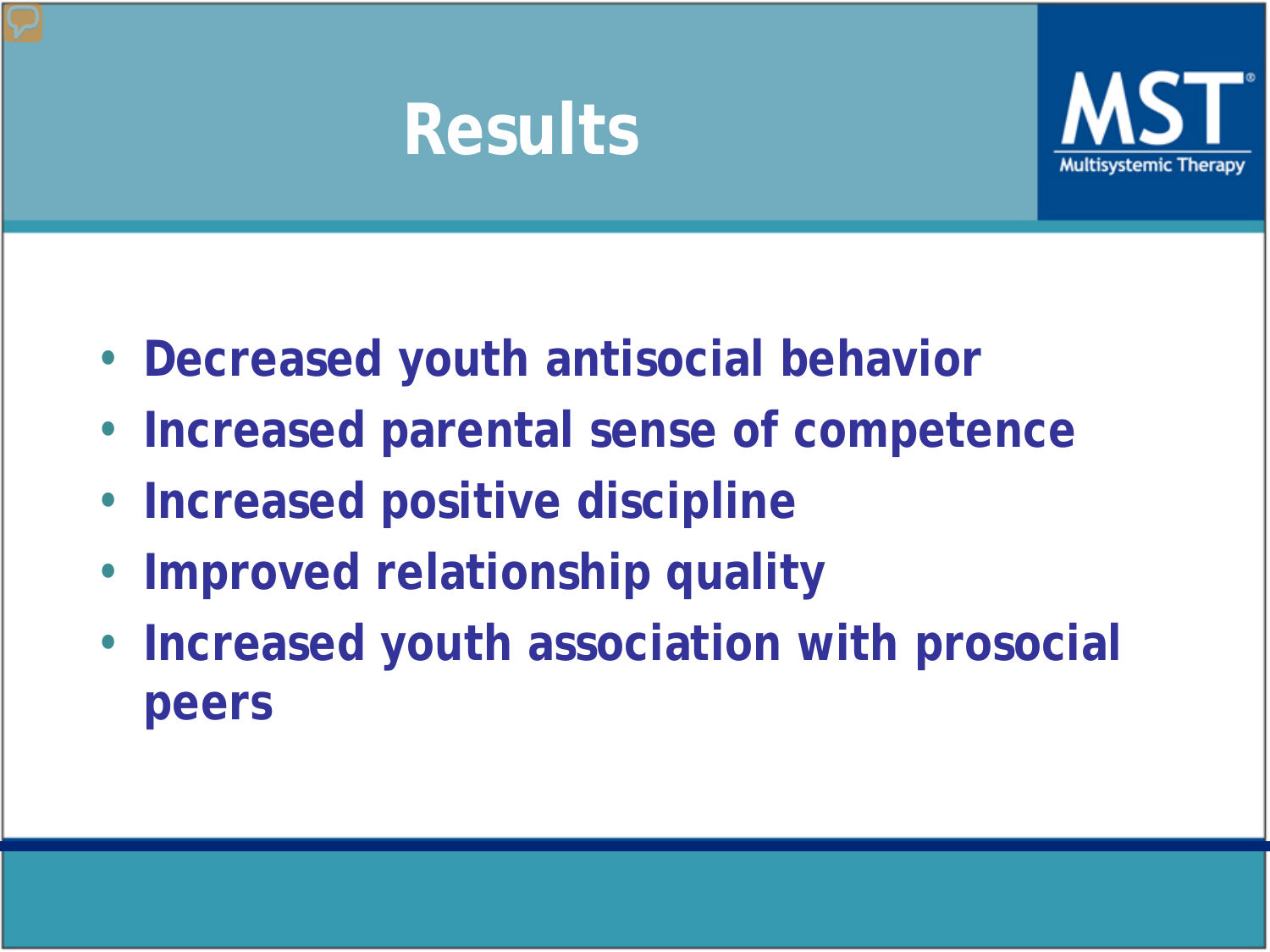

#### **Within-Intervention Change: Mediators of Intervention Effects During MST**

**Maja Dekovic, Jessica J. Asscher, Willeke A. Manders, Pier J. M. Prins, & Peter van der Lann**

**Utrecht University and University of Amsterdam De Waag and Yorneo in the Netherlands**

*Journal of Consulting and Clinical Psychology (2012)*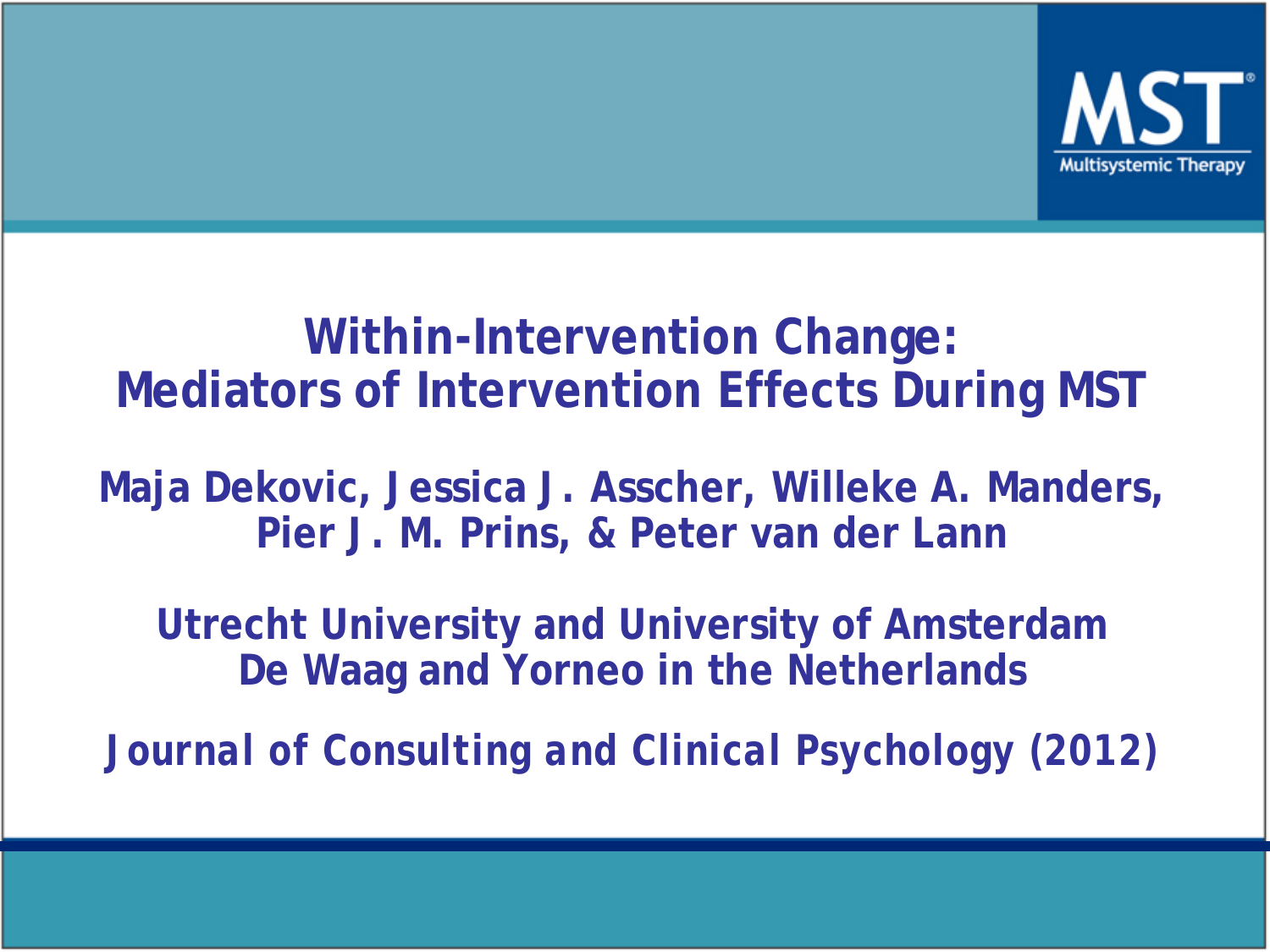# **MST Theory of Change**



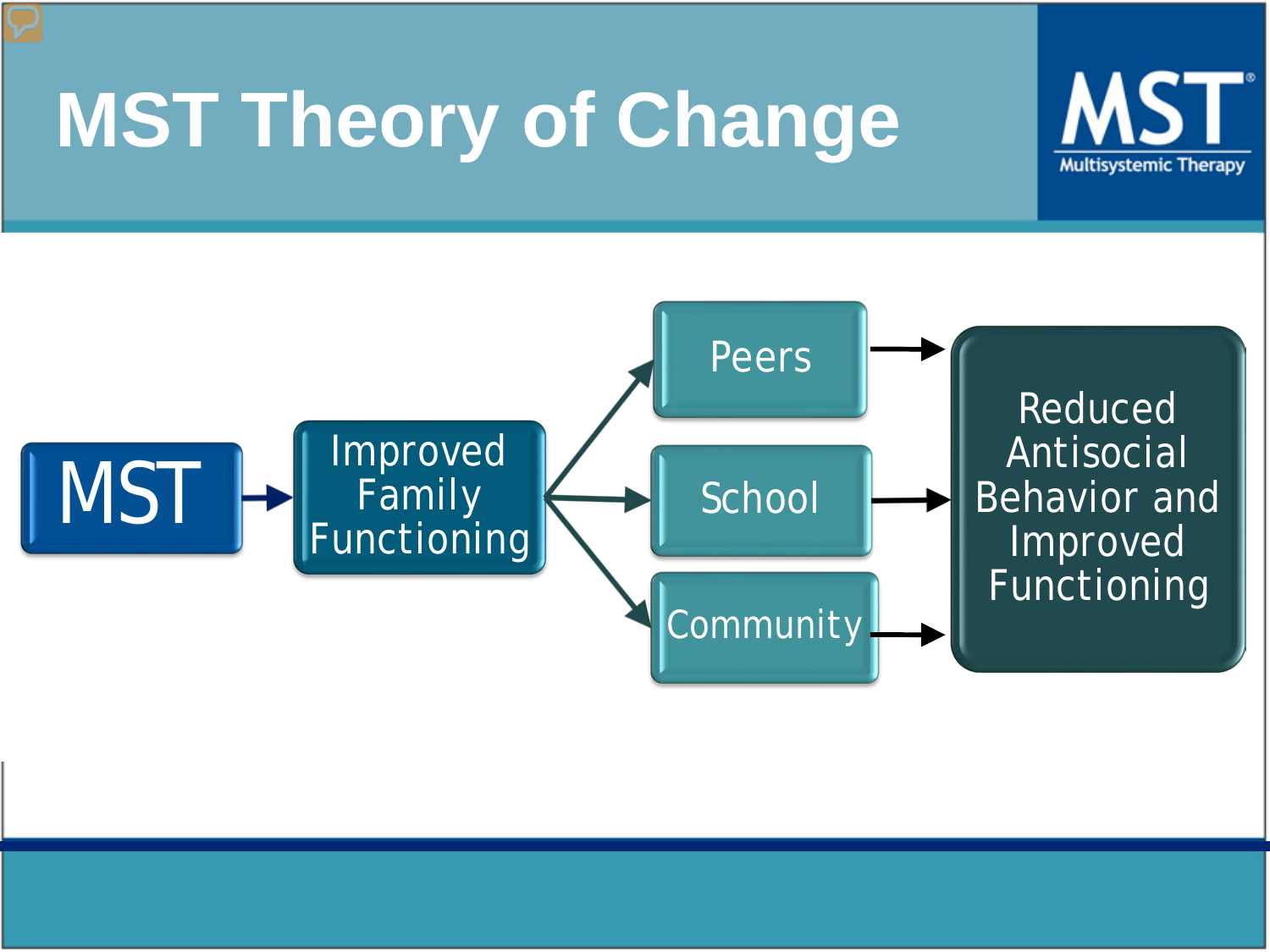#### **Measures \* = MST Treatment Effect**



**Parental sense of competence\* Positive discipline\* (consistency, monitoring, appropriate discipline) Inept discipline (harsh, love withdrawal) Relationship quality\* (acceptance, low conflict) Externalizing problems\* (CBCL, SRD)**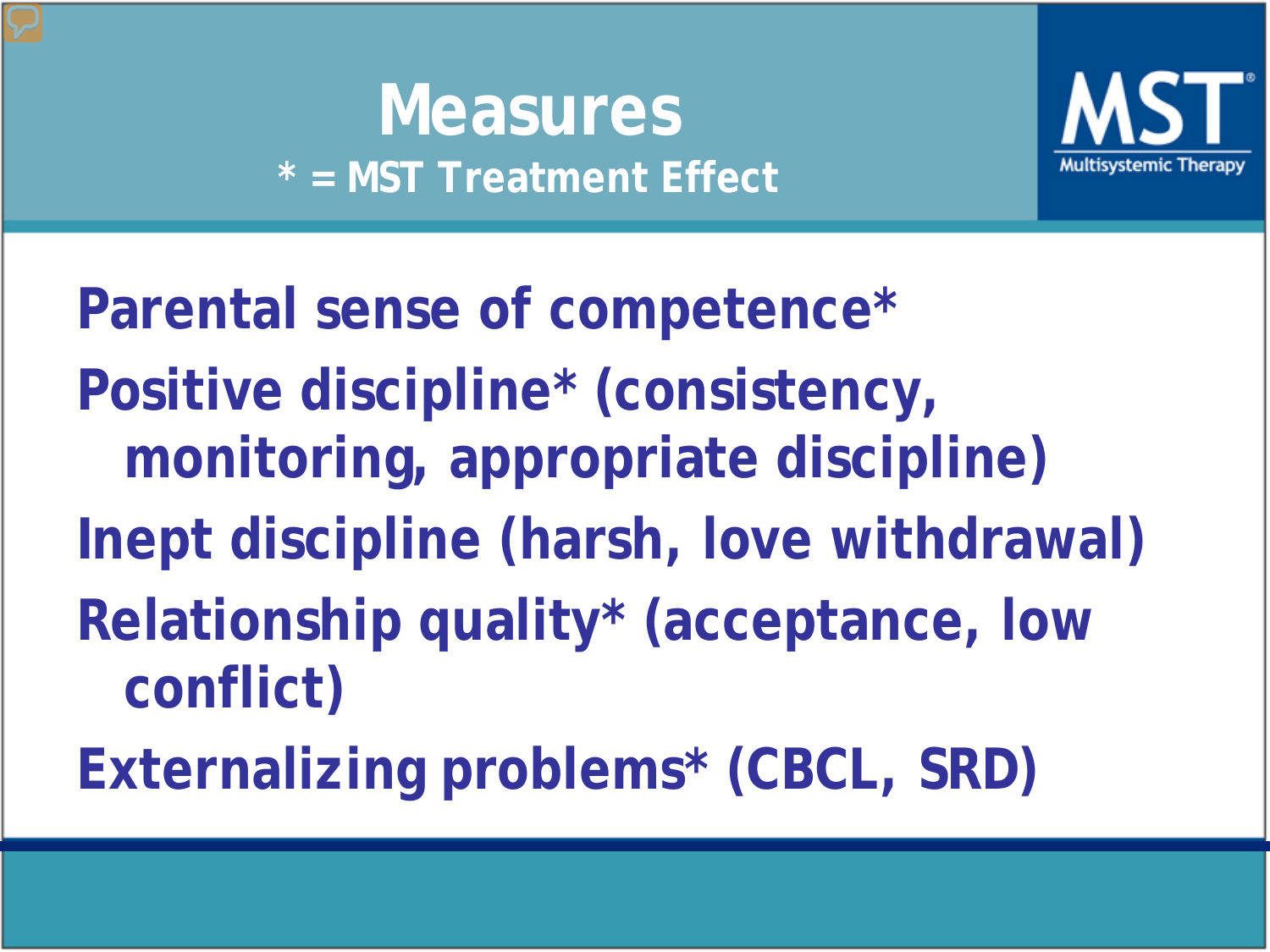### **Mediation Results**



**Increased parent sense of competence**   $i$  **increased positive discipline**  $\rightarrow$  **decreased externalizing problems**

**Increased parent sense of competence improved relationship quality**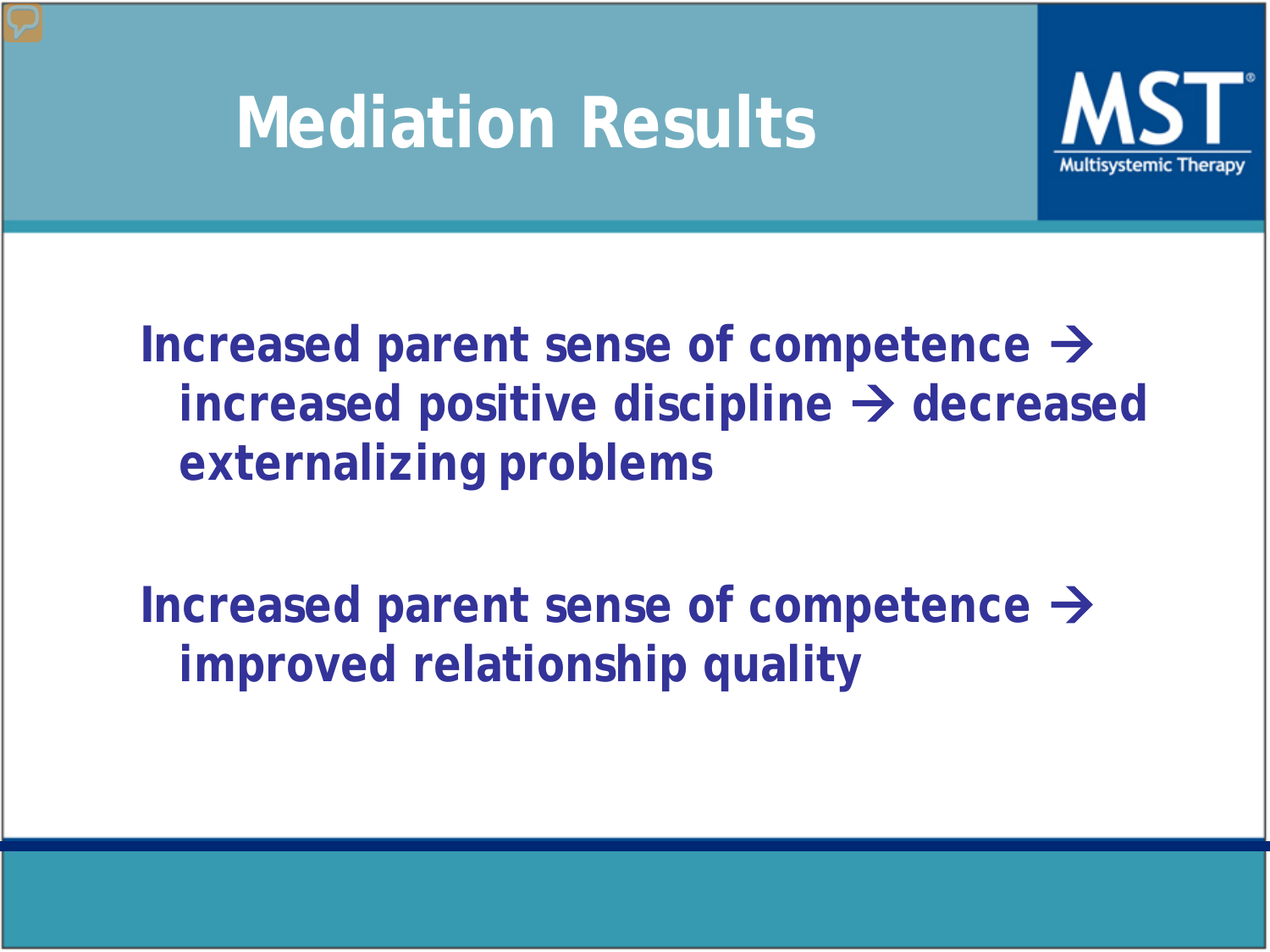### **Conclusions**



**"The increases in sense of competence may motivate parents to be more persistent in attaining their goals, following through their discipline efforts, and thus becoming more consistent in their behavior toward the adolescent."**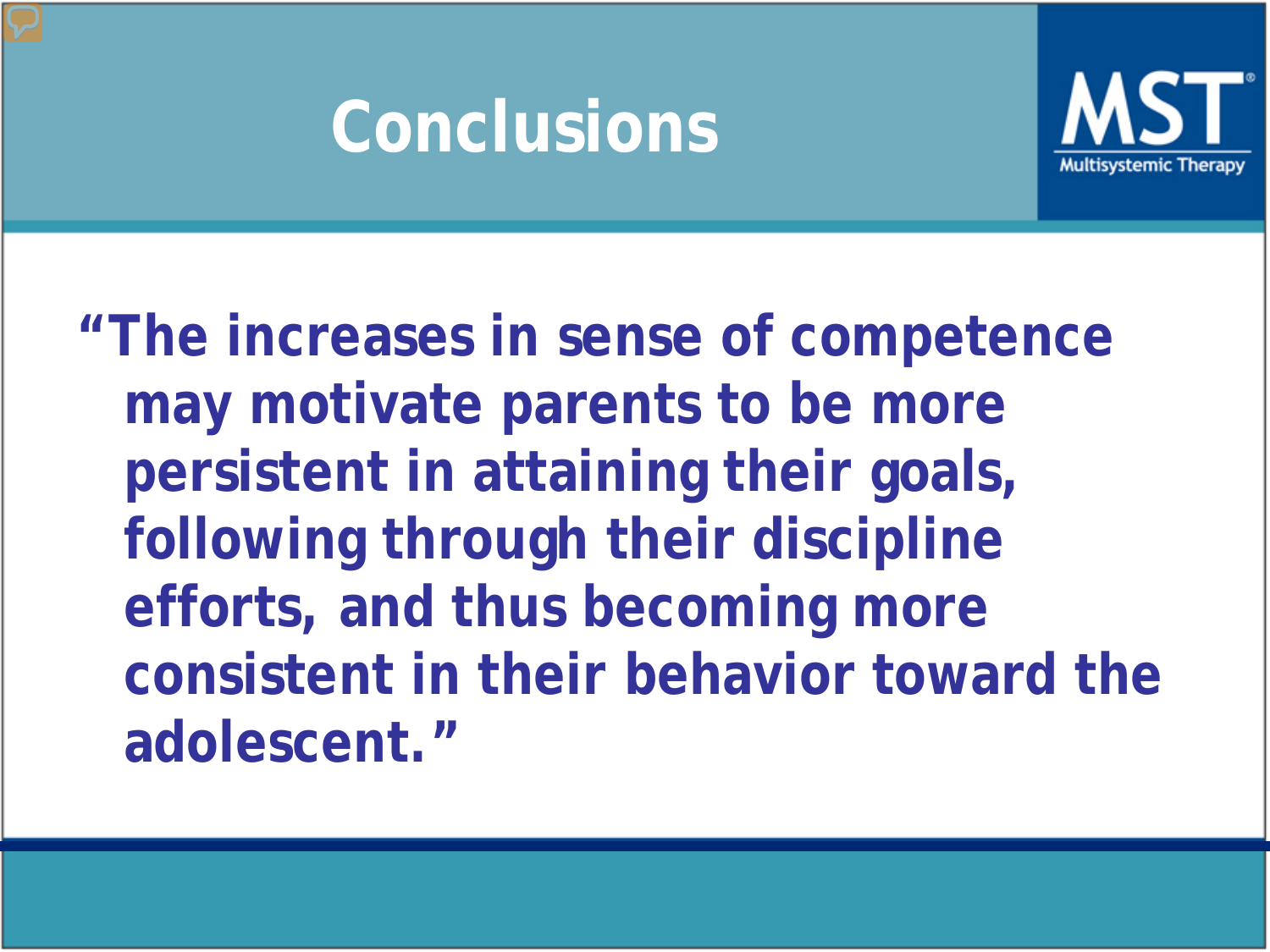### **Conclusions**



**Changes in relationship quality did not predict decreased behavior problems**

- **\*\* "During first month of treatment quality of parent-adolescent relationship actually deteriorated, possibly due to parents' newly acquired skills in limit setting and supervision."**
- **But relationship quality improved in subsequent months to well above TAU.**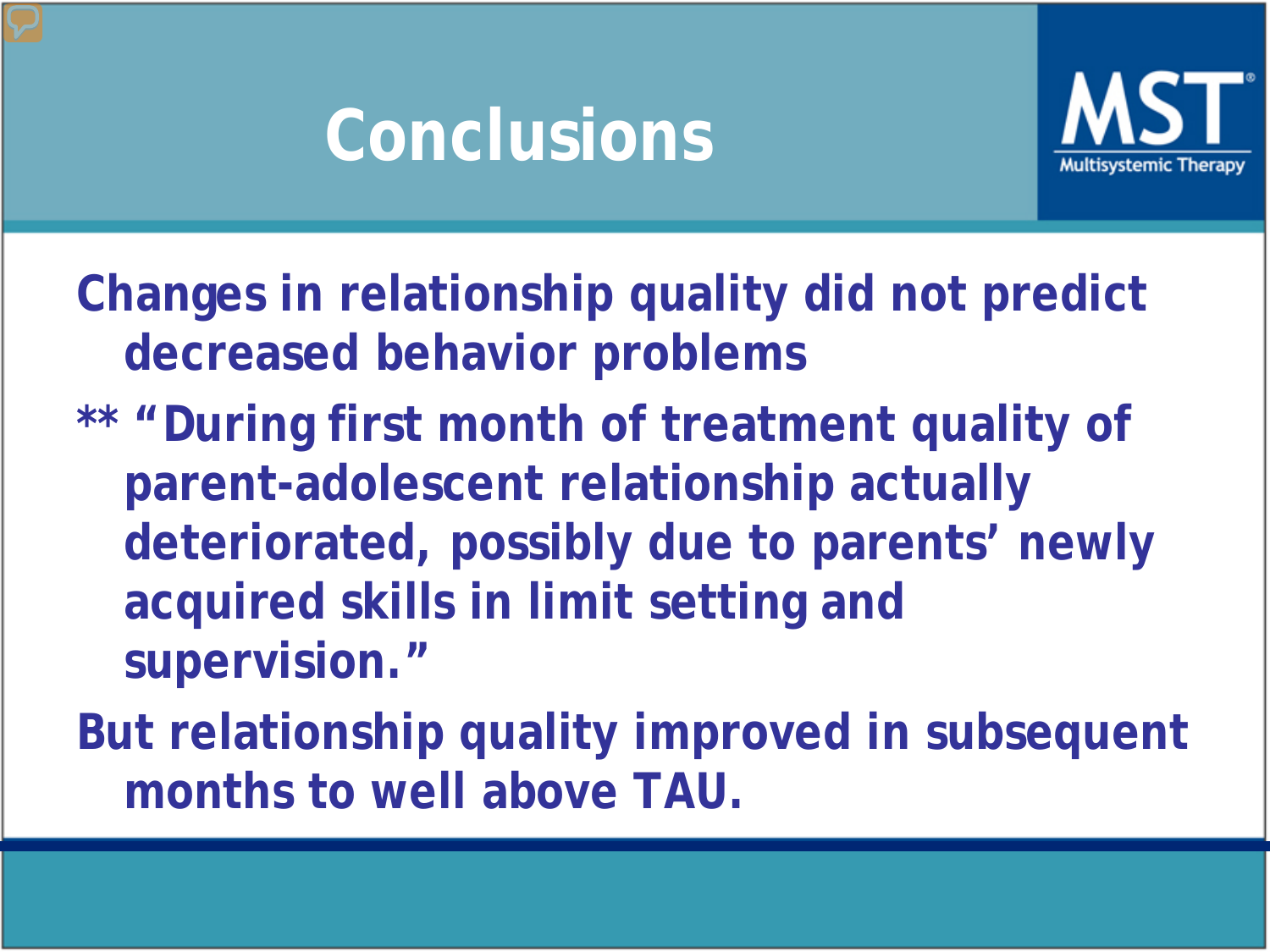

**Psychopathy as Predictor and Moderator of Multisystemic Therapy Outcomes among Adolescents Treated for Antisocial Behavior**

**Willeke Manders, Maja Dekovic, Jessica Asscher, Peter van der Laan, and Pier Prins**

**University of Amsterdam and Utrecht University**

*Journal of Abnormal Child Psychology (2013)*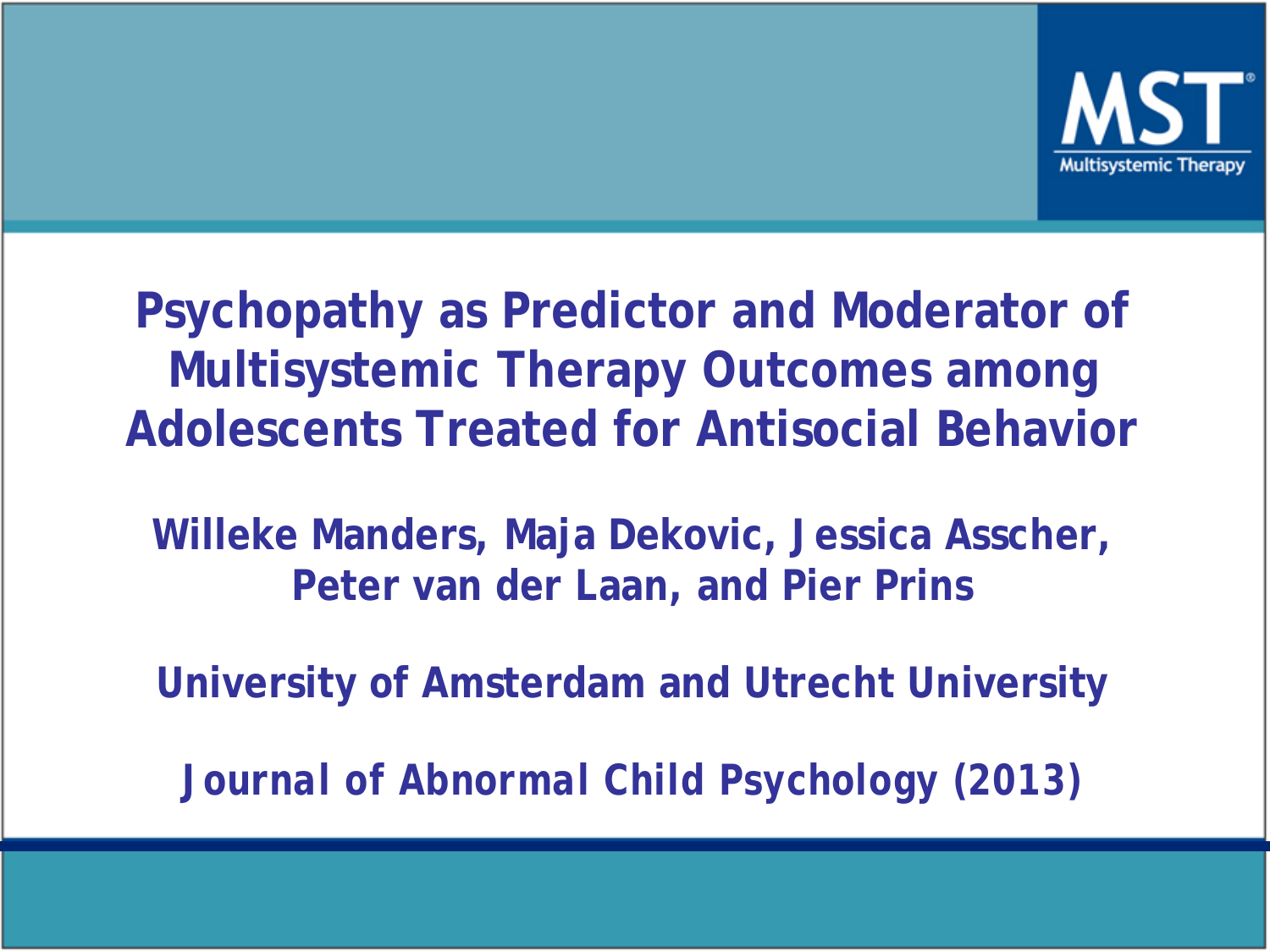### **Findings**



#### **Favorable MST effects on externalizing problems were moderated (attenuated) for youth with high narcissism and callous traits**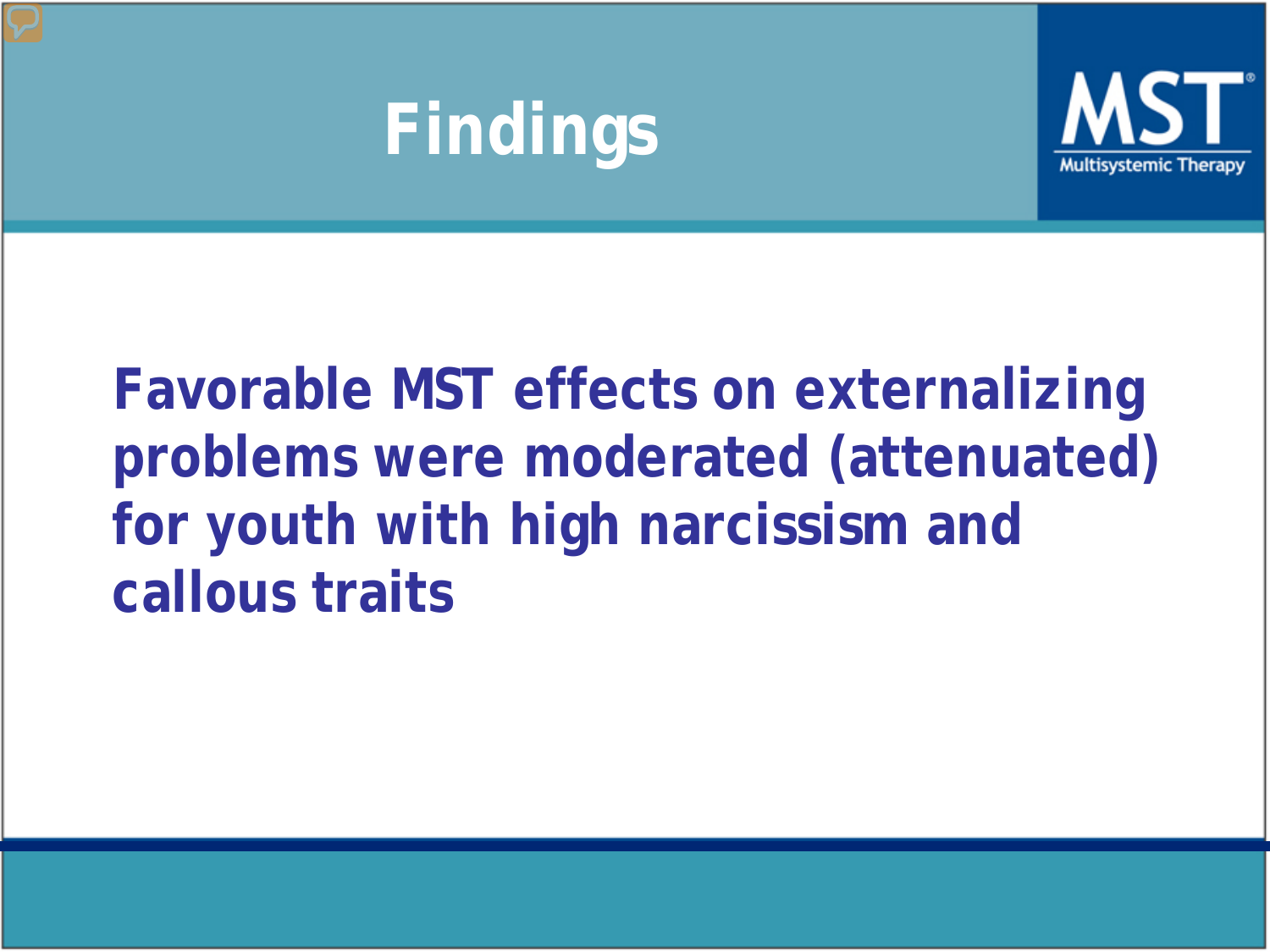

#### **Sustainability of the Effects of MST for Juvenile Delinquents in the Netherlands: Effects on Delinquency and Recidivism**

**Jessica Asscher, Maja Dekovic, Willeke Manders, Peter van der Laan, Pier Prins, & Sander van Arum**

**University of Amsterdam and Utrecht University**

*Journal of Experimental Criminology (2014)*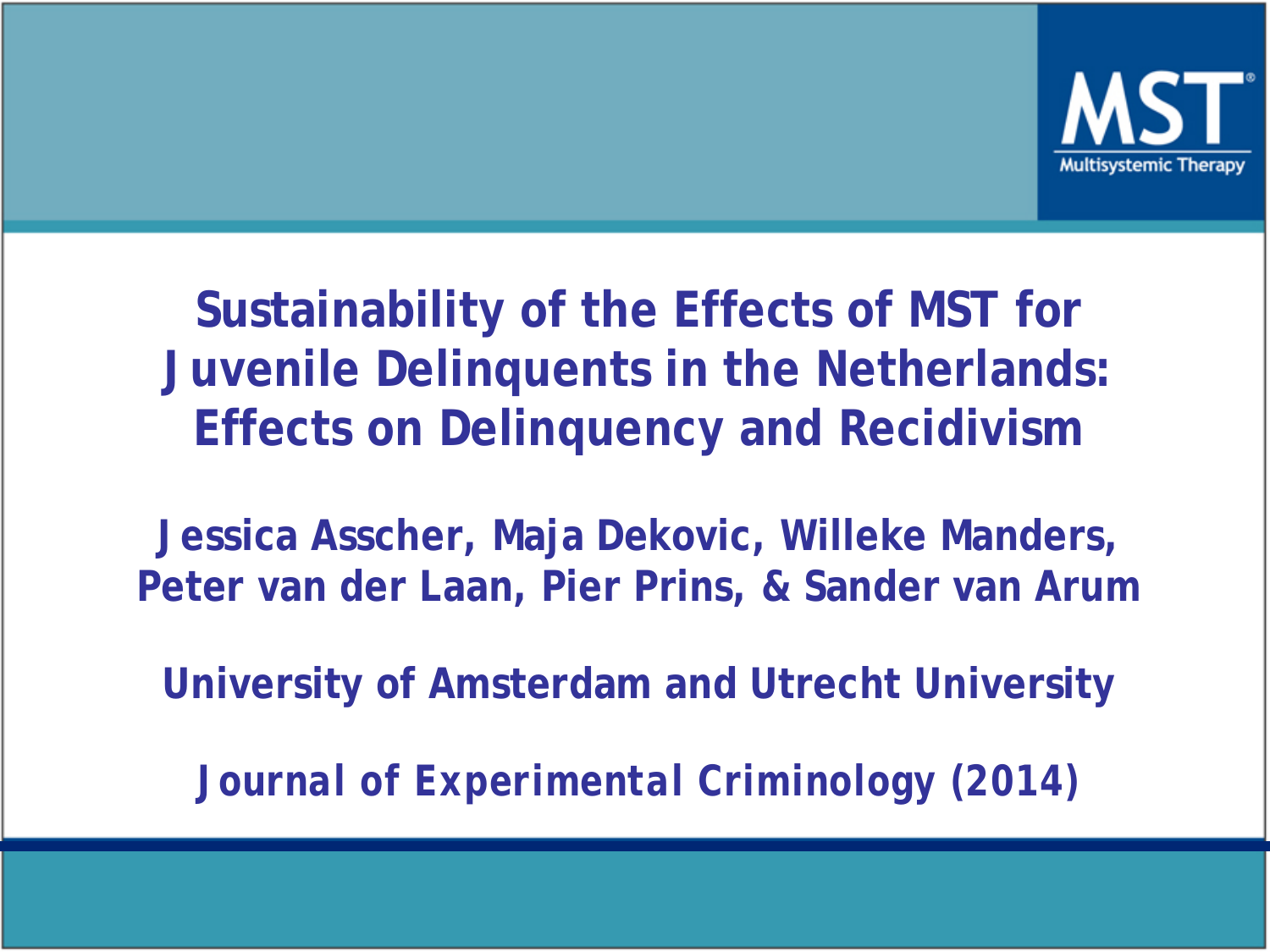# **Design and Findings**



- **Follow-up to Asscher et al. (2013)**
- **12-month follow-up on parent and adolescent reports of antisocial behavior**
- **3-year follow-up on judicial data**
- **Favorable 12-month outcomes were sustained**
- **No treatment effects were observed based on recidivism data (MST and TAU both had 71% rearrest rates)**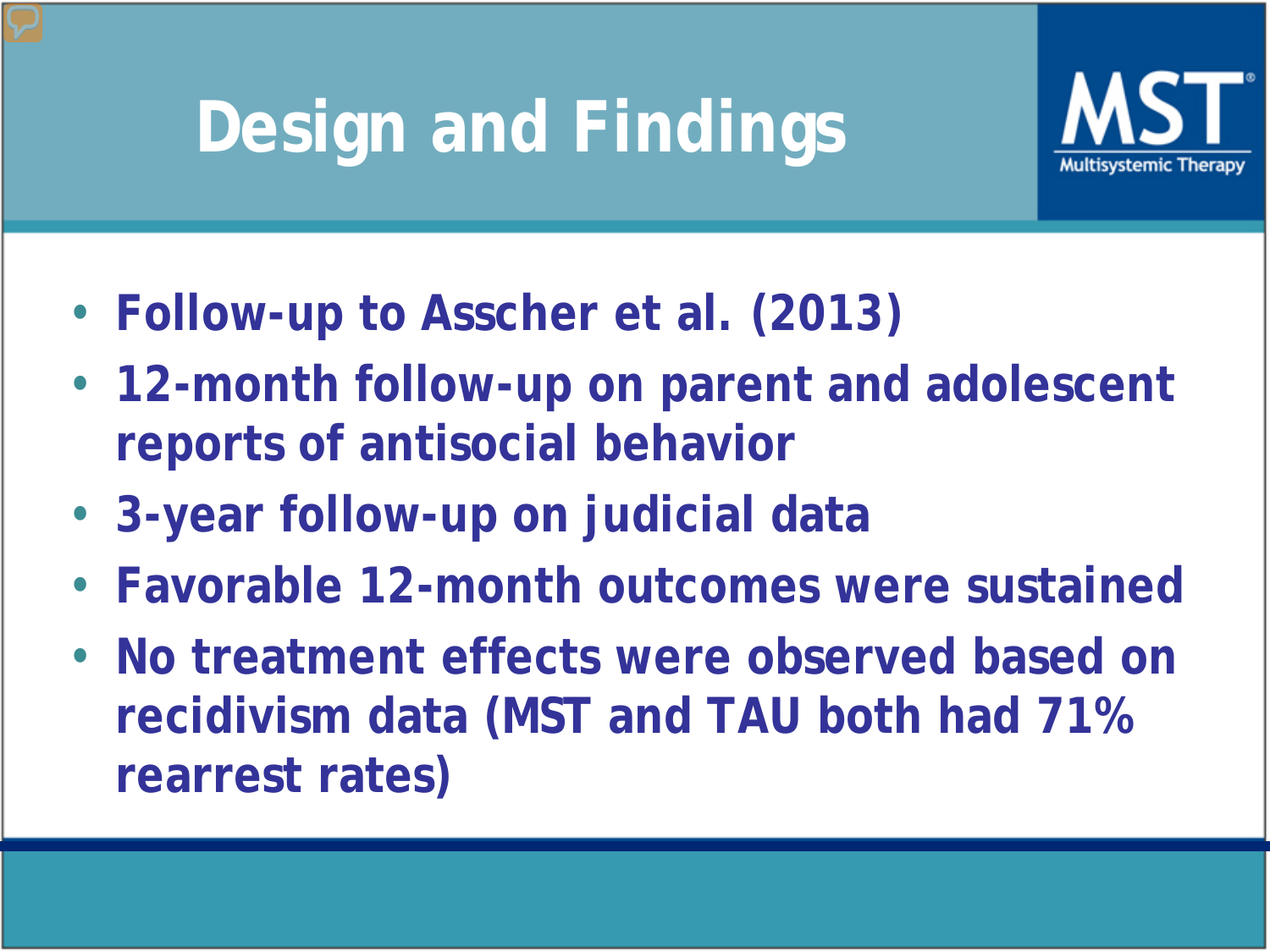### **Journal of Japanese Clinical Psychology**



Second of Japanese Clinical Psychology 2012 1-4.30 No. 5 pp. 757 762

#### Multisystemic Therapy を用いた 社会的逸脱行動事例への介入

大宮寮一郎 「#\*\*\*\*\*\* K\*\*\*\*\*\* /富田拓郎 Nea\*\* #\*\*\*\*\*\*\* 下田 僚 中央大学 文字都\*\*\*\*

#### 1 阿羅と自的

社会的逸脱行動事例への介入は重要である。 1995年にスクールカウンセラー (以下, SC) が 薄人されたことにより、心理障害薬が「非行少 年、や「非行少年予備策」と出会う機会は格段に 増えているが(伊藤、2002)、武田ら (2008) が、 抱摘するように、心理職者による児童生徒の反社 会的行動問題事例の援助に関する研究、および SCによる援助の報告は、依然少ない状況にある。

そこで、本研究では、暴力的・反社会的行動を 是する少年への介入技法として世界的に注目を集 めている Multisystemic Therapy (以下、MST: Henggeler et al, 1998/2008) を用いた事例につ いて報告する。本論の展開に当たっては、少年法 に規定されている内容を非行とし、厳密に少年法 に類定されていないものを社会的逸脱行動とする。

#### **II MET CHEEK**

MST とは、米国サウスカロライナ医科大学精

- Multisystemic Therapy Intervention for a deviant juvenile
- OMIYA. Sonichivo: Graduate School of Medical and Pharmaceutical Science, Chiha Unirx rxity
- $...$ TOMITA. Takuro: Focylin of Sociology. Kansai University
- \*\*\*\* SHIMODA. Ryo: Faculty of Letters, Clino University

神医学行動科学部門の Henggeler 教授らを甲心 に開発された技法である。深刻な反社会的行動や その他の深刻な臨床的問題を抱える少年を対象と し、家庭やコミュニティを基盤に集中的な介入を 実施する。この技法の介入効果は多くの研究から 実証されており (Schaeffer et al, 2005; Klietz et al. 2010). 現在では米国だけでなく欧米精固 を中心に実証されているほか、わが園では、吉川 ら (2008、2009) や大宮 (2010) により、介入実 感とその効果が報告されている。

MSTの介入では、MSTスーパーパイザーに よるスーパーヴィジョンを定期的に受けながら介 入プロトコルに従い (表1:吉川ら, 2008 参照), 家庭訪問による面接を週に数回程度実施する。介 入中は、週7日、1日24時間体制で家族からの 要求に応え、3~5 カ月程度で終結することが通 例である。MST では、少年の行動が社会ネット ワーク(家族、仲間、学校、近隣、地域社会)と の相互作用によって生じ、維持されているという 社会生態系理論 (Bronfenbrenner, 1979) に基 づく問題行動理解を行う。そして、少年に最も強 い影響力をもつ養育者と治療問題を続び、行動療 法(京下ら, 2007 参照) や家族療法 (Minuchin et al. 1996/2000; Minuchin et al. 2006/2010 参 照)などの技法を用いて、少年をとりまく社会 ネットワーク間の相互作用の変容を企図した介入 を行う。介入中は、家族のストレングス(長所)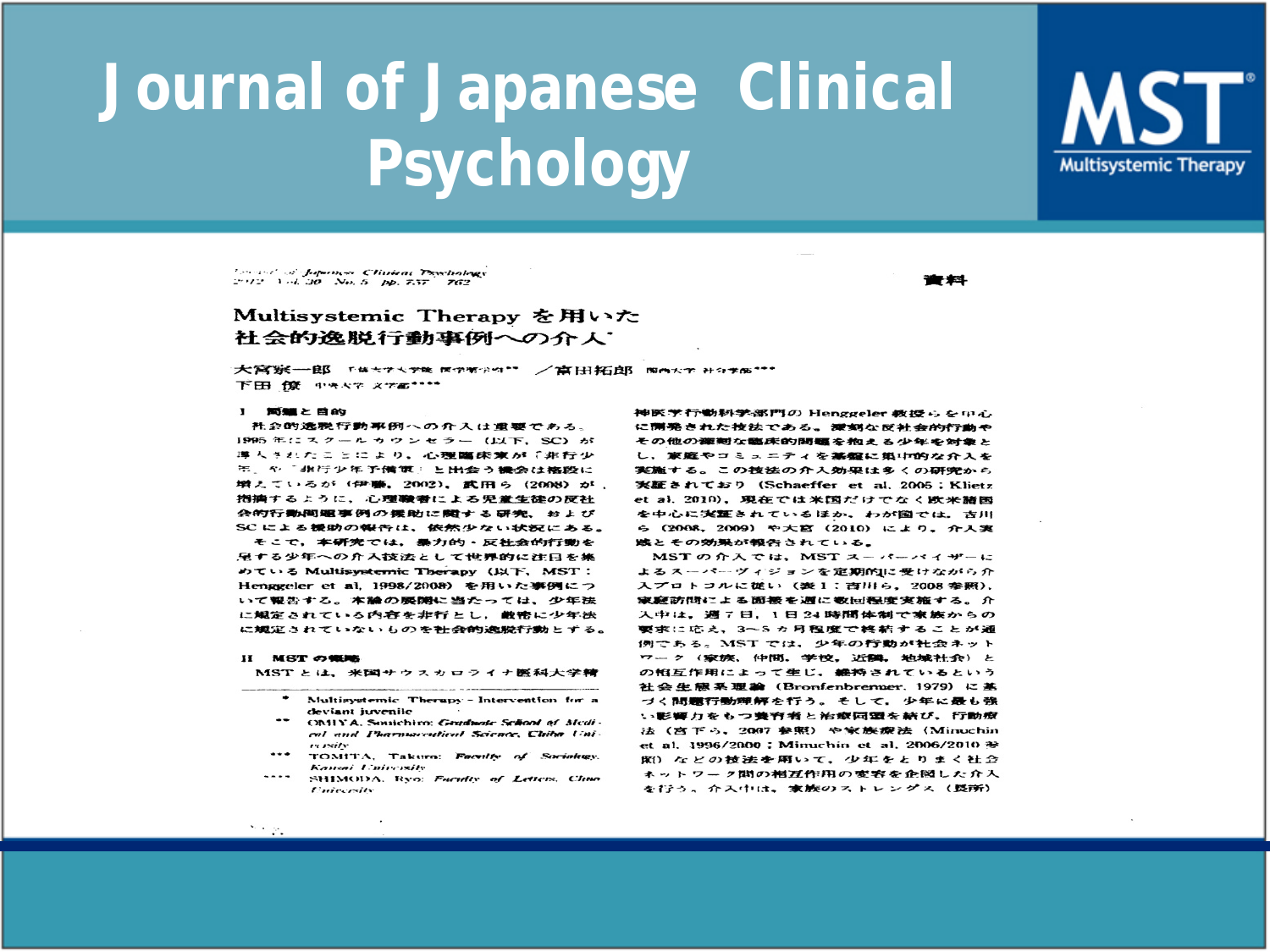

#### **Examining Therapist Comfort in Delivering Family Therapy in Home and Community Settings**

#### **Tatiana Glebova, Sharon L. Foster, Phillippe B. Cunningham, Patricia A. Brennan and Elizabeth Whitmore**

**Alliant International University, MUSC, Emory University and University of Colorado**

*Psychotherapy (2012)*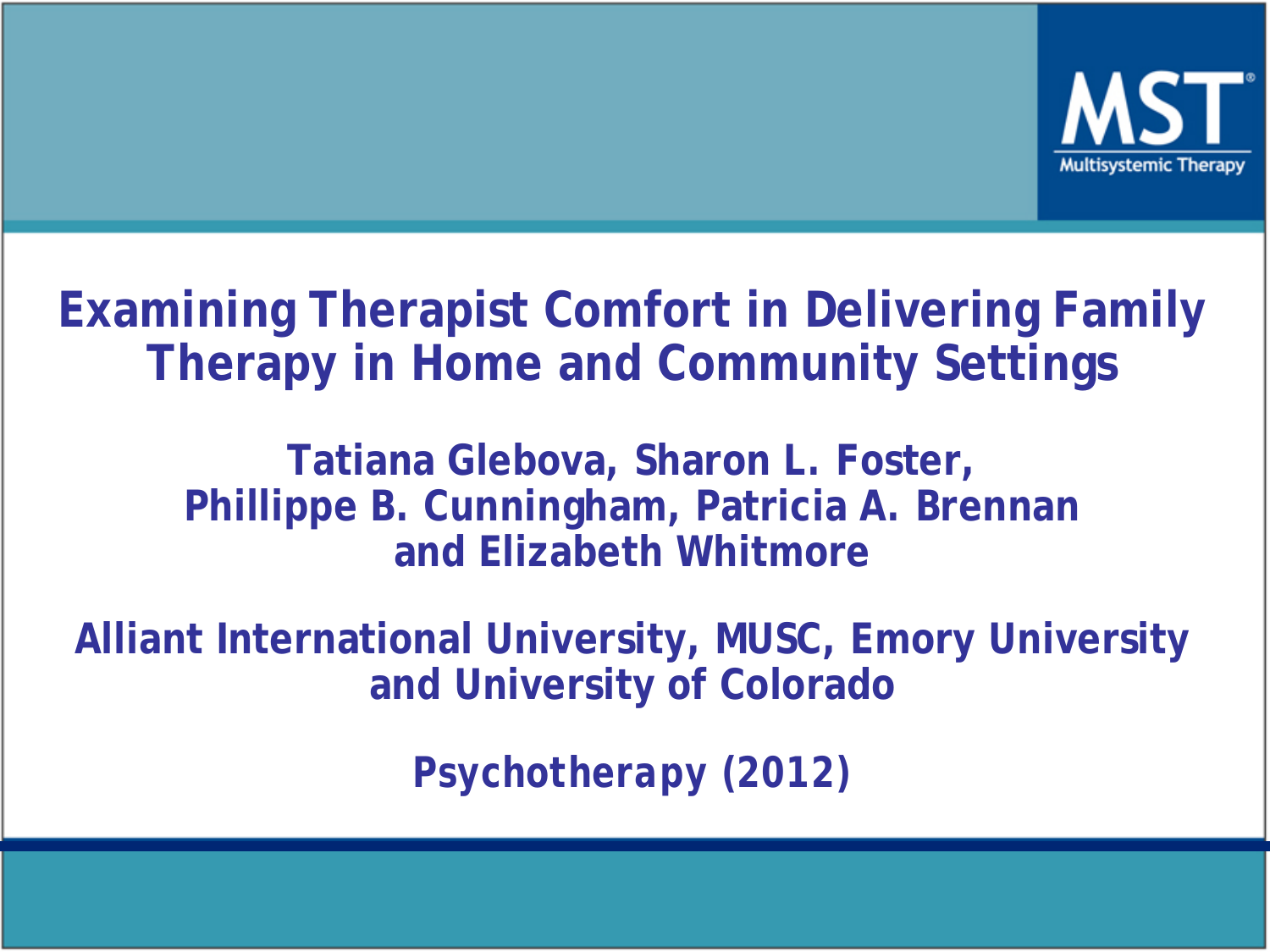# **Design**



**Examined therapists' feelings of comfort (cleanliness of home, comfort interacting with family) and safety (physical safety of neighborhood) when delivering family services in community-based settings 185 families treated by 51 MST therapists Therapists were relatively young (2.6 years post degree) and inexperienced (9.5 months as MST therapist)**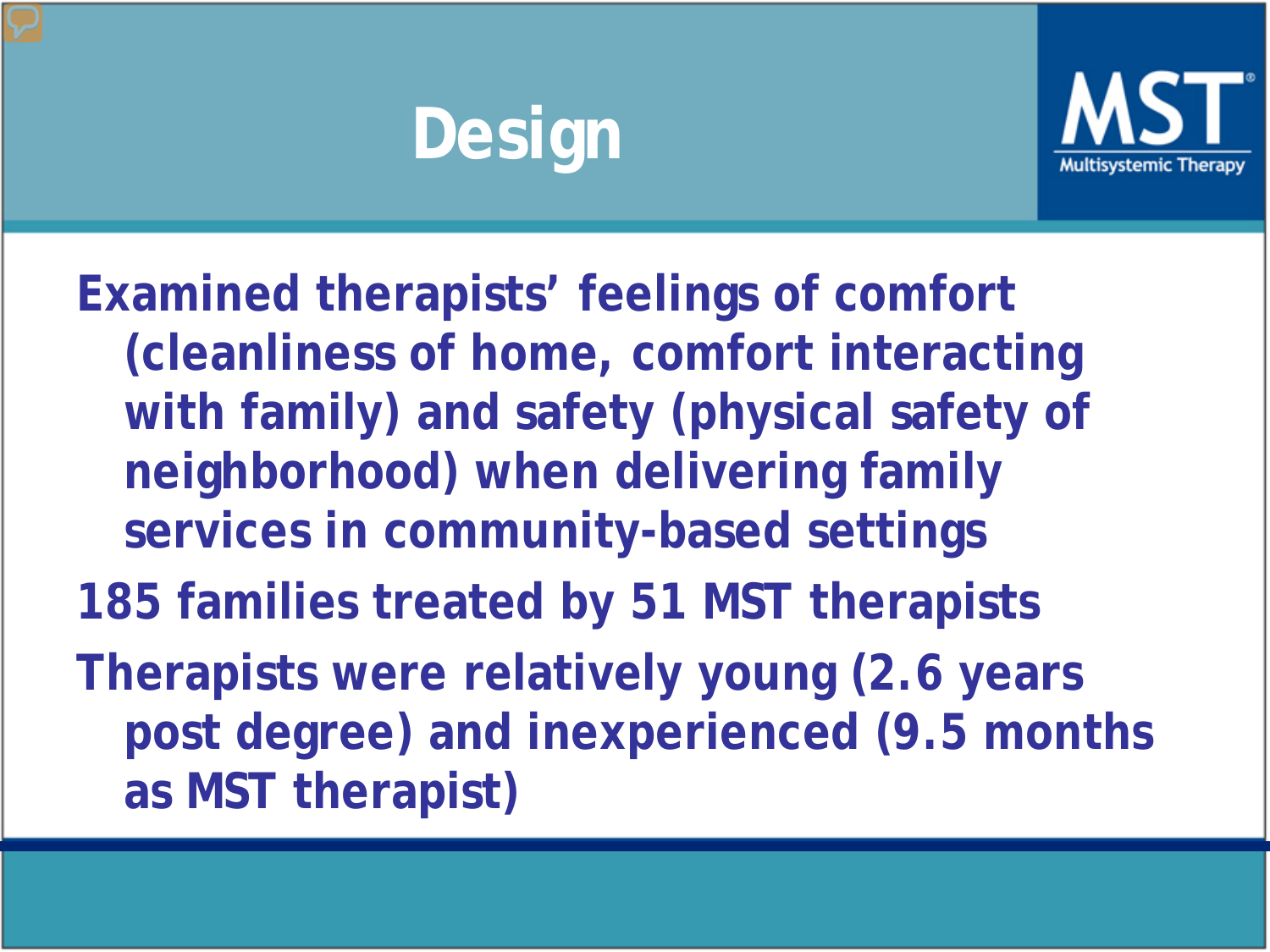# **Findings**



**Low therapist feelings of comfort/safety associated with:** 

- **Low therapeutic alliance (therapist reported, not associated with caregiver reported alliance)**
- **Treating low-income families in poor neighborhoods**
- **Having less favorable attitudes toward MST**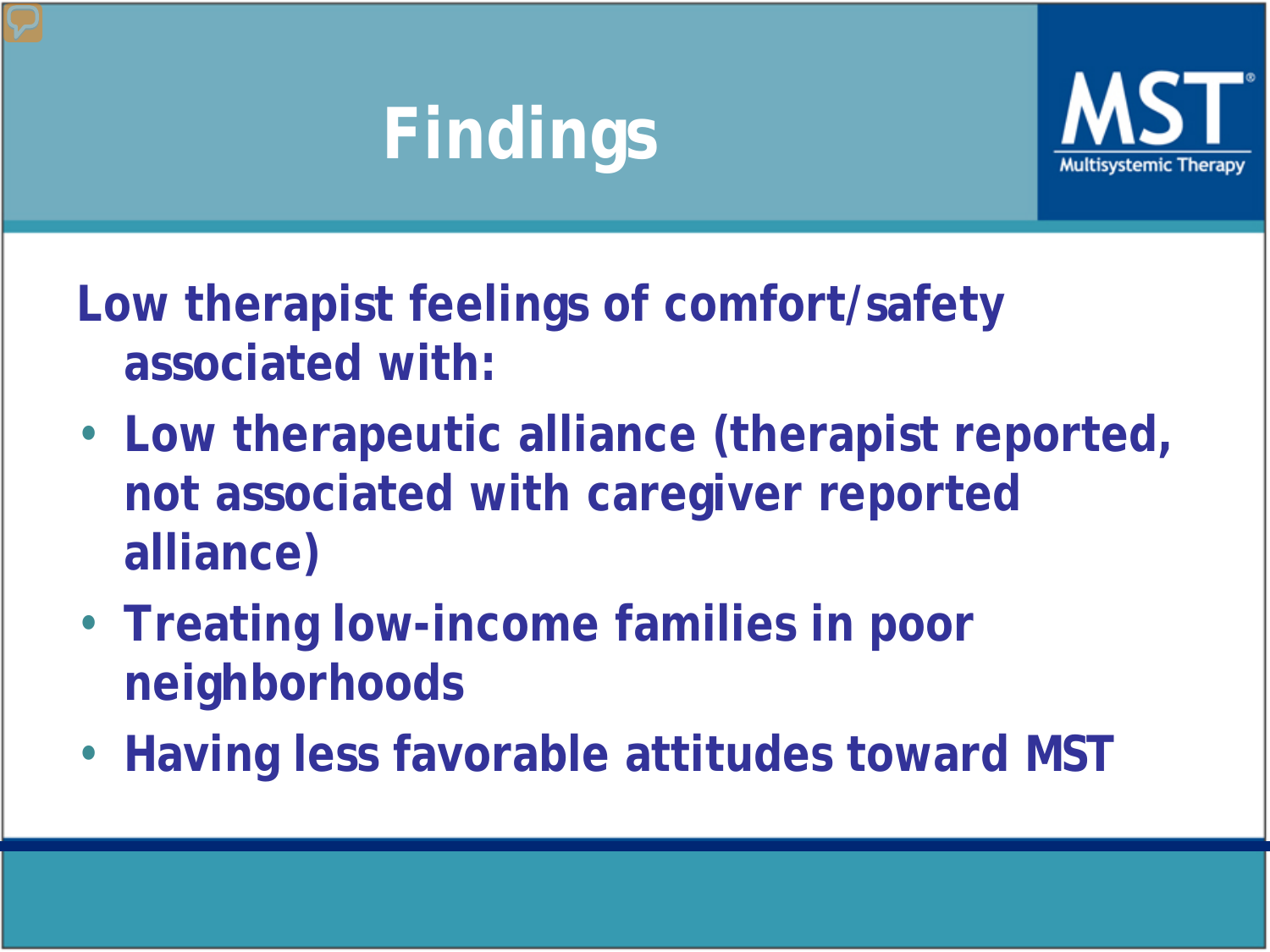

#### **MST Compared to Telephone Support for Youth with Poorly Controlled Diabetes: Findings from a Randomized Controlled Trial**

**Deborah A. Ellis, Sylvie Naar-King, Xinguang Chen, Kathleen Moltz, Phillippe B. Cunningham, and April Idalski-Carcone**

**Wayne State University and the Medical University of South Carolina**

*Annals of Behavioral Medicine (2012)*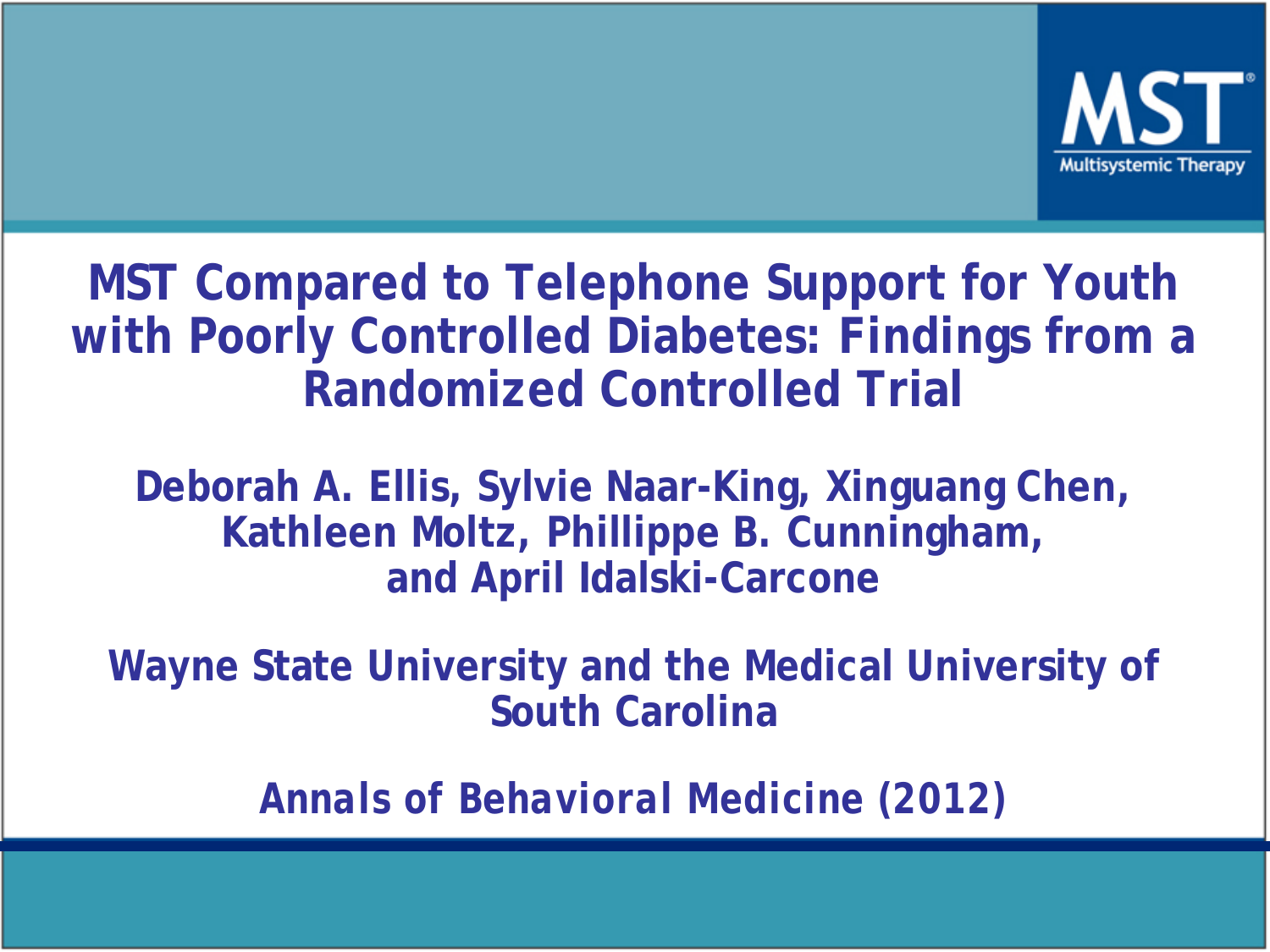# **Design**



- **Randomized controlled trial**
- **146 adolescents with type 1 or 2 diabetes**
- **Control condition: Standard medical care enhanced with weekly telephone support for improving regimen adherence and metabolic control**
- **12-month follow-up**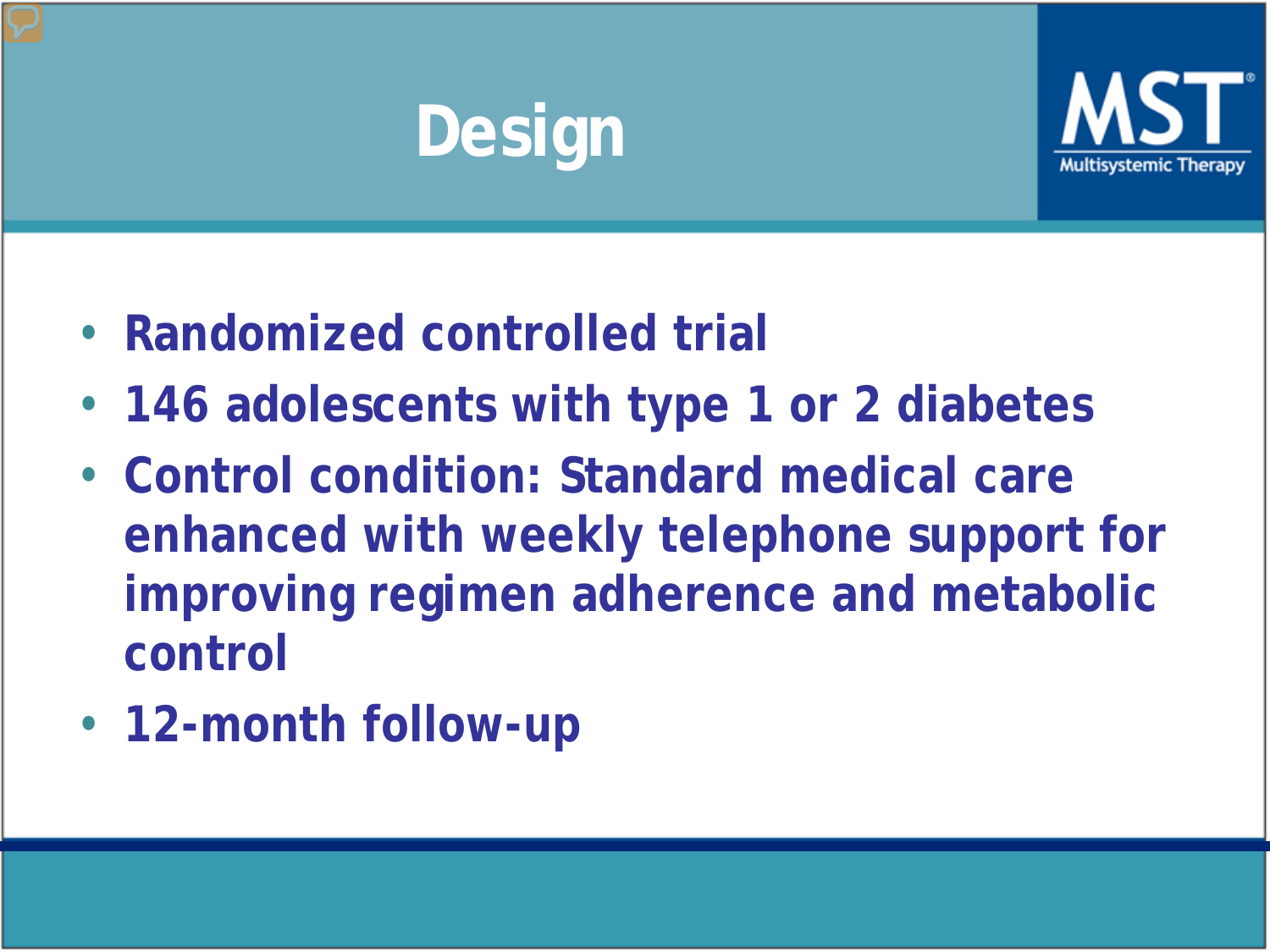### **Results**



- **MST was more effective at improving metabolic control at 7 and 12 months.**
- **Parents of adolescents receiving MST reported greater improvements in treatment adherence by their youth (adolescentreported adherence was unchanged).**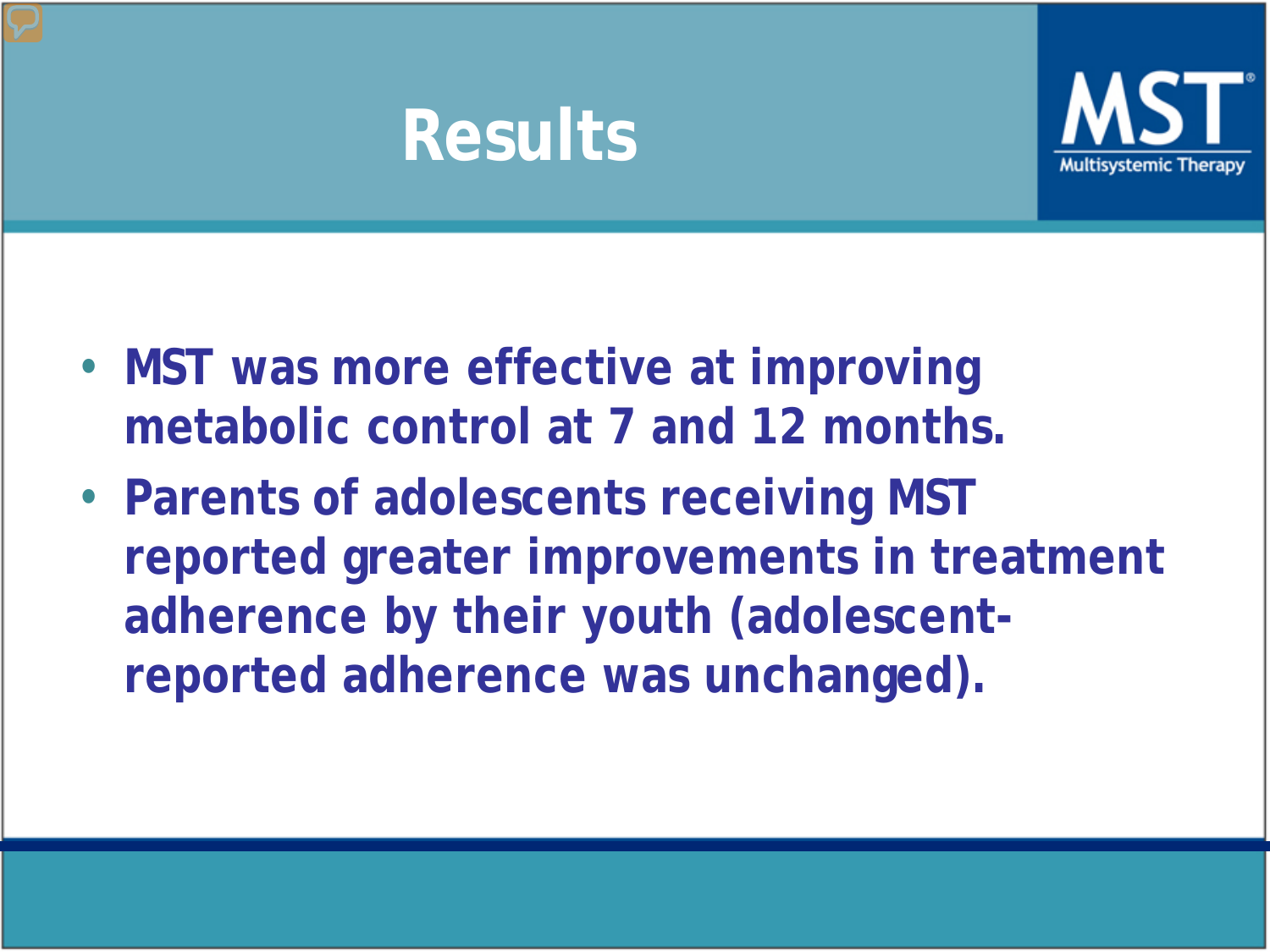

**Comprehensive Treatment for Co-Occurring Child Maltreatment and Parental Substance Abuse: Outcomes from a 24-Month Pilot Study of the MST-Building Stronger Families Program**

**Cindy Schaeffer, Cynthia Swenson, Elena Tuerk, & Scott Henggeler**

**Medical University of South Carolina**

*Child Abuse & Neglect (2013)*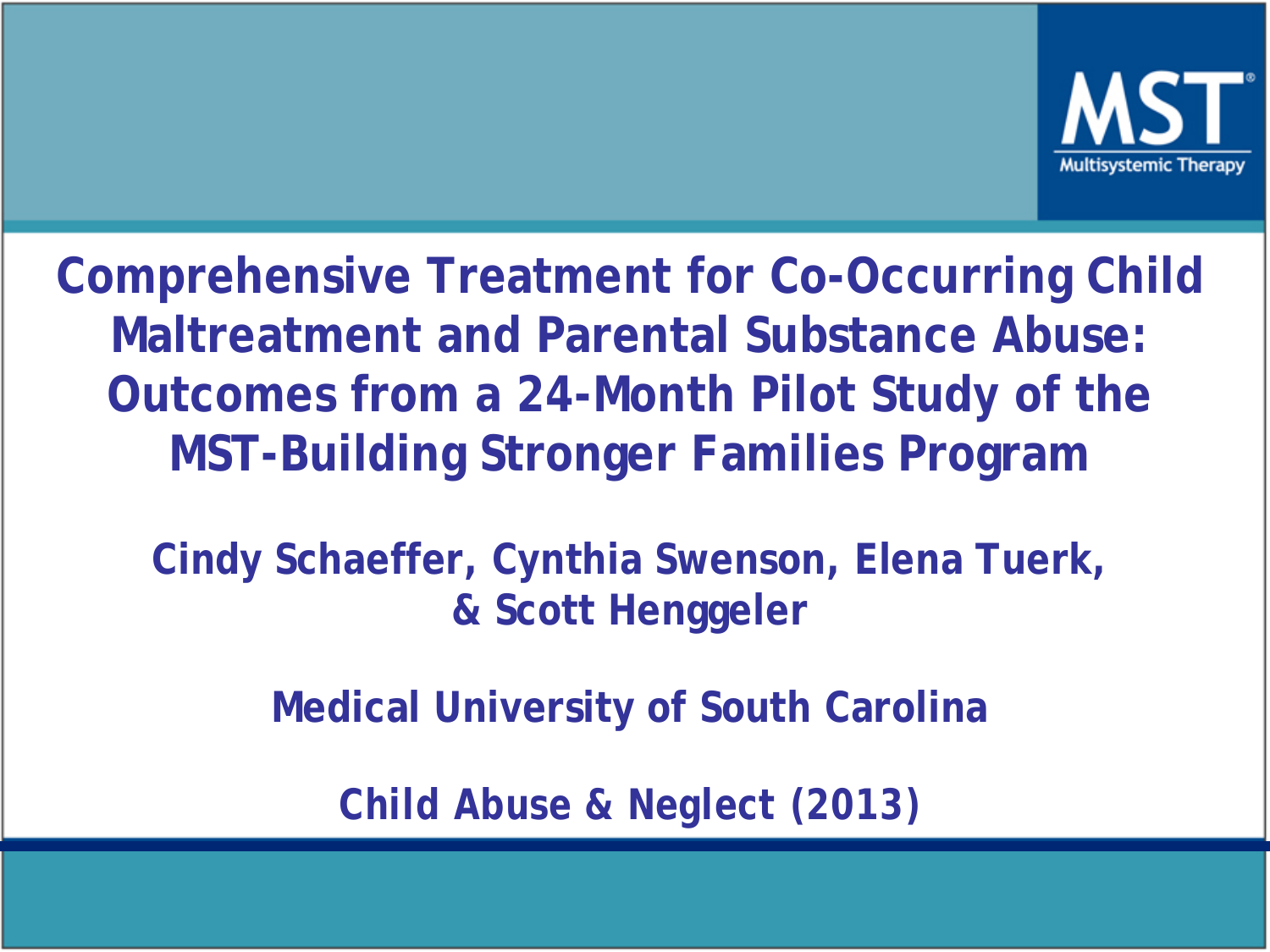# **Design**



- **Single group pre-post; and quasi-experimental with 24-month follow-up**
- **43 families with co-occurring parental substance abuse and child maltreatment**
- **Control condition was comprehensive community treatment**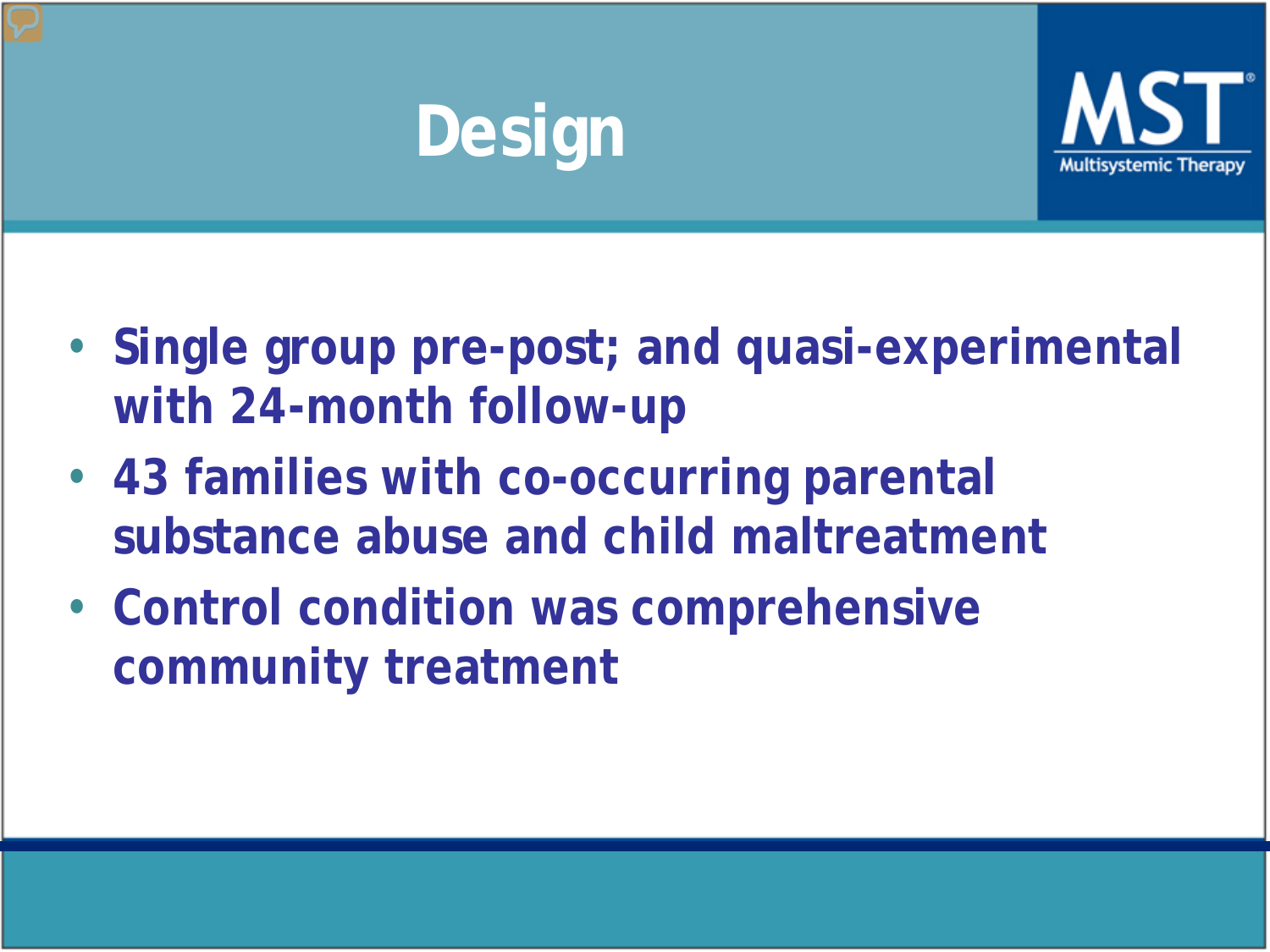# **Findings**



- **Pre-post in single group design: Mothers reduced substance use and depression, improved parenting; Youth decreased anxiety**
- **24-month follow-up in quasi-experimental design: Decreased maltreatment and time youth spent in out-of-home placement**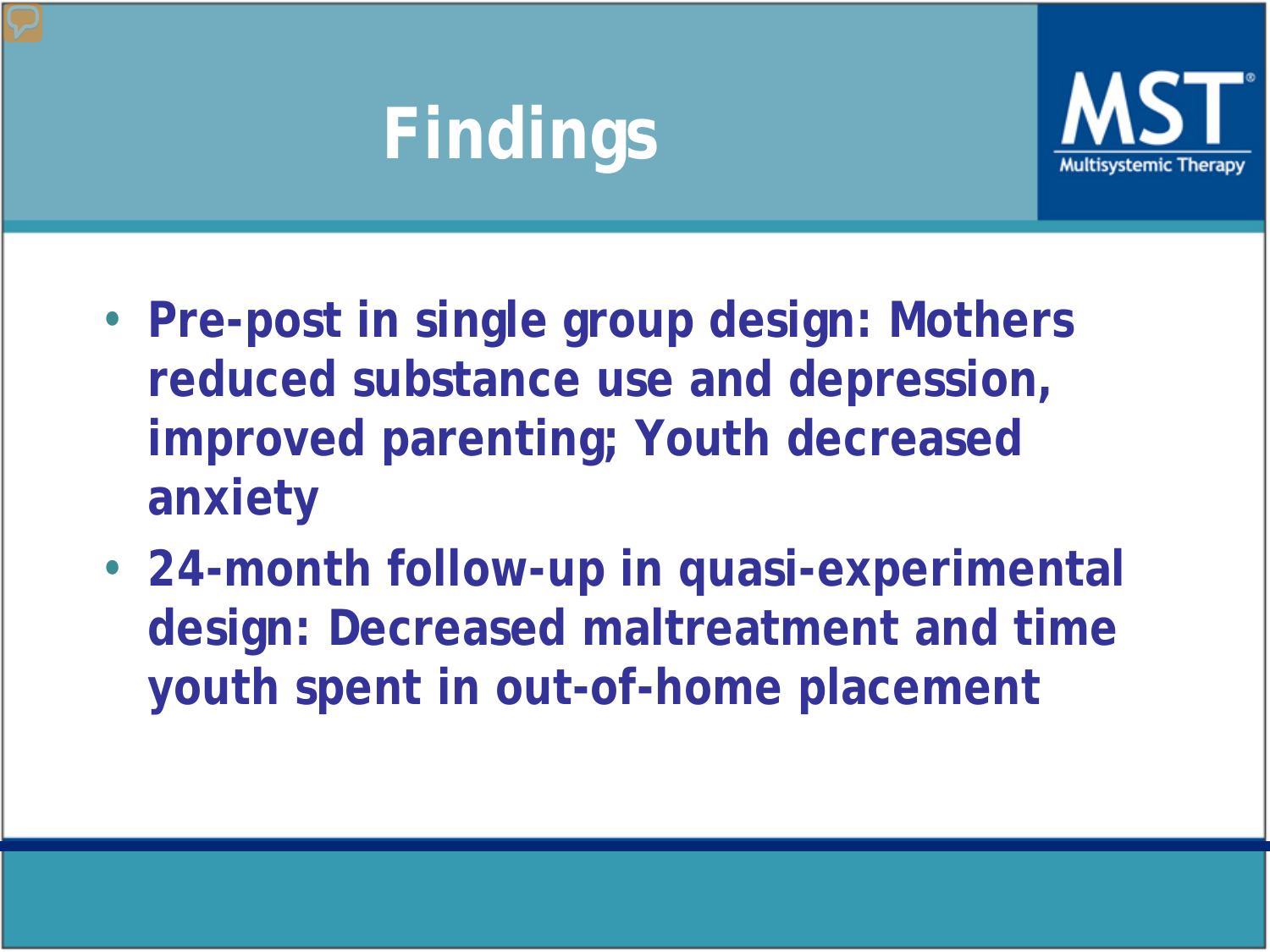

**Long-Term Prevention of Criminality in Siblings of Serious and Violent Juvenile Offenders: A 25-Year Follow-Up to a Randomized Clinical Trial of MST**

**David Wagner, Charles Borduin, Aaron Sawyer, & Alex Dopp**

**University of Missouri**

*Journal of Consulting and Clinical Psychology (2014)*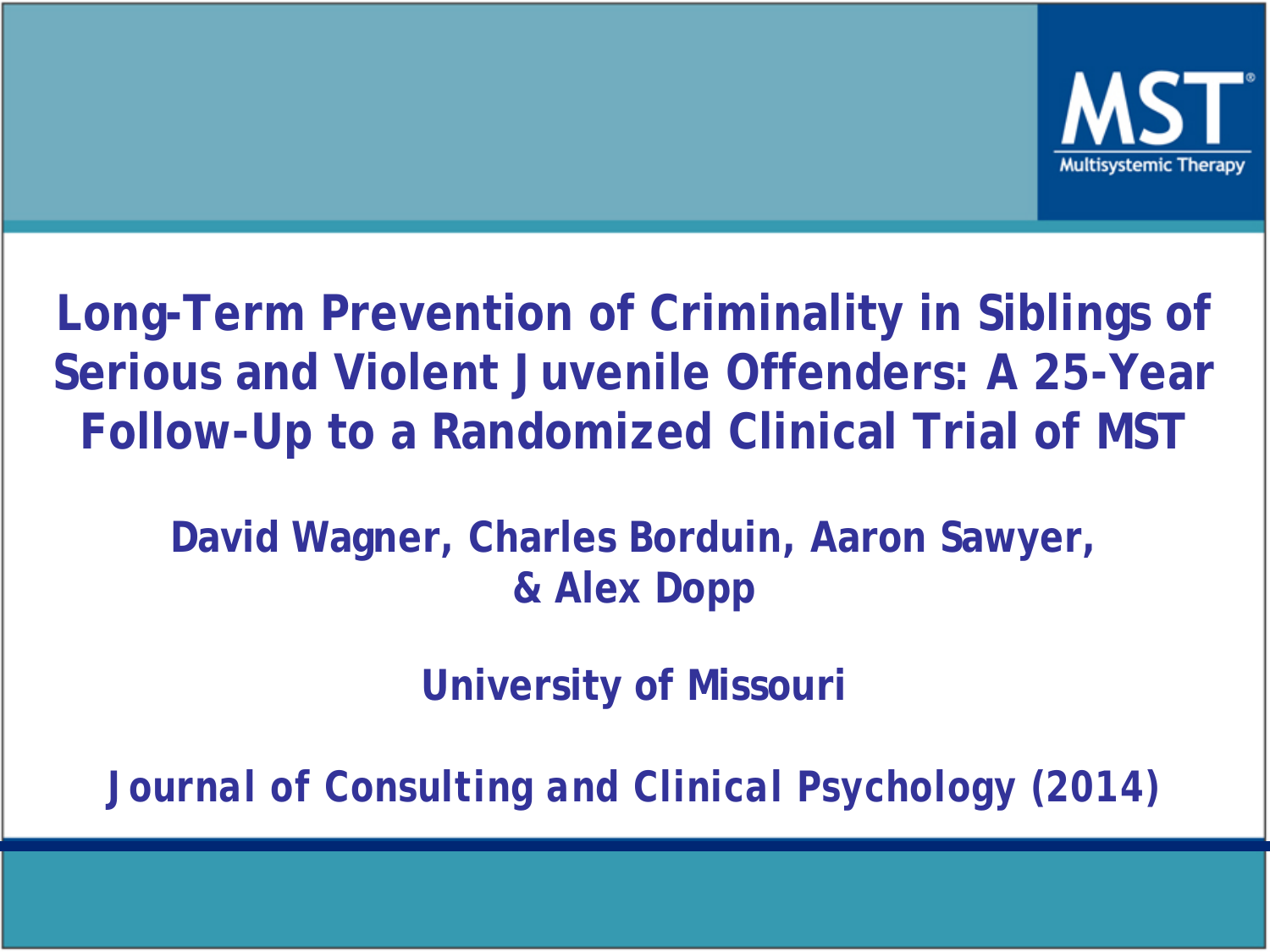# **Design and Findings**



**Parent study: The Borduin et al. (1995) RCT comparing MST vs. individual therapy (IT) with 176 serious juvenile offenders**

- **Present study participants: 129 closest in age siblings**
- **25-year follow-up – mean age of siblings = 38.4 years**
- **Arrest rate: MST = 43%; IT = 72%**
- **IT siblings 3X the felony rate as MST siblings**
- **IT siblings 2X the incarceration rate**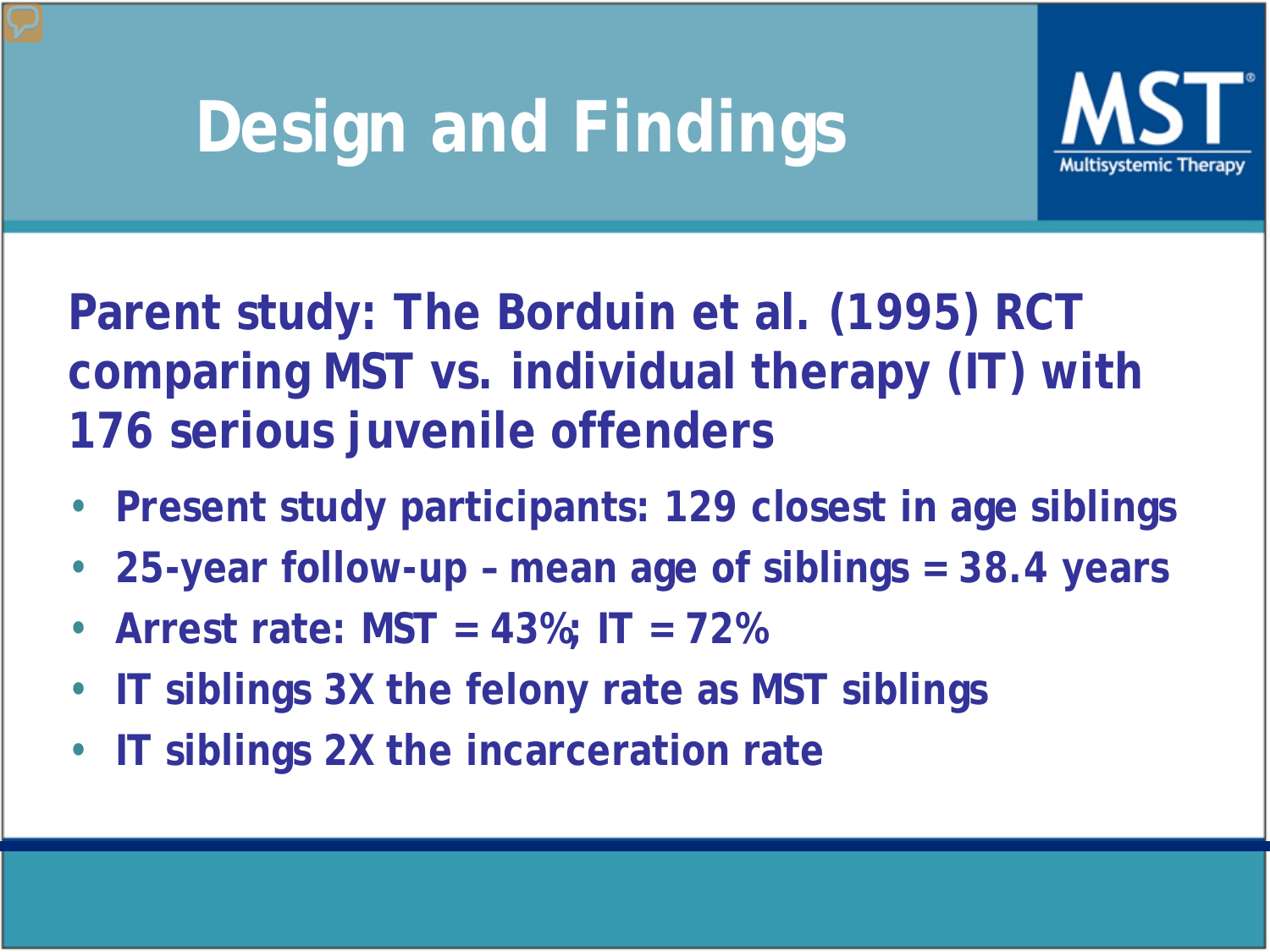

#### **The Economic Impact of MST through Midlife: A Cost-Benefit Analysis with Serious Juvenile Offenders and Their Siblings**

**Alex Dopp, Charles Borduin, David Wagner, & Aaron Sawyer**

**University of Missouri**

*Journal of Consulting and Clinical Psychology (2014)*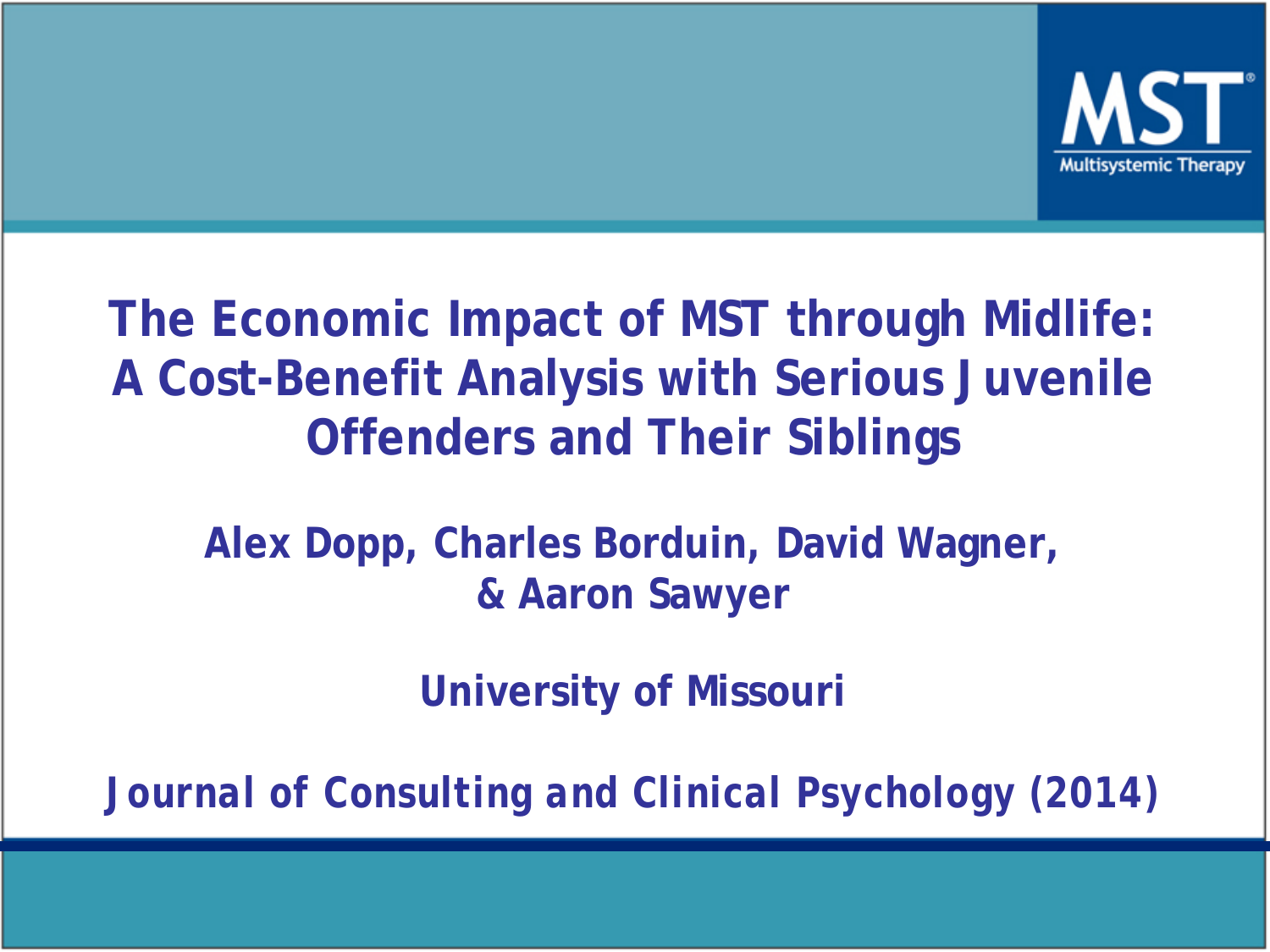## **Design and Findings**



**Parent study: The Borduin et al. (1995) RCT comparing MST vs. individual therapy (IT) with 176 serious juvenile offenders**

- **Present study includes original youths and 129 closest-inage siblings in a 25-year follow-up**
- **Examined (a) taxpayer costs (e.g., community supervision, incarceration) and (b) crime victim costs (e.g., property damage, medical care, pain and suffering)**
- **Cumulative benefit of MST = \$35,582 per juvenile offender and \$7,798 per sibling**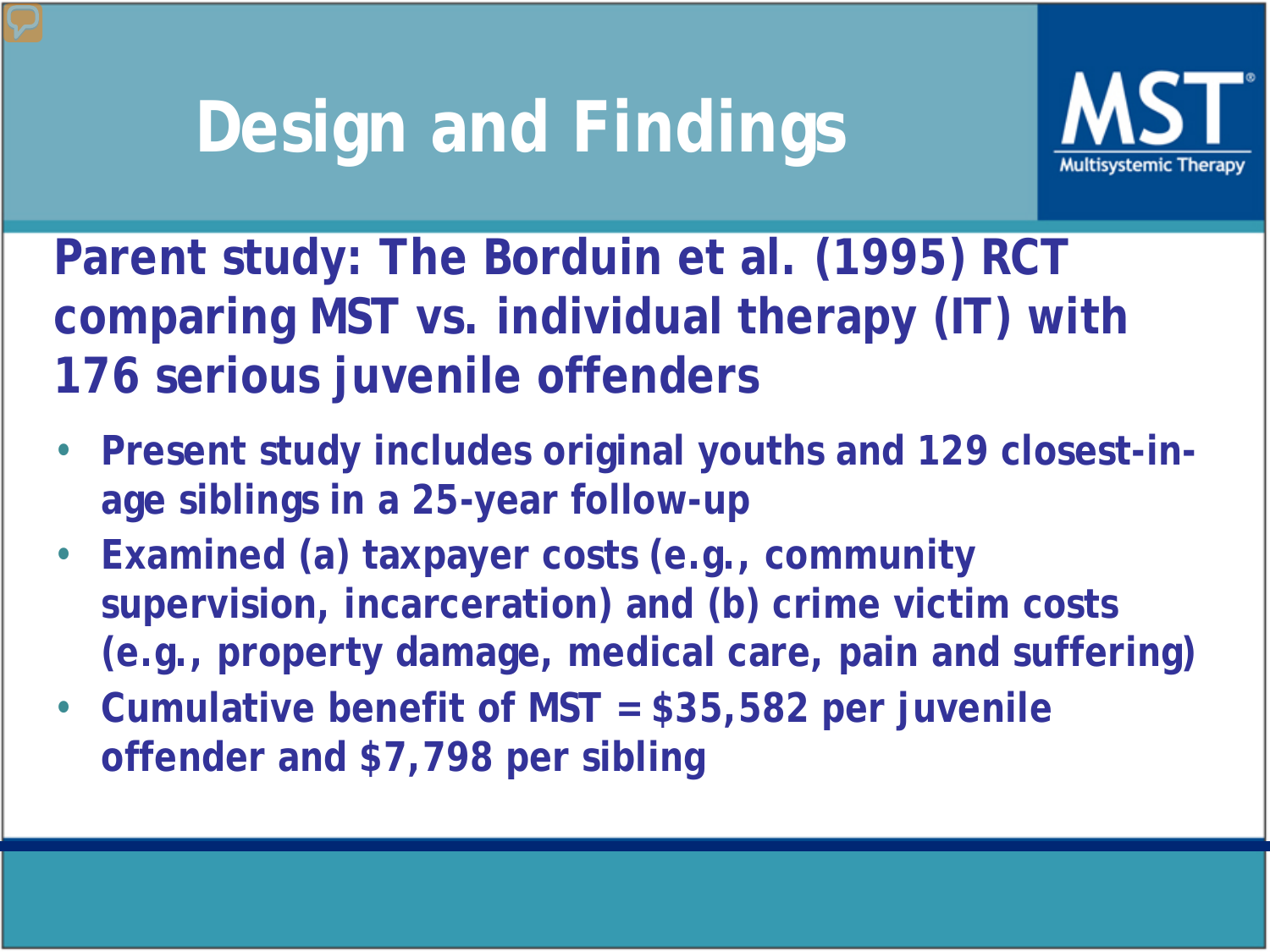

#### **Two-Year Follow-Up of a Randomized Effectiveness Trial Evaluating MST for Juveniles Who Sexually Offend**

**Elizabeth Letourneau, Scott Henggeler, Michael McCart, Charles Borduin, Paul Schewe, & Kevin Armstrong**

**Johns Hopkins University, Medical University of South Carolina, University of Missouri, and University of Illinois-Chicago**

*Journal of Family Psychology (2013)*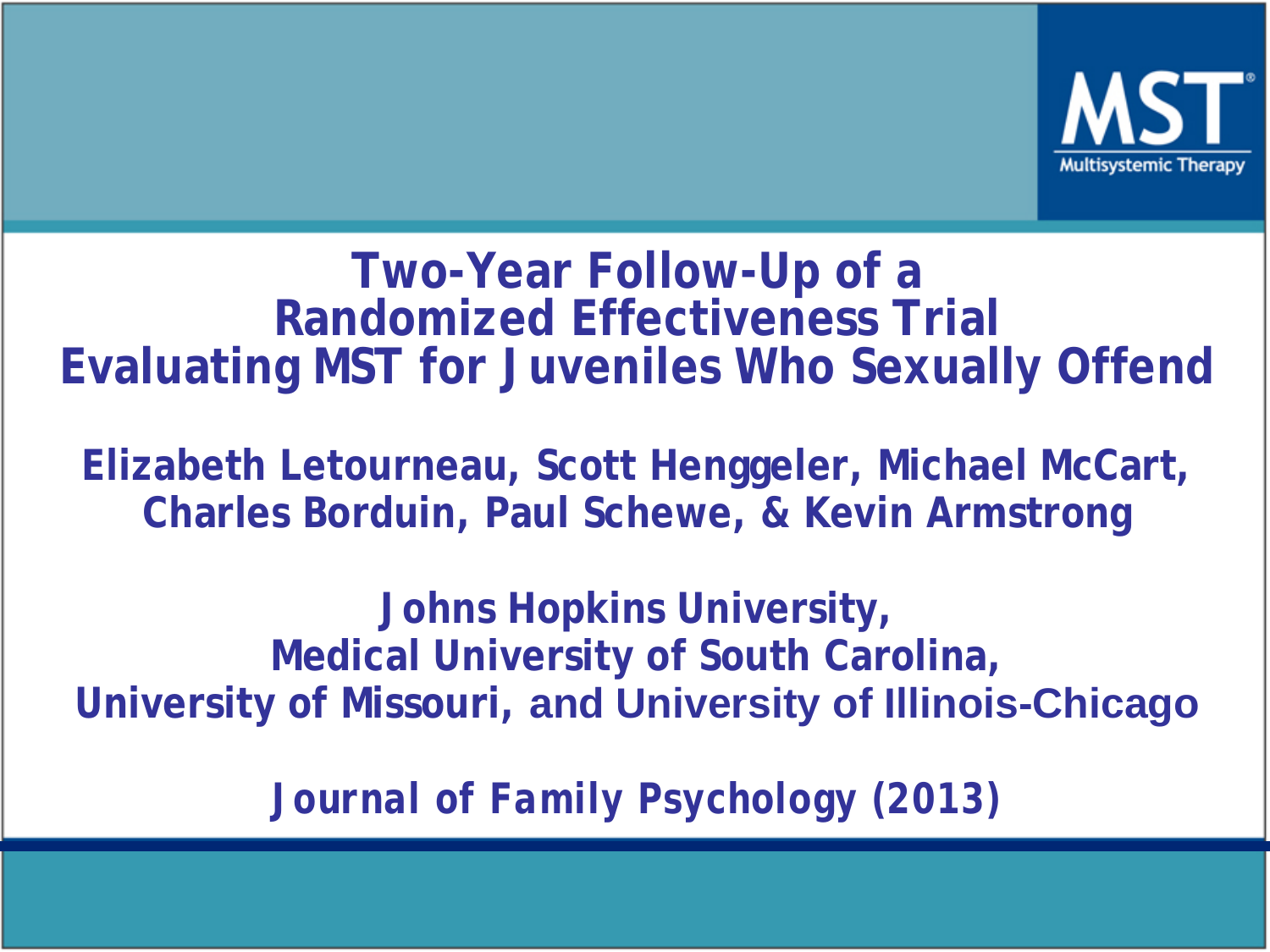# **Design and Findings**



**Parent study: Letourneau et al. (2009): RCT with 127 juvenile sex offenders; MST vs. usual sex offenderspecific treatment. 12-month results showed favorable outcomes for antisocial behavior, sexual behavior problems, and out-of-home placement**

- **2-year follow-up for self-report measures and recidivism**
- **MST results sustained for problem sexual behavior, self-reported delinquency, and out-of-home placements**
- **Treatment effects not found for criminal recidivism**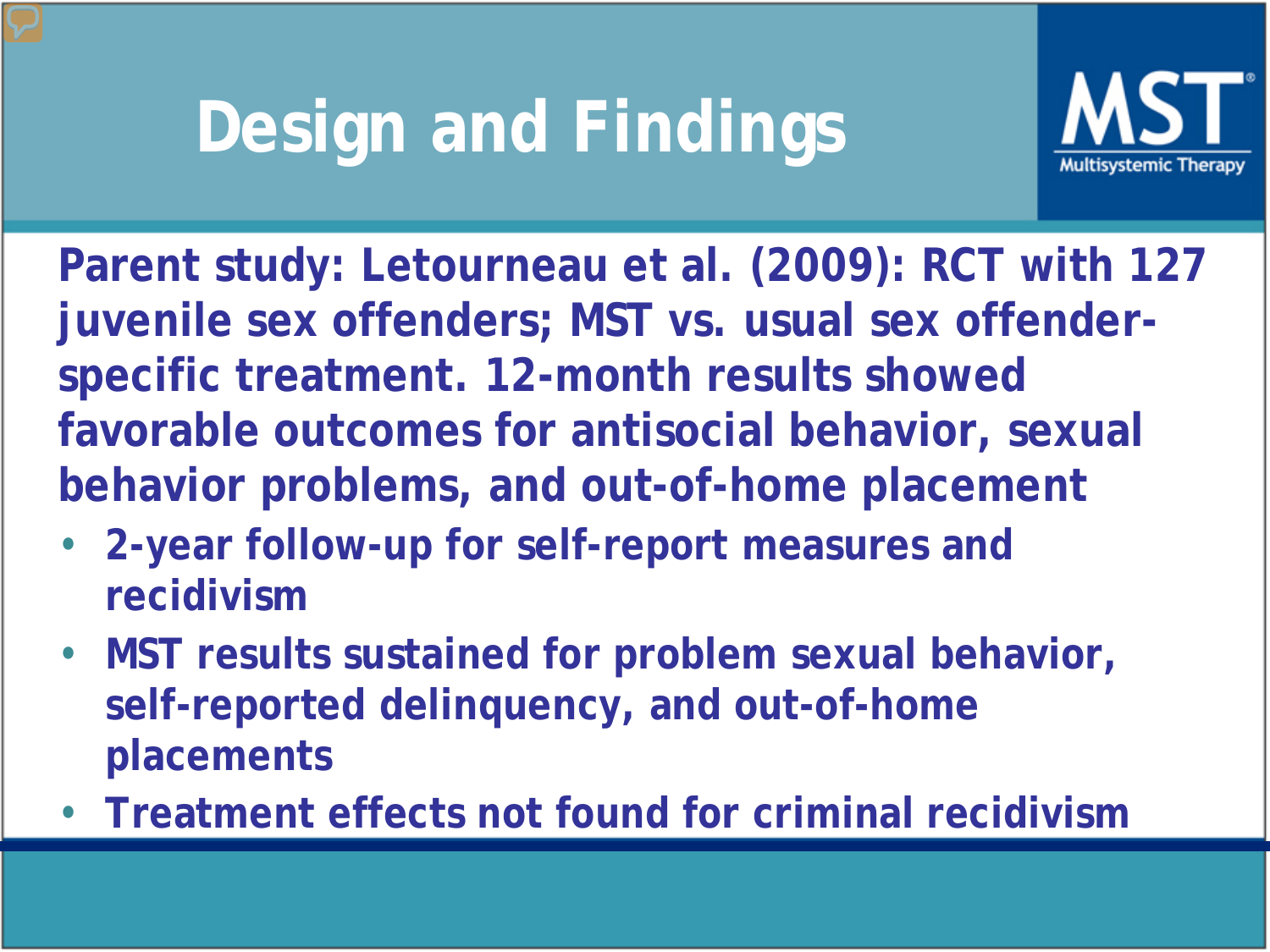**Editorial:** Journal of the American Academy of Child & Adolescent Psychiatry (2012)



**"Our present fractured system of care, problematic insurance structures, and limited public funding streams create obstacles to deploying evidence-based modalities such as MST. Yet, for the clinician in the community, MST is something to advocate for when consulted on cases or policies by local school authorities and government officials. We know what works but the challenge is figuring out how to get it to the young people who need it most."**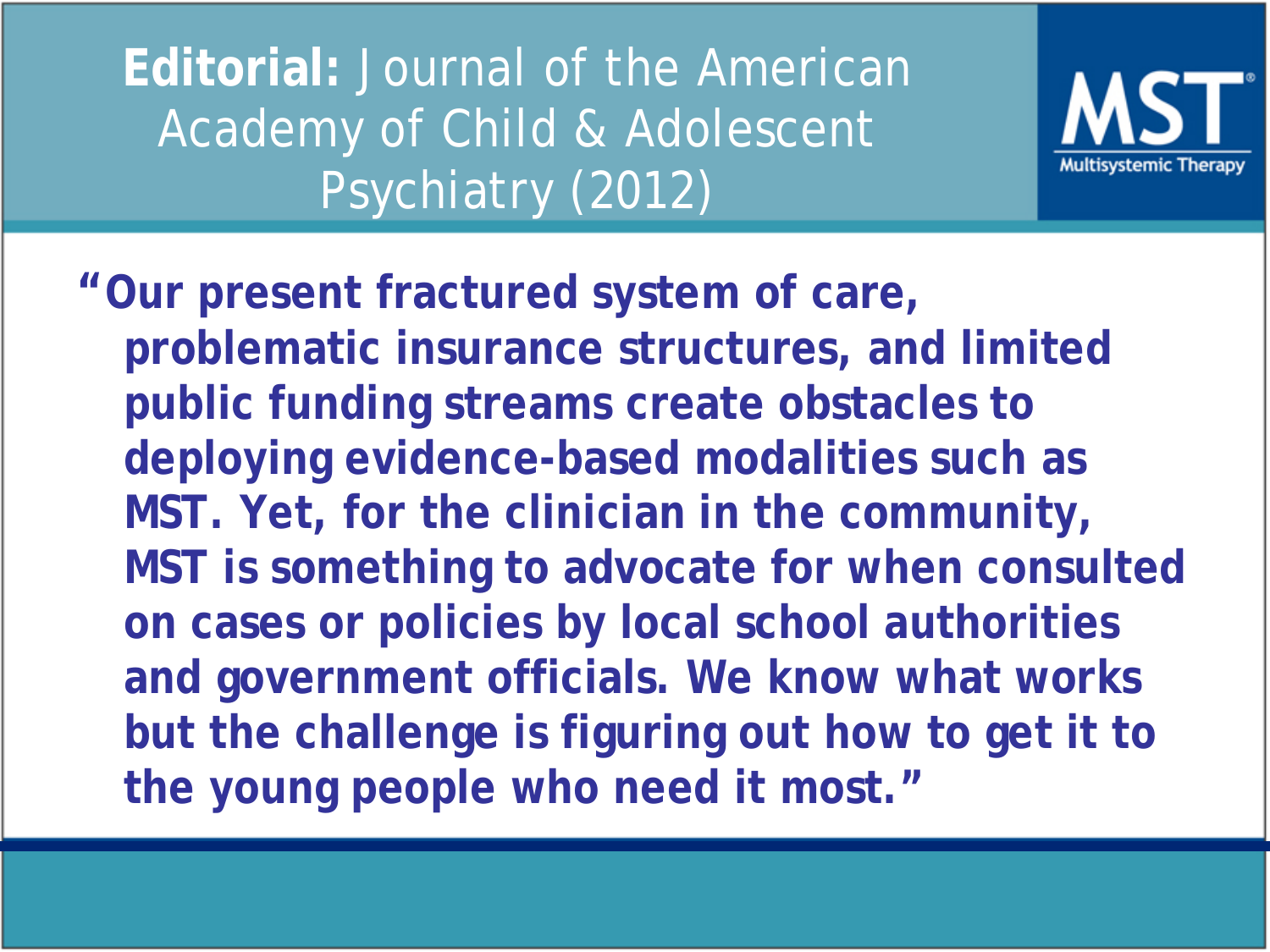

**The Swedish Implementation of Multisystemic Therapy for Adolescents: Does Treatment Experience Predict Treatment Adherence?**

**Cecilia Lofholm, Kyle Eichas, & Knut Sundell**

**Lund University, Tarleton State University, National Board of Health and Welfare**

*Journal of Clinical Child & Adolescent Psychology (2014)*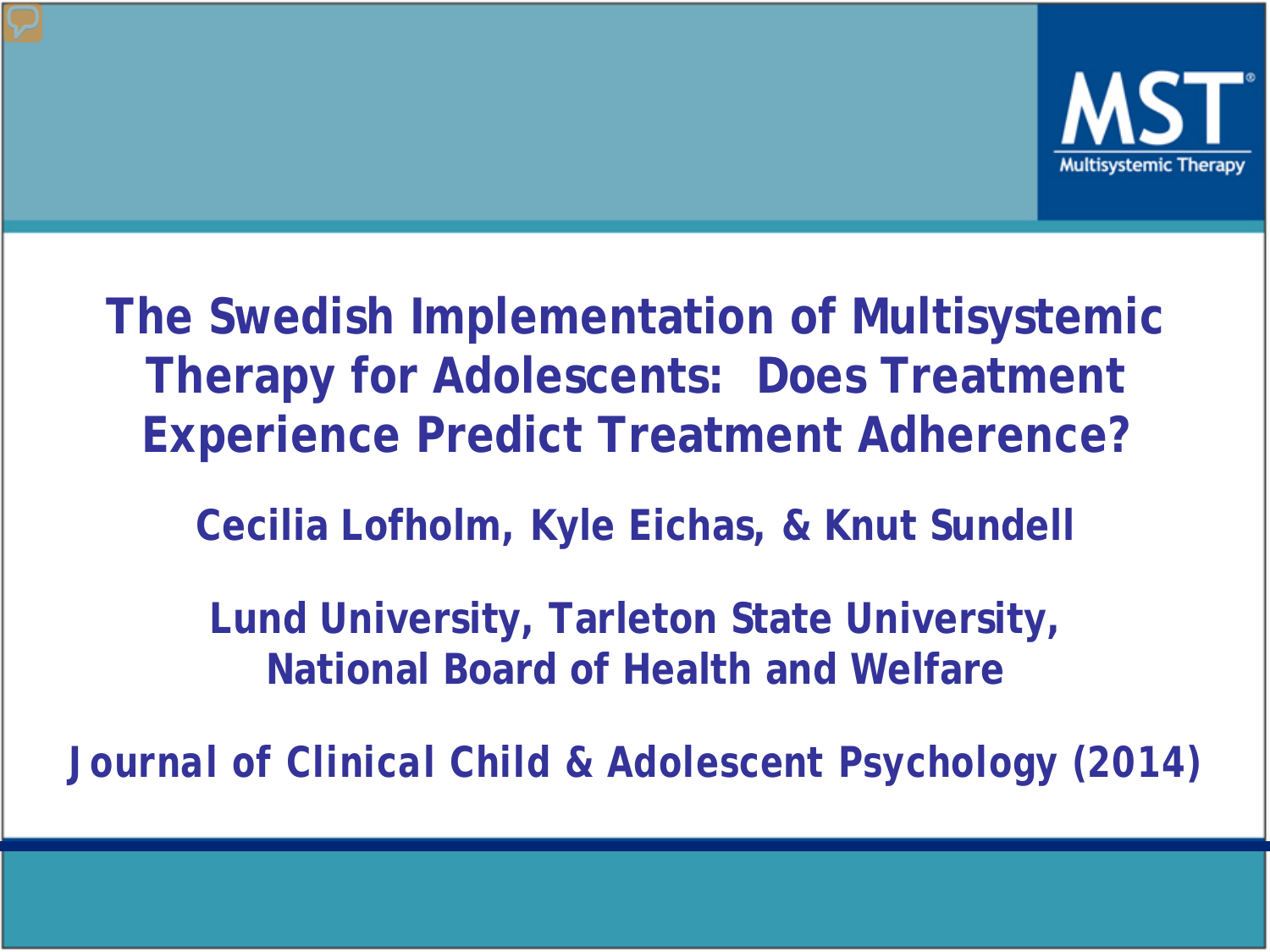# **Study Context**



- **2003: MST programs started in Sweden -- 7 teams comprising the first wave of implementation**
- **2004-2005: RCT conducted by Sundell et al. (2008)**
	- **No treatment effects**
	- **Low treatment adherence**
	- **Treatment adherence associated with arrest**
- **2005-2006: 3 MST teams added, comprising the second wave of implementation**
- **2007: MST Sweden (NP) began supporting MST implementation in Sweden**
- **2003-2009: The time period examined by Lofholm et al. (2014)**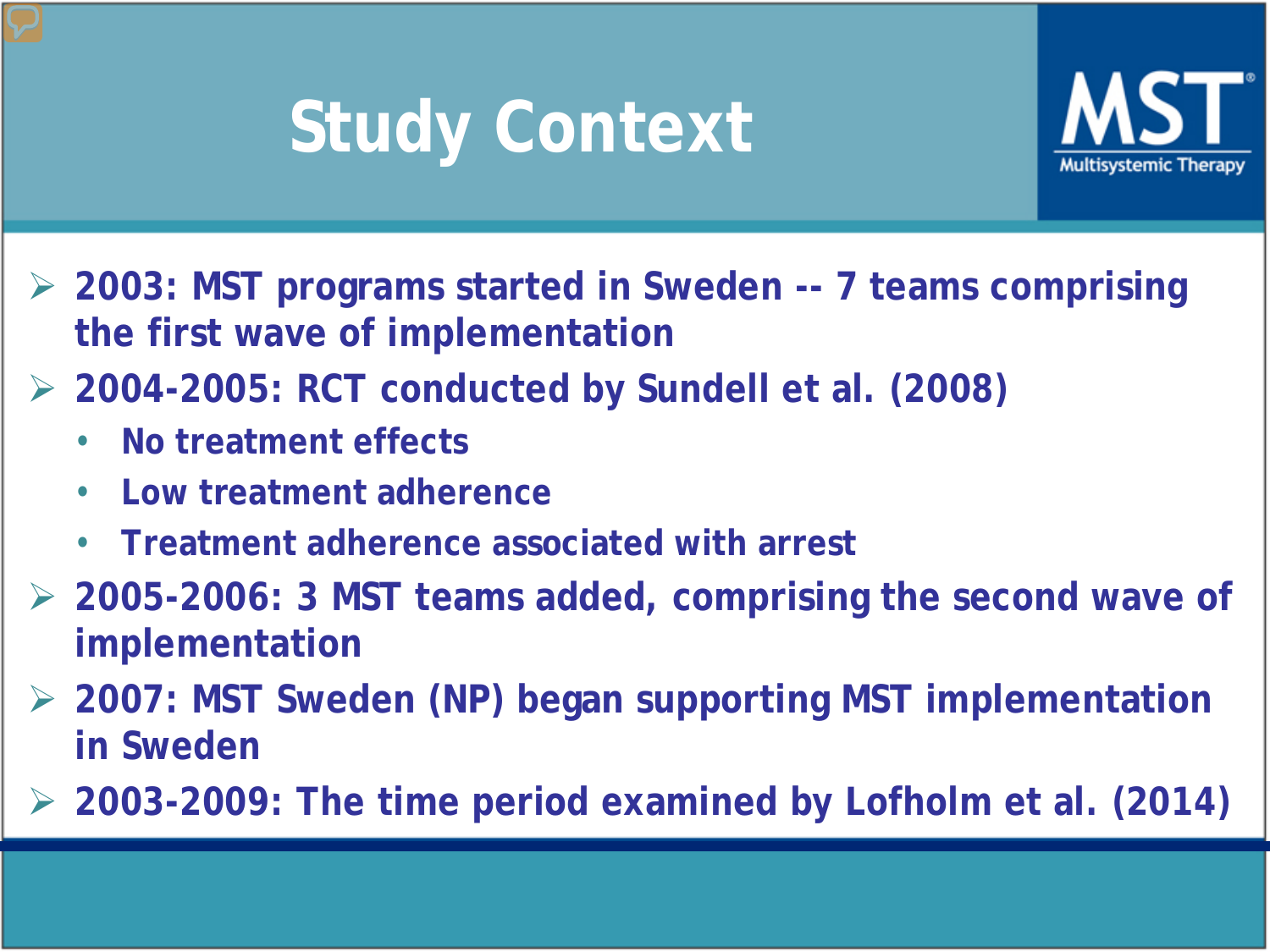# **Study Purpose and Methods**



**To examine how therapists' adherence to MST and youth outcomes varied from 2003-2009**

#### **Participants**

- **973 youth referred from child welfare for severe behavior problems**
- **68 therapists, 21 supervisors, 10 teams, 4 consultants**

#### **Measures**

- **TAM (total sum of item scores)**
- **Youth at home, in school, no arrest (therapist report)**
- **Implementation wave (first or second)**
- **Years of team activity (0 to 5)**
- **Therapist experience (# of families treated)**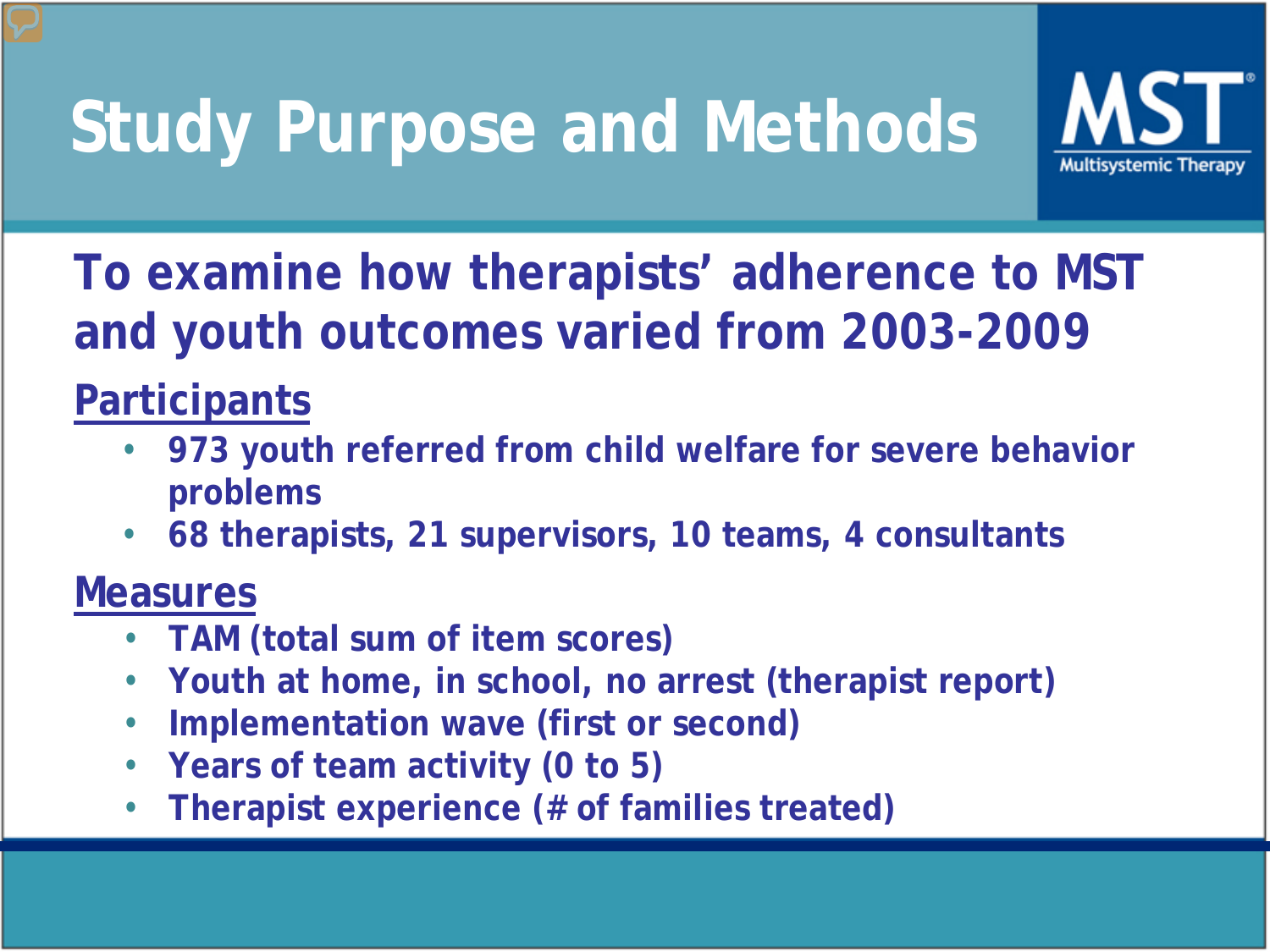# **Findings**



- **High TAM predicted greater likelihood youth was at home, in school, and had no arrests (replicating findings from previous research)**
- **High therapist experience predicted greater likelihood youth was at home (new finding)**
- **Implementation wave and years of team activity predicted higher TAMs (extremely important new findings), which predicted better outcomes. For example, second wave therapists had first-year TAMs higher than the third-year TAMs of first wave therapists (see Figure 3 in manuscript.**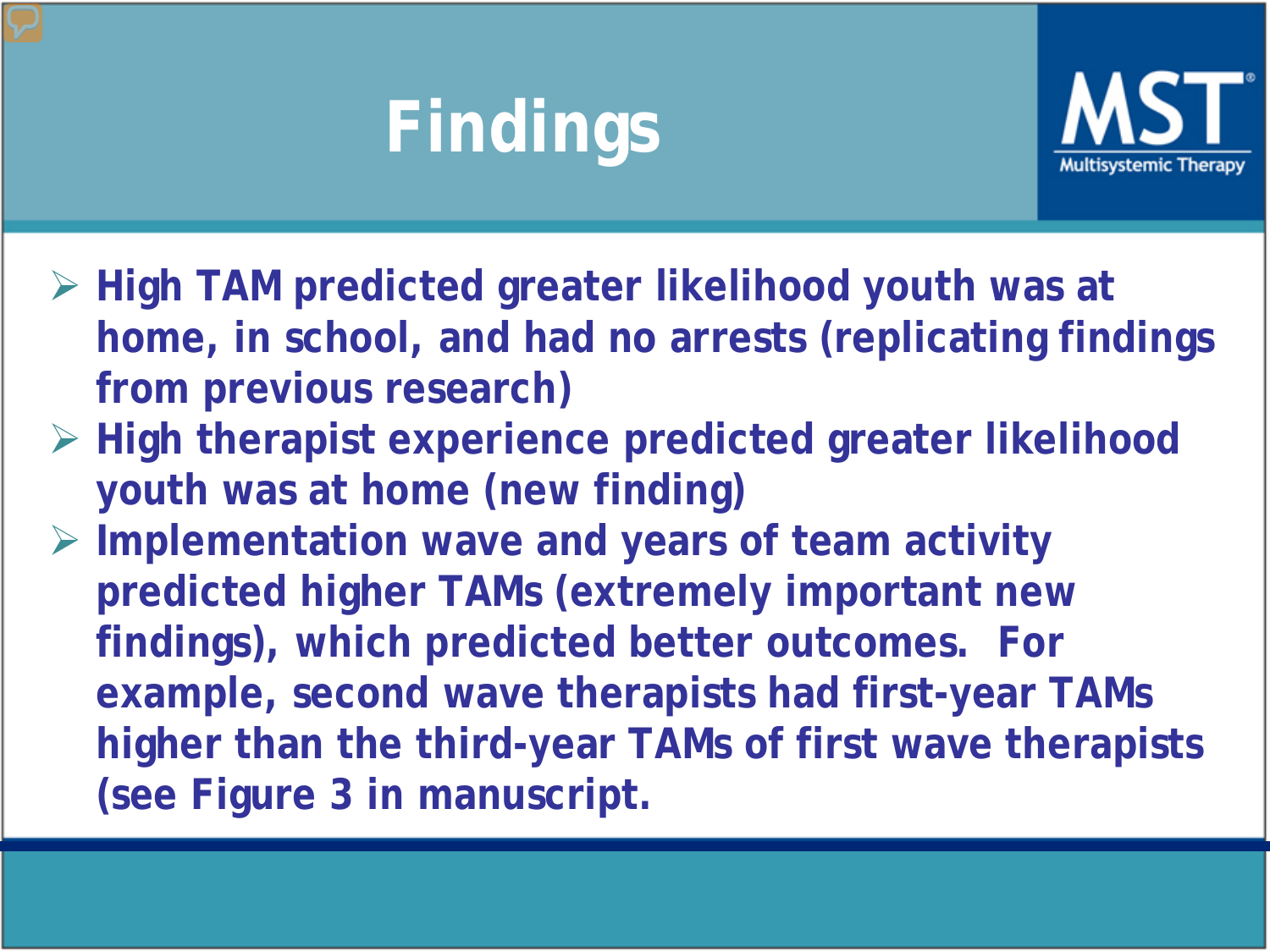#### **Swedish Implementation Study Löfholm et al. 2014**



**Multisystemic Therapy** 

**FIGURE 3 Averaged total treatment adherence (TAM) score by Years of Team Activity and Implementation waves**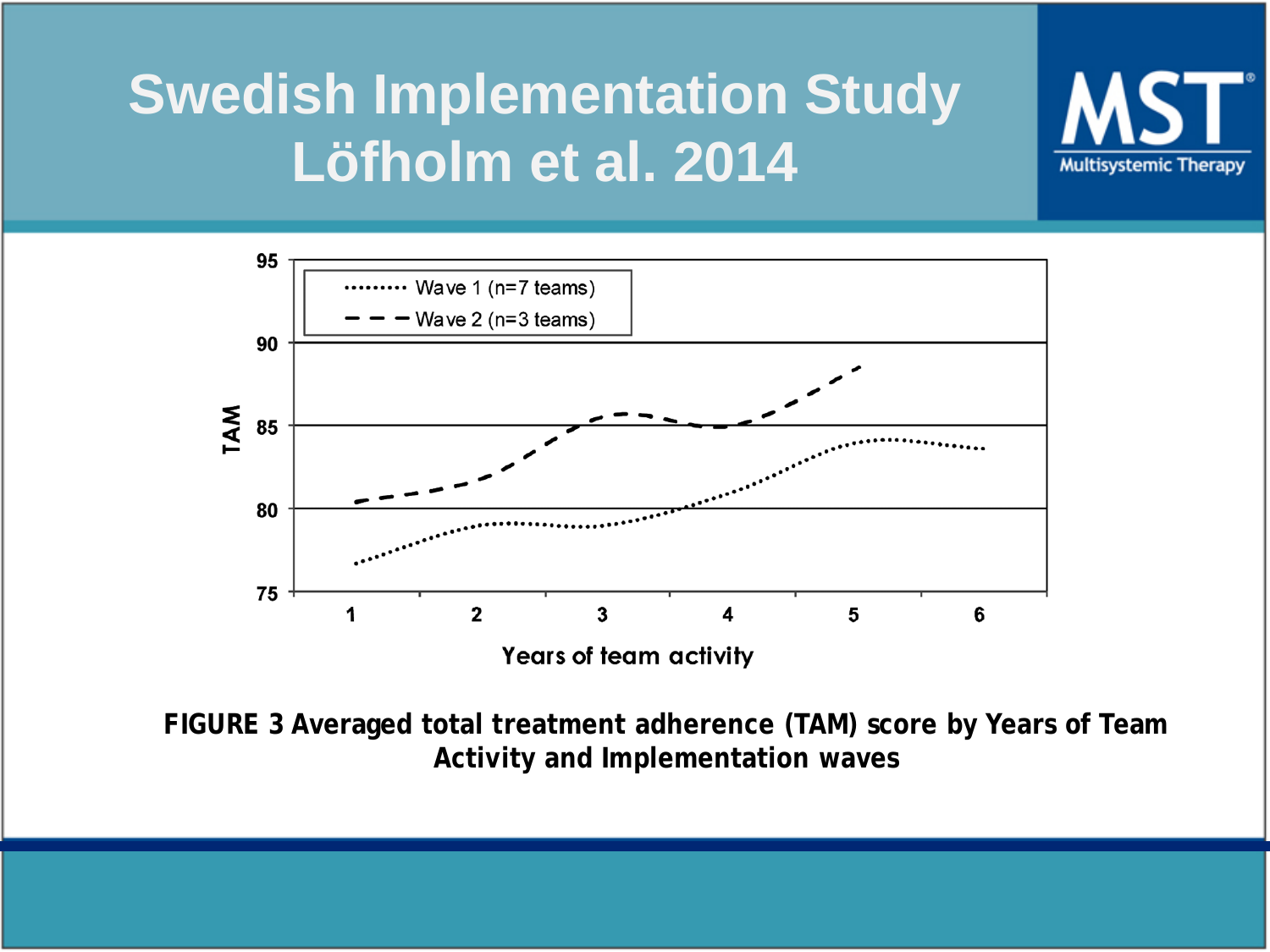**Why are Wave and Team Experience Findings So Important?**



- **They explain the poor outcomes of Sundell et al. (2008). Low adherence is associated with poorer outcomes, and therapist adherence was the lowest during that study.**
- **Findings demonstrate the value (i.e., steadily improved adherence and outcomes) of continued quality assurance – "implementation is best considered a continuous process."**
- **More experienced teams and organizations seem to better support therapist adherence – supporting anecdotal views of optimal sites for MST expansions and adaptation pilots.**